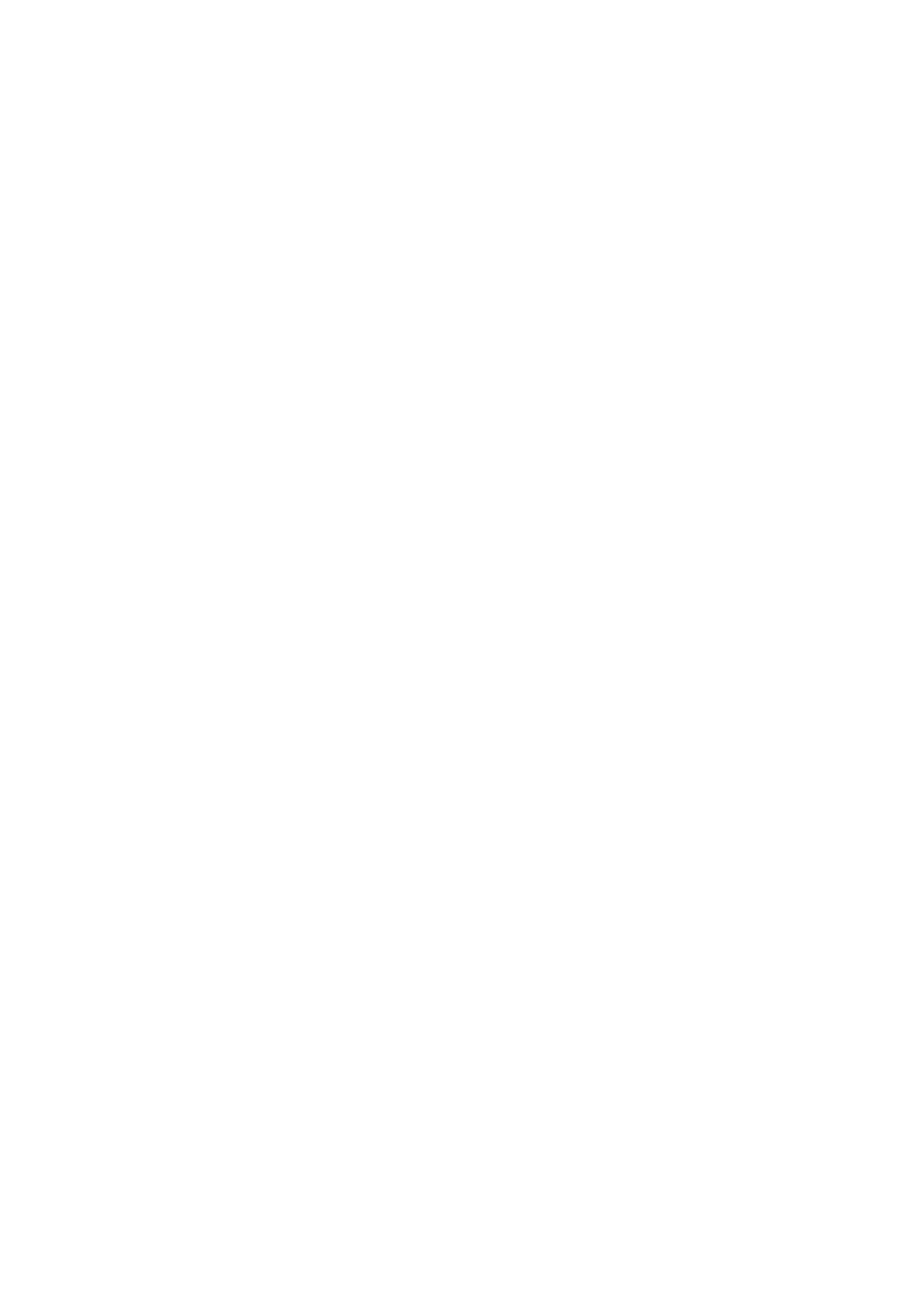# **Contents**

| $\mathbf{1}$   |                        | Introduction                                                                          | $\overline{5}$ |  |  |  |  |  |
|----------------|------------------------|---------------------------------------------------------------------------------------|----------------|--|--|--|--|--|
|                | 1.1                    |                                                                                       | $\overline{5}$ |  |  |  |  |  |
|                | 1.2                    |                                                                                       | $\overline{5}$ |  |  |  |  |  |
|                | 1.3                    |                                                                                       | 6              |  |  |  |  |  |
| $\bf{2}$       |                        | Problem Statement and Research Questions                                              | $\overline{7}$ |  |  |  |  |  |
|                | 2.1                    |                                                                                       | $\overline{7}$ |  |  |  |  |  |
|                | 2.2                    |                                                                                       | 8              |  |  |  |  |  |
| 3              |                        | <b>Related Work</b>                                                                   | 11             |  |  |  |  |  |
|                | 3.1                    |                                                                                       | 11             |  |  |  |  |  |
|                | 3.2                    |                                                                                       | 12             |  |  |  |  |  |
|                | 3.3                    |                                                                                       | 15             |  |  |  |  |  |
|                | 3.4                    |                                                                                       | 15             |  |  |  |  |  |
|                | 3.5                    |                                                                                       | 16             |  |  |  |  |  |
|                | 3.6                    | Other                                                                                 | 16             |  |  |  |  |  |
|                | 3.7                    |                                                                                       | 17             |  |  |  |  |  |
| $\overline{4}$ |                        | Methodology                                                                           | 19             |  |  |  |  |  |
|                | 4.1                    |                                                                                       | 19             |  |  |  |  |  |
|                | 4.2                    |                                                                                       | 19             |  |  |  |  |  |
|                | 4.3                    |                                                                                       | 25             |  |  |  |  |  |
| 5              | 27<br>Data Acquisition |                                                                                       |                |  |  |  |  |  |
|                | 5.1                    |                                                                                       | 27             |  |  |  |  |  |
|                | 5.2                    |                                                                                       | 27             |  |  |  |  |  |
|                | 5.3                    |                                                                                       | 28             |  |  |  |  |  |
| 6              |                        | Core Implementation                                                                   | 29             |  |  |  |  |  |
|                | 6.1                    |                                                                                       | 29             |  |  |  |  |  |
|                | 6.2                    |                                                                                       | 30             |  |  |  |  |  |
|                | 6.3                    | Reverse engineering the PLT $\ldots \ldots \ldots \ldots \ldots \ldots \ldots \ldots$ | 31             |  |  |  |  |  |
|                | 6.4                    |                                                                                       | 33             |  |  |  |  |  |
|                | 6.5                    |                                                                                       | 35             |  |  |  |  |  |
|                |                        |                                                                                       |                |  |  |  |  |  |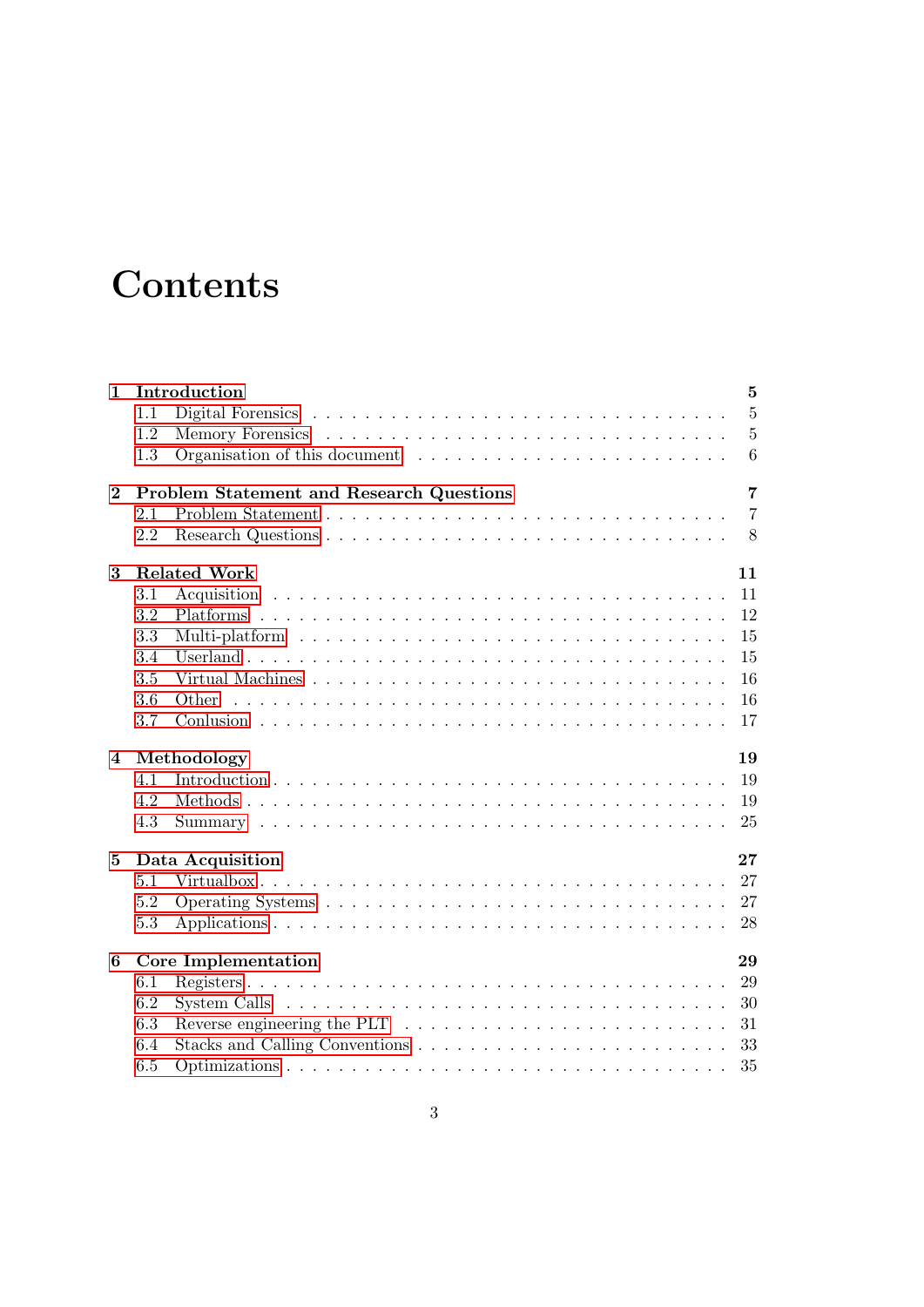|   | 6.6<br>6.7 | Finding Main $\ldots \ldots \ldots \ldots \ldots \ldots \ldots \ldots \ldots \ldots \ldots \ldots$ |  |  | 37<br>39 |
|---|------------|----------------------------------------------------------------------------------------------------|--|--|----------|
| 7 |            | Considerations                                                                                     |  |  | 41       |
|   | 7.1        |                                                                                                    |  |  | 41       |
|   | 7.2        |                                                                                                    |  |  | 43       |
|   | 7.3        | Stripped executables $\dots \dots \dots \dots \dots \dots \dots \dots \dots \dots \dots$           |  |  | 43       |
|   |            |                                                                                                    |  |  |          |
| 8 |            | <b>Case Examples</b>                                                                               |  |  | 45       |
|   | 8.1        |                                                                                                    |  |  | 45       |
|   | 8.2        |                                                                                                    |  |  | 47       |
| 9 |            | Results and evaluation                                                                             |  |  | 51       |
|   | 9.1        |                                                                                                    |  |  | 51       |
|   | 9.2        |                                                                                                    |  |  | 52       |
|   | 9.3        |                                                                                                    |  |  | 53       |
|   | 9.4        | System call analysis $\dots \dots \dots \dots \dots \dots \dots \dots \dots \dots \dots$           |  |  | 55       |
|   | 9.5        |                                                                                                    |  |  | 55       |
|   | 9.6        |                                                                                                    |  |  | 56       |
|   | 9.7        |                                                                                                    |  |  | 57       |
|   | 9.8        |                                                                                                    |  |  | 58       |
|   | 9.9        |                                                                                                    |  |  | 59       |
|   |            |                                                                                                    |  |  | 60       |
|   |            | 10 Conclusion                                                                                      |  |  | 61       |
|   |            |                                                                                                    |  |  | 61       |
|   |            |                                                                                                    |  |  | 63       |
|   |            |                                                                                                    |  |  | 63       |
|   |            | <b>Bibliography</b>                                                                                |  |  | 67       |
|   |            |                                                                                                    |  |  |          |
|   |            | A Test Programs                                                                                    |  |  | 71       |
|   |            |                                                                                                    |  |  | 71       |
|   |            |                                                                                                    |  |  | 73       |
| В |            | <b>Optimization Evaluation</b>                                                                     |  |  | 75       |
|   | B.1        |                                                                                                    |  |  | 75       |
|   |            |                                                                                                    |  |  | 77       |
|   |            | C Frames statistics                                                                                |  |  | 83       |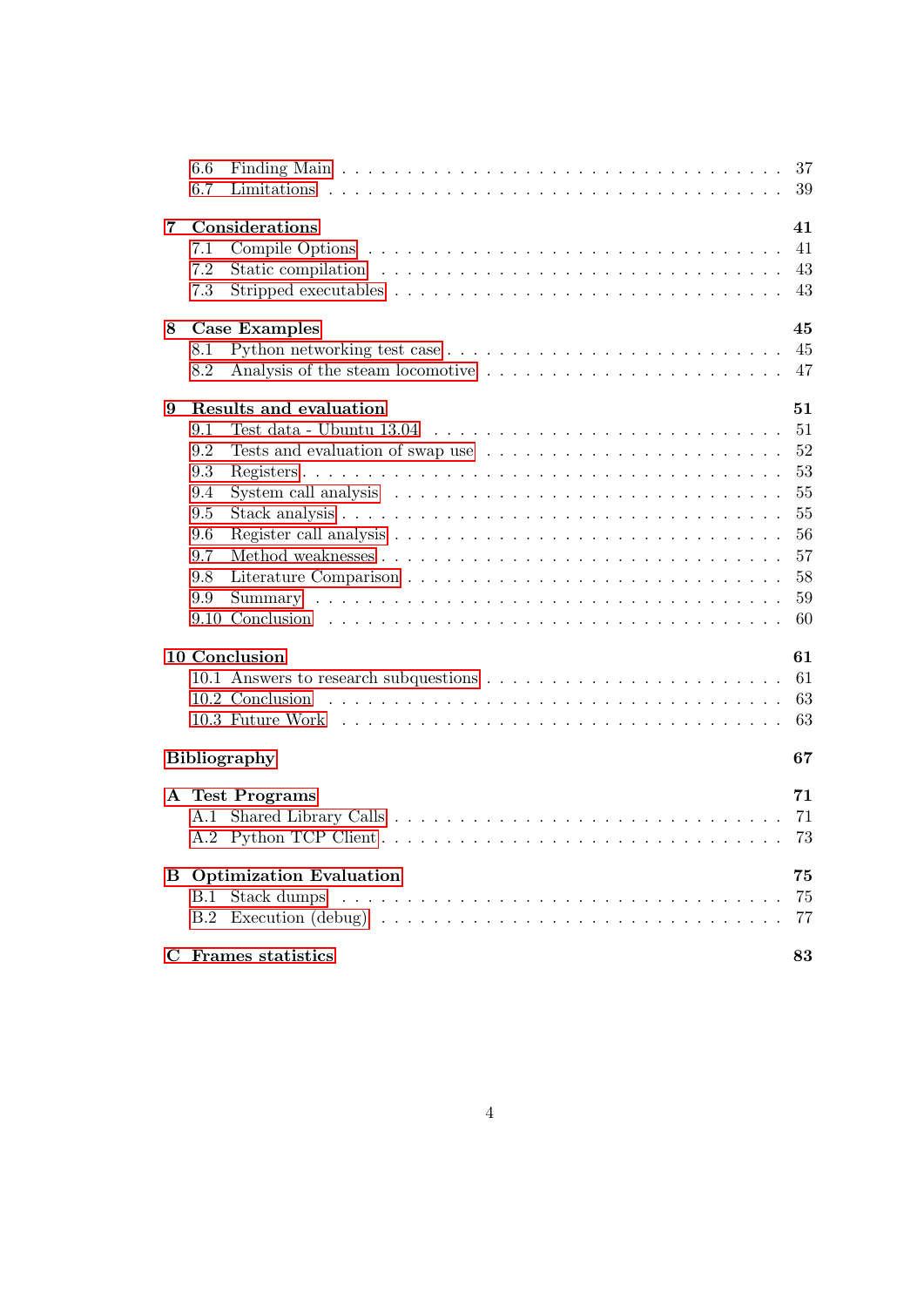## <span id="page-4-0"></span>Chapter 1

# Introduction

## <span id="page-4-1"></span>1.1 Digital Forensics

Forensics is the study of finding the facts of events in the past, given evidence recovered from a scene. Typically, this is used to prove or disprove actions in criminal or civil law. Digital forensics is similar, but because of its digital nature, it introduces some new challenges.

Digital forensics deals with all evidence that is digital. Of course, this includes your PC, mobile phone or even your (smart) TV. Therefore, digital forensics generates new types of evidence and analysis and the amount of data to be analyzed is enormous. For example, analysis of the internal memory of a TV is completely different from the analysis of the contents of a terabyte harddisk, because of both the type and the amount of information contained.

The scene of events in digital forensics is typically different from other forensics. Events may take place on a device, but these events may affect other devices and the network. As an example, filling in a form on a webpage may result in the webpage server executing a certain action. This makes digital forensics more complex, but this also means that actions and events can sometimes be confirmed by different sources.

### <span id="page-4-2"></span>1.2 Memory Forensics

Memory forensics is the part of digital forensics that deals with the main memory (i.e. Random-Access Memory) of computer systems. In incident response, analysis can be done on the live system, but it can also be done on a dump of the volatile memory. RAM is called volatile memory because it can possibly lose its data after a restart.

There are several reasons why this memory is examined. First, applications are typically loaded from a harddisk, but some applications, such as malware or just-in-time compiled code, may not exist on the harddisk of the machine. Second, the harddisk of the computer may be encrypted, in which case the encryption key may be in memory. There are many other situations where an encryption key can be in memory; every application that makes use of encryption will have the key in memory at some point.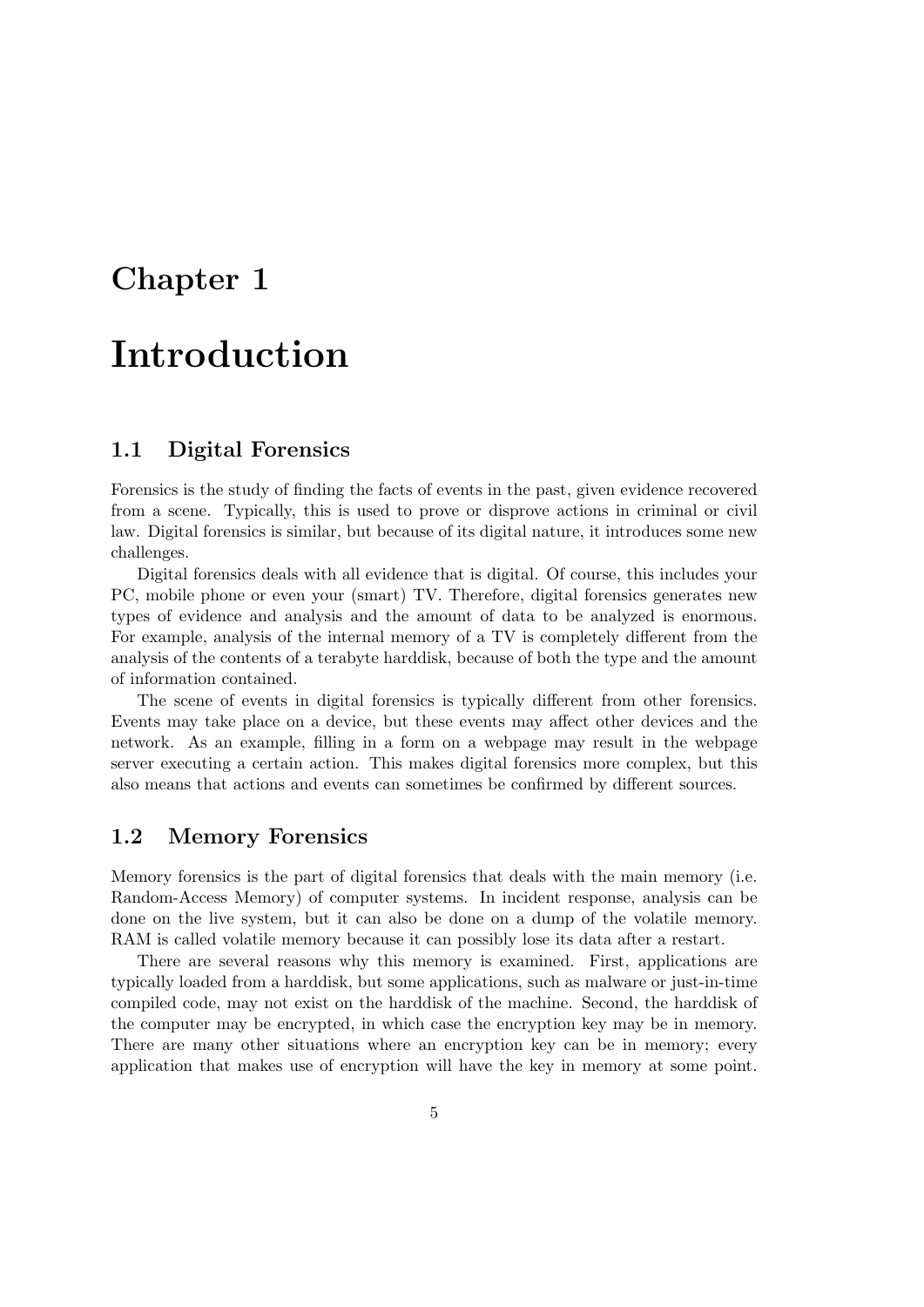Encryption of the main (i.e. bootable) harddisk is the only situation where the key is always in memory.

Third, a source of information that can be examined is the application state, which can show that certain actions have happened. Finally, the data in memory may represent personal information about the user, such as webpages visited. Another good example of this is text that has been typed, but not saved to disk; this is buffered in memory.

The analysis of a memory dump often starts with the analysis of the kernel memory, for example to derive a structure for the rest of the memory. Examples of this are the process list and virtual address translation. It is also used to find information intrinsic to the kernel, such as network connections.

There are a number of techniques for memory analysis, which includes scanning (using heuristics), probabilistic analysis and deriving semantics using a predefined structure (following pointers).

The acquisition of a memory dump is a whole topic of research in itself, since modern operating systems do not allow access to the full memory by a normal application, i.e. not a (kernel mode) driver. We will speak briefly of memory acquisition in our related work, as well as the method of acquisition we will use, but it is not our main topic.

Our research is focused on the application state and user data, a choice we have motivated in our problem statement.

## <span id="page-5-0"></span>1.3 Organisation of this document

This document is organised as follows. After this introduction, we present the problem statement and the research questions. This is followed by the related work. In chapter [4](#page-18-0) we present an overview of the methods we have used, in combination with some background information, where needed. Chapter [5](#page-26-0) goes into more detail about our method of volatile memory acquisition and is meant to clarify how to reproduce our work. In chapter [6](#page-28-0) you can find the technical (implementation) details of the methods we chose, followed by a summary of items we have taken into consideration during our research in chapter [7.](#page-40-0) Chapter [8](#page-44-0) shows example cases, meant to give an idea of the impact of our analysis, followed by the results and evaluation in chapter [9.](#page-50-0) Finally, we end with a conclusion in chapter [10](#page-60-0) giving an answer to our research questions as well as presenting the future work.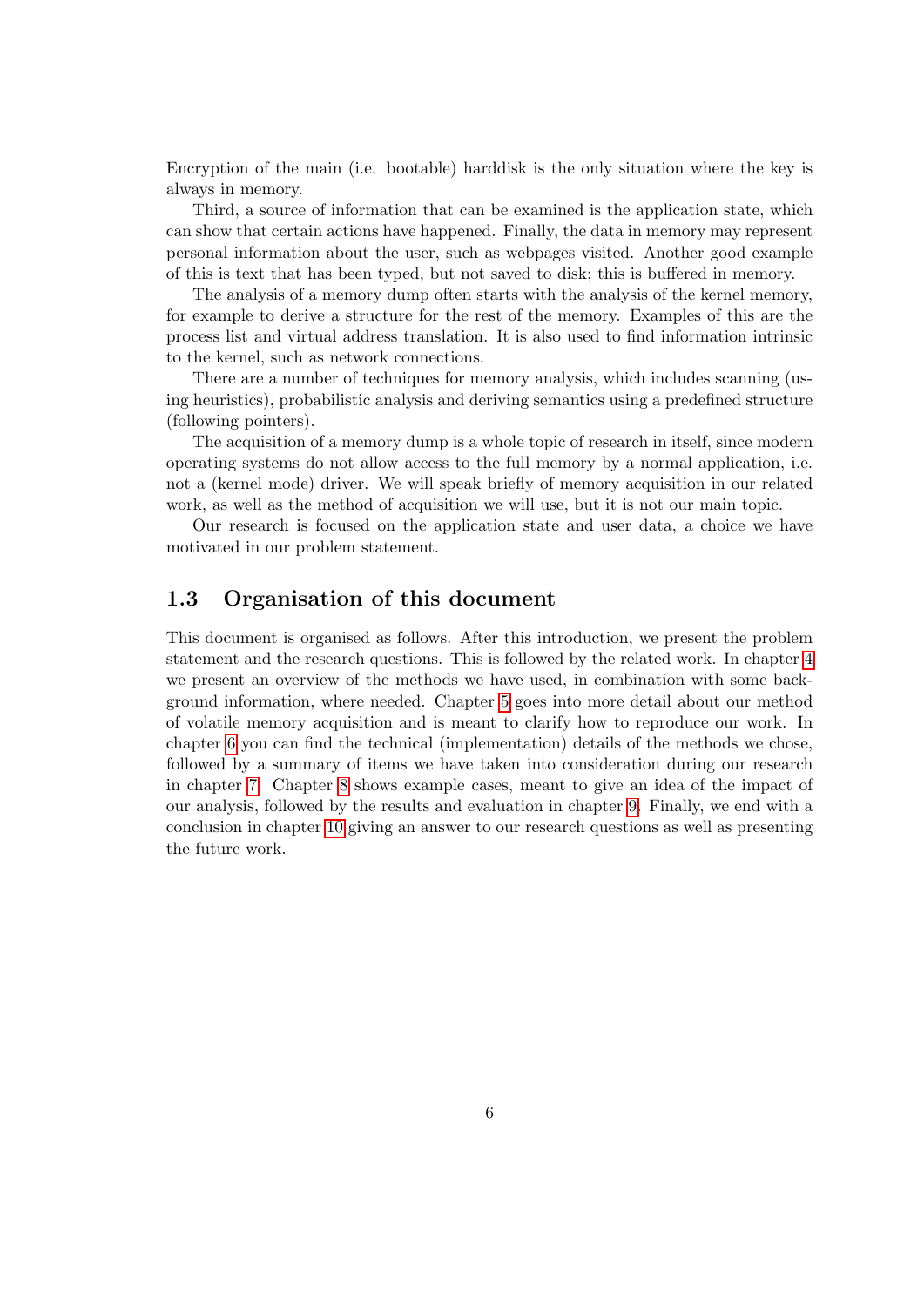## <span id="page-6-0"></span>Chapter 2

# Problem Statement and Research Questions

## <span id="page-6-1"></span>2.1 Problem Statement

In this chapter, we will summarize some background information on the problem. This information is used to conclude a problem statement (the final section of this chapter). Later (in the related work) we will give extra context to this problem.

### 2.1.1 Problem Background

#### Size of the memory dump

The size of physical memory in average consumer computers is currently several gigabytes large. The operating system kernel uses only a small part of this memory (typically tens to a few hundred megabytes, as seen in the Windows task manager and Linux equivalents). Most structures in kernels have been analyzed. Research has shown that of the remaining space, around 25% could be identified as files mapped in memory [\[44\]](#page-68-0). This leaves a large part of the memory still unidentified or unanalyzed.

#### Usage of memory

In recent years, physical memory has been plentiful. This means that applications have been using more memory, as a trade-off for CPU usage, to increase the speed of the application. A good example of this are browsers, where loading a single webpage could use up to 200MB of memory. This shows that there is a lot of information to be found in application memory.

#### Similarities in usage

The way the physical memory is used is similar in many applications. Either they are compiled by the same compiler, they use the same libraries or the same application vir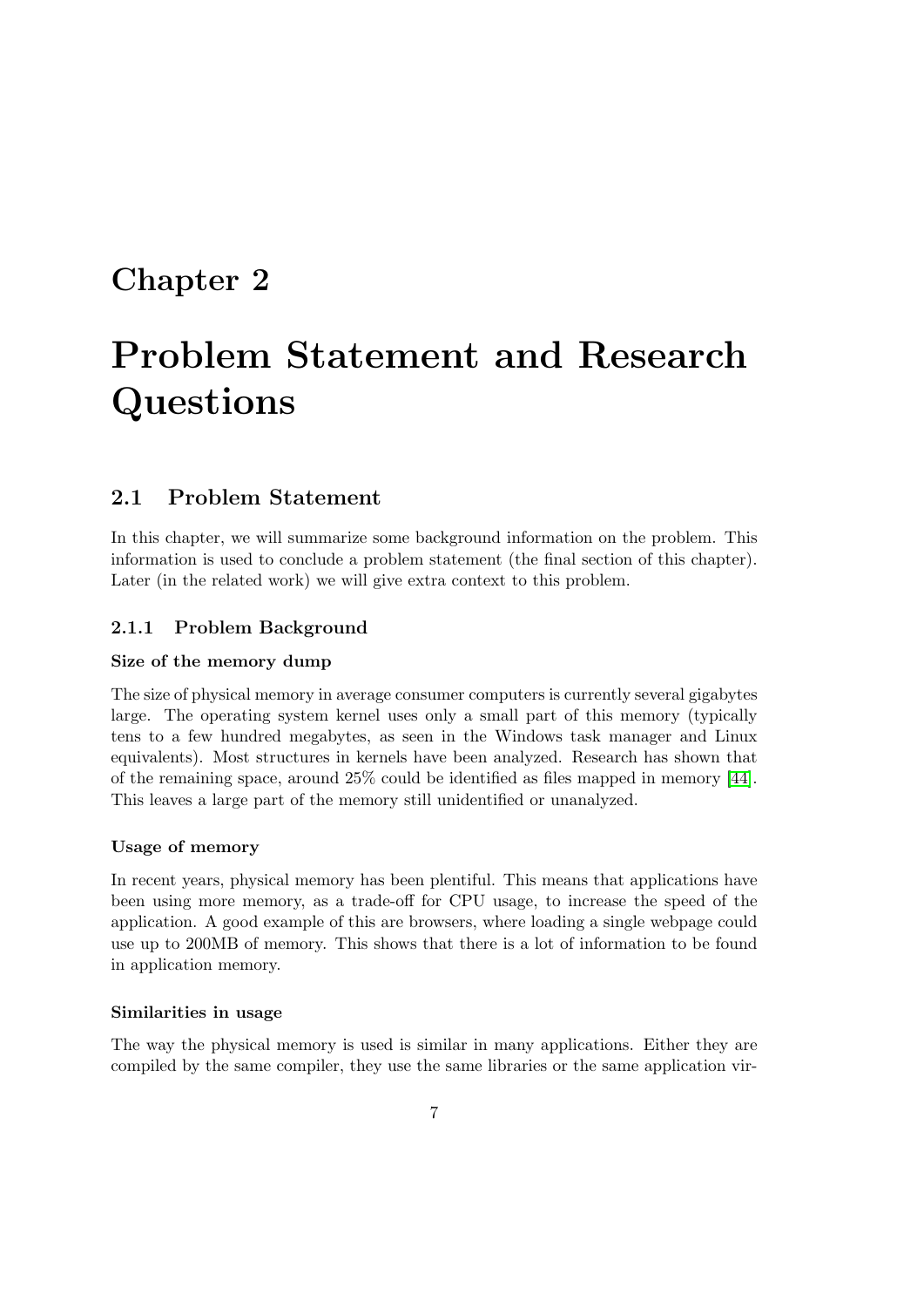tual machine/interpreter. The concepts used are also mostly the same for all applications and operating systems; a stack looks virtually the same in all applications.

#### Finding the facts

The same information can be found in multiple places. In forensics, the goal is to find facts about events in the past, to reconstruct a scenario with near absolute certainty. Even if no new information is found in application memory, this information can be used to confirm information found elsewhere.

#### Analysis of user space

Analysis of user space memory is not trivial, even though computers are deterministic, because the information in memory may have been created by using information which has already been deleted from memory. An example of this would be the symbols of an executable, which may be unloaded after use. Sometimes, this data can be reintroduced to do analysis.

#### 2.1.2 Problem statement

We have summarized in the previous sections that more and more memory is used by applications. In fact, too much to manually process. We have also concluded that the structures used in memory are really common, and contain important information. Therefore, it is problematic that there is no way to do automated analysis of this memory. This means that there is data available which is currently not used in finding the facts.

First of all, we need to identify the technical challenges that exist in user space memory analysis. A clear overview of the currently existing challenges will help both our research and the progress of the field of memory forensics.

Furthermore, we can identify what data is located in the virtual address space of the applications that are currently running. Missing in current tooling and research are the identification of the building blocks, the common structures and libraries that exist in user space applications.

At the end of this research, if we can give a clear overview of the existing problems and challenges, and if we can identify structure in the identified data and possibly use this structure to extract forensic evidence, we have helped progress the research in memory forensics.

## <span id="page-7-0"></span>2.2 Research Questions

Our main research question is:

Can we define a generalizable approach for analysis of user space applications in volatile memory?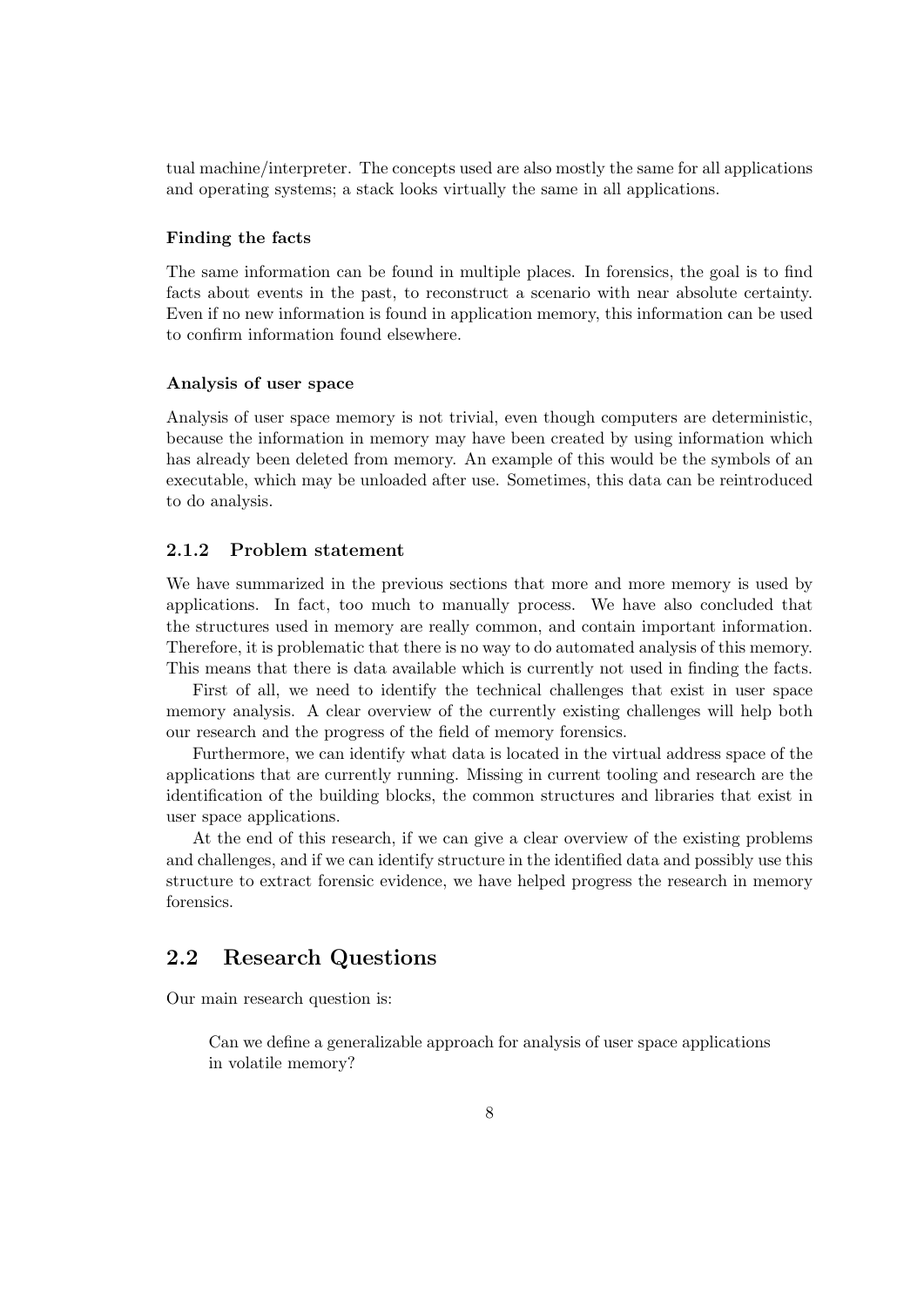## 2.2.1 Subquestions

Some subquestions which should be considered during our research:

- What can we learn from the stack of a process?
- How can we analyze the use of libraries?
- Is the access to source or header files mandatory to perform memory examination?
- How does the operating system or system architecture affect application analysis?
- What are the difficulties in analysis of applications written in VM-based or interpreted languages?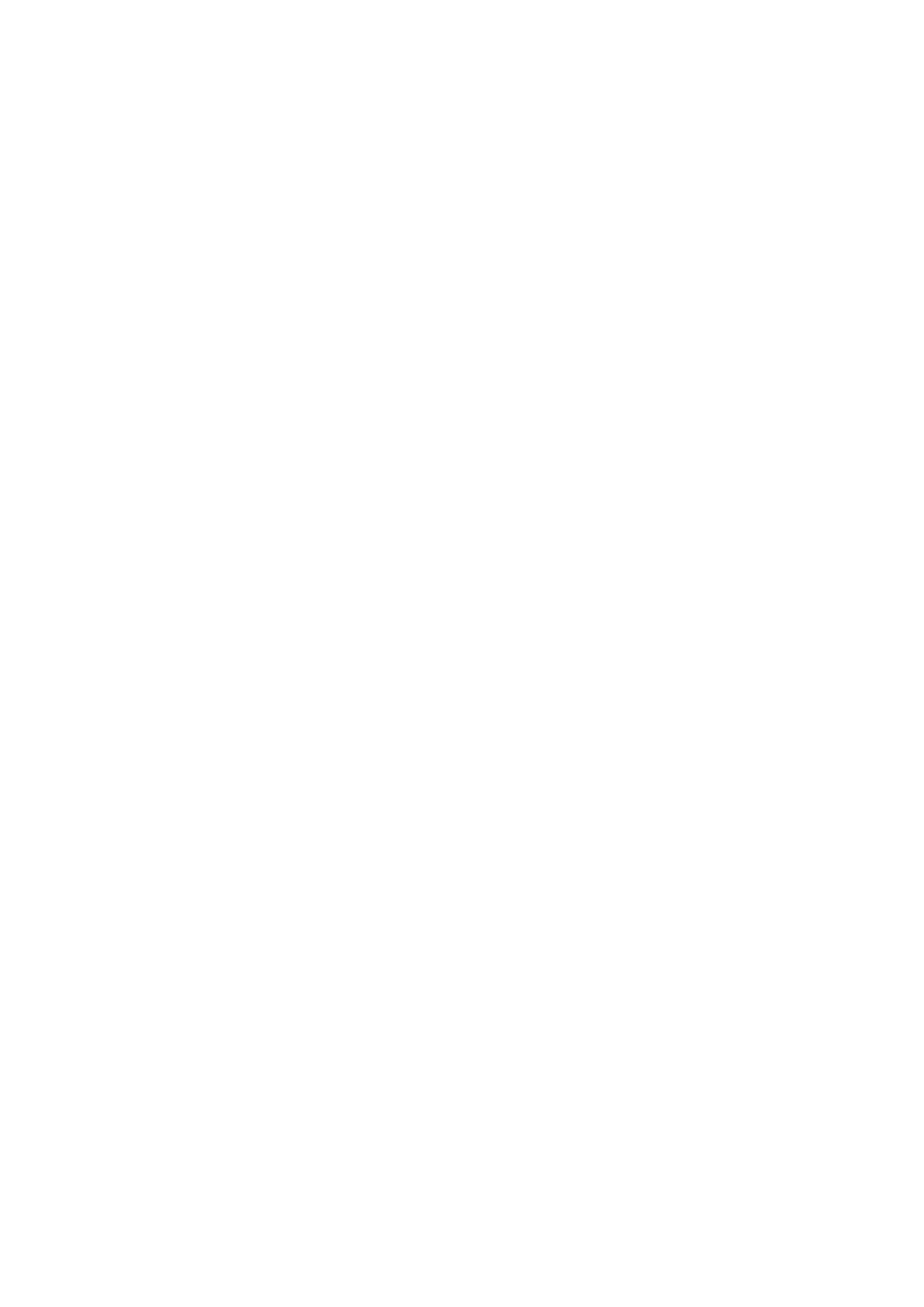## <span id="page-10-0"></span>Chapter 3

# Related Work

In this section we will summarize the current state of the art in memory forensics. We will first give a small summary on different techniques of memory acquisition. After that we will describe the analysis of specific platforms (operating system kernels) as well as research on multiple platforms and research on user space applications.

### <span id="page-10-1"></span>3.1 Acquisition

There are two very distinct methods of acquiring memory dumps: hardware and software. One example of a hardware method relies on physical devices which provide some form of Direct Memory Access (DMA). The software method uses a program to make a dump of the entire memory. Acquisition is not the main topic of our research, but it is discussed (briefly) to identify some problems in memory analysis.

#### 3.1.1 Hardware

In [\[8\]](#page-66-1) a PCI device is shown which captures the physical memory using DMA. A limitation of this approach is that the card needs to be installed beforehand. A testing method for the validation of constantly changing memory is not provided.

Another device capable of DMA is Firewire. [\[28\]](#page-67-0) provides a good summary of current methods in acquisition using Firewire. The technique is not new, and has been used as a way to attack machines, before it was used as a forensics method. Using a toolset made by Adam Boileau (MetlStorm), a device can be configured for reading memory [\[16,](#page-67-1) [5\]](#page-66-2).

The advantage of DMA acquisitions is that they are fast and does not need software on the host machine. But DMA/Firewire is not always available, is not atomic (processes continue to run) and is vulnerable to subversion. Rutkowska shows that using Memory Mapped I/O, not only can parts of the memory be hidden from the DMA device, but it can be tricked into reading arbitrary data [\[35\]](#page-68-1).

An old but less used approach is the cold boot attack. Memory (DRAM) retains its contents for seconds to minutes after power is lost. This time can be extended by cooling the DRAM, long enough to place it in a computer used for acquisition. [\[23\]](#page-67-2) shows the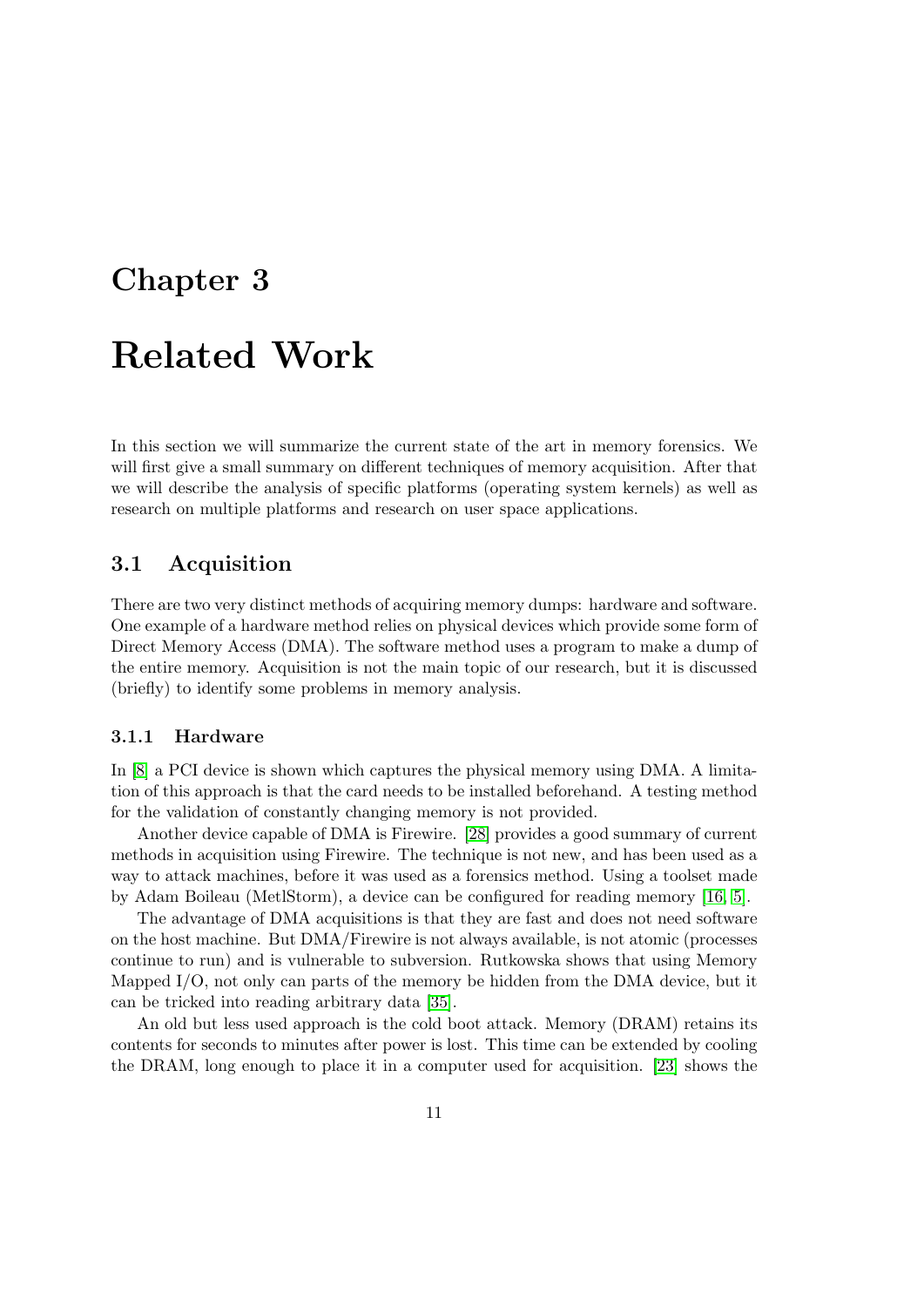attack is still applicable on modern computers and can be executed without specialized hardware. They also suggest that the attack is effective in combination with methods to reconstruct encryption keys, with full disk encryption ever more prevalent in the real world.

#### 3.1.2 Software

In the beginning of memory forensics, software acquisition was often done through device files; /dev/kmem on Linux and \\.\PhysicalMemory\ on Windows. Because of abuse by attackers, these systems have been disabled on most modern operating systems [\[8\]](#page-66-1). One of the tools to access these devices and make an exact copy is dd, and George Garner's Windows port of it [\[18\]](#page-67-3). When these devices are not available, forensic investigators have to resort to alternate methods, such as using the NTSystemDebug-Control API [\[45,](#page-68-2) [19\]](#page-67-4).

These techniques run as user level, which comes with limitations. To acquire the memory, the acquisition program has to map the memory pages, but these pages may have a different memory type, which will give caching problems [\[46\]](#page-68-3). User mode techniques are also subject to rootkit subversion. [\[11\]](#page-66-3) implements a rootkit which employs data misdirection: it tricks forensics tools into thinking they extracted real data by hooking into low level APIs (rootkit subversion).

According to Schatz, acquiring memory through the hibernation file is also vulnerable to rootkit subversion, because drivers are notified of the hibernation.

Because these existing techniques are unreliable, Schatz presented a new method to do software acquisition. This method, appropriately named BodySnatcher, takes away control of the host hardware with a second, acquisition specific OS (acquisition OS) [\[36\]](#page-68-4).

Finally, most virtual machines allow taking a snapshot of the state, which is stored in a file. This can be used to examine the memory of the virtual machine (but not the memory of the host machine).

Common problems in software acquisition include the requirement of root access to the device, as well as the potential for smearing, the corruption of data because the acquisition is not atomic and the device is still running.

## <span id="page-11-0"></span>3.2 Platforms

In this section we will discuss the analysis of memory on multiple different platforms. Windows has seen the most research, but Linux, Mac OS X and Android will also be represented. It should be noted that any of the methods mentioned in this sections may be obsoleted in the future by the release of new versions of an operating system, but commonly, only the implementation changes.

#### 3.2.1 Windows

Because of the large user base, Windows is the most important platform for memory forensics and is therefore the platform with the most tools and research. In 2005, the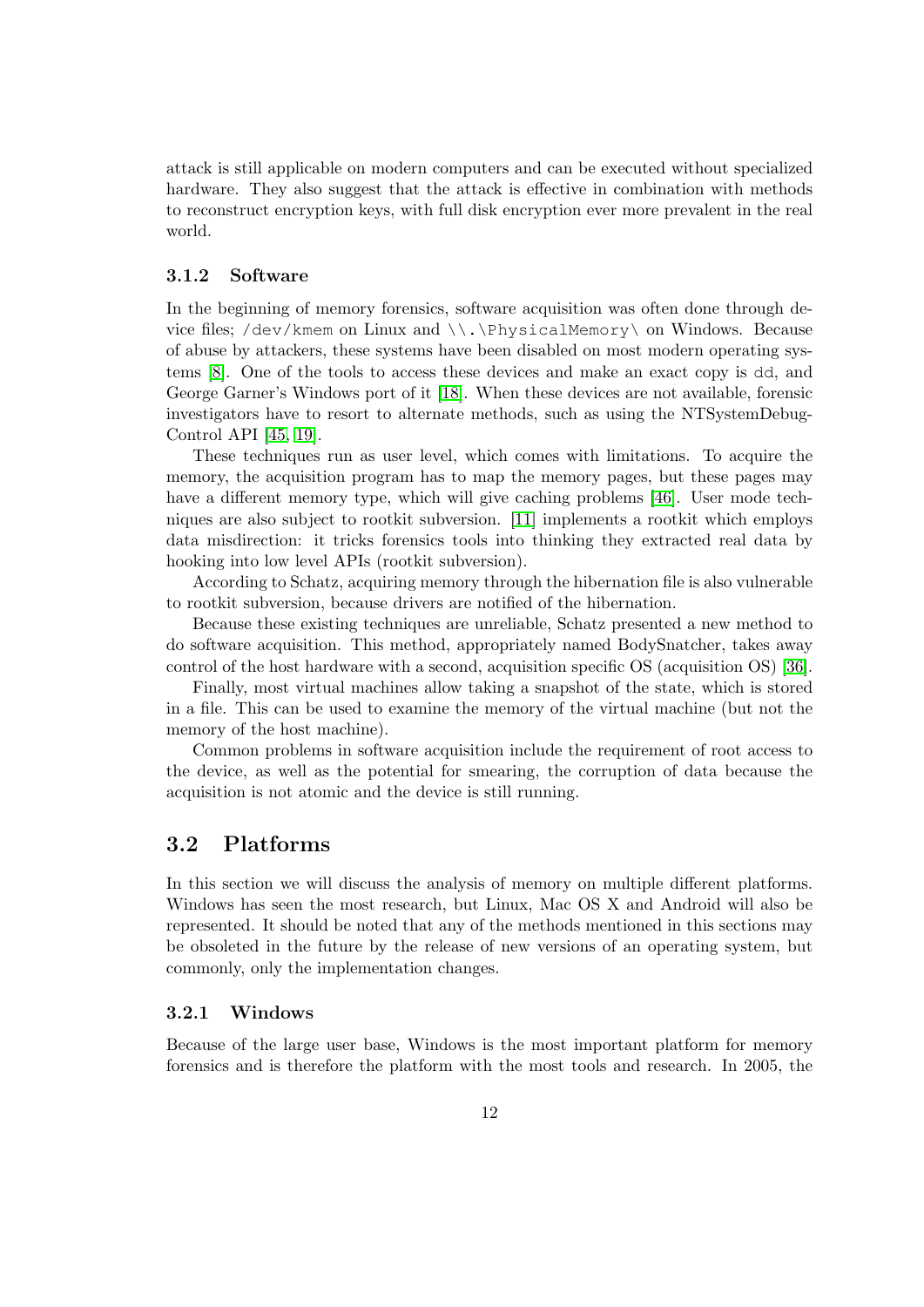Digital Forensics Research Workshop (DFRWS) organised the first memory analysis challenge, which kickstarted the memory analysis scene. In the process, three tools were released: Windows Memory Forensics Toolkit, MemParser and Kntlist.

Windows Memory Forensics Toolkit was developed by Mariusz Burdach, which enumerates processes and modules [\[7\]](#page-66-4). MemParser, developed by Chris Betz, enumerates active processes and dumps their memory [\[4\]](#page-66-5). Kntlist is a tool that detects multiple internal kernel lists to produce various lists of threads, processes, handles and objects. It was developed by George Garner and Robert-Jan Mora [\[19\]](#page-67-4).

It should be noted that these tools rely on kernel structures and therefore do not detect objects that have been terminated, or hidden by Direct Kernel Object Manipulation (DKOM), a technique to modify these structures. In 2006, Andreas Schuster came up with a technique to search the full memory for structures that represent objects and processes, using structures such as the pool header, object header or the eprocess structure. For this, he developed a script named PTfinder. Using this tool, he showed that some information persisted in memory, even after reboots [\[38\]](#page-68-5). In a different research, Schuster also looked for kernel memory pool structures in a similar fashion. Finding this information was useful as an information source to find smaller structures, such as ARP and TCP records [\[37\]](#page-68-6).

In the same year, Walters and Petroni released Forensics Analysis Toolkit (FATKit). One of the main features of this framework is the automated interpretation of C data structures. This helps in finding all possible structures in memory. It also adds address space reconstruction and support for extra analysis and visualization [\[33\]](#page-68-7).

In 2007, Brendan Dolan-Gavitt describes how the Virtual Address Descriptor (VAD) tree, a Windows kernel structure, can be used to find memory ranges that are allocated to a process. These are the ranges as seen by the process, so they might be mapped files, loaded DLLs or privately allocated regions. In the paper, they show how to list DLLs loaded by a process, detect library injections and defeat DLL hiding (specific DKOM techniques) [\[13\]](#page-66-6).

The next step in Windows memory forensics was to find memory-mapped files. In 2008, Ruud van Baar used the previously mentioned VAD tree to find these files (instead of previous methods, such as file carving). Experiments showed that this method identified about 25% of all pages in a dump as part of a mapped file, of which 40% could be linked to one or more processes [\[44\]](#page-68-0).

Using PTFinder, Schuster showed in 2008 that freed kernel memory could persist for over 24 hours on a mostly idle system. He noted a contrast with userland memory, which could disappear in a matter of minutes after an application has been terminated [\[39,](#page-68-8) [41\]](#page-68-9).

In the same year, Dolan-Gavitt showed that the Windows registry could be found in memory. They noted a slightly different address translation mechanism, but overall the same structure as the on-disk version, so the use of regular forensic tools could be used on the registry. The memory version of the registry was shown to be important because there were parts which were not on disk, as well as parts which could have been modified (by an attacker) [\[14\]](#page-66-7).

A problem that arose in Windows memory forensics was the identification of the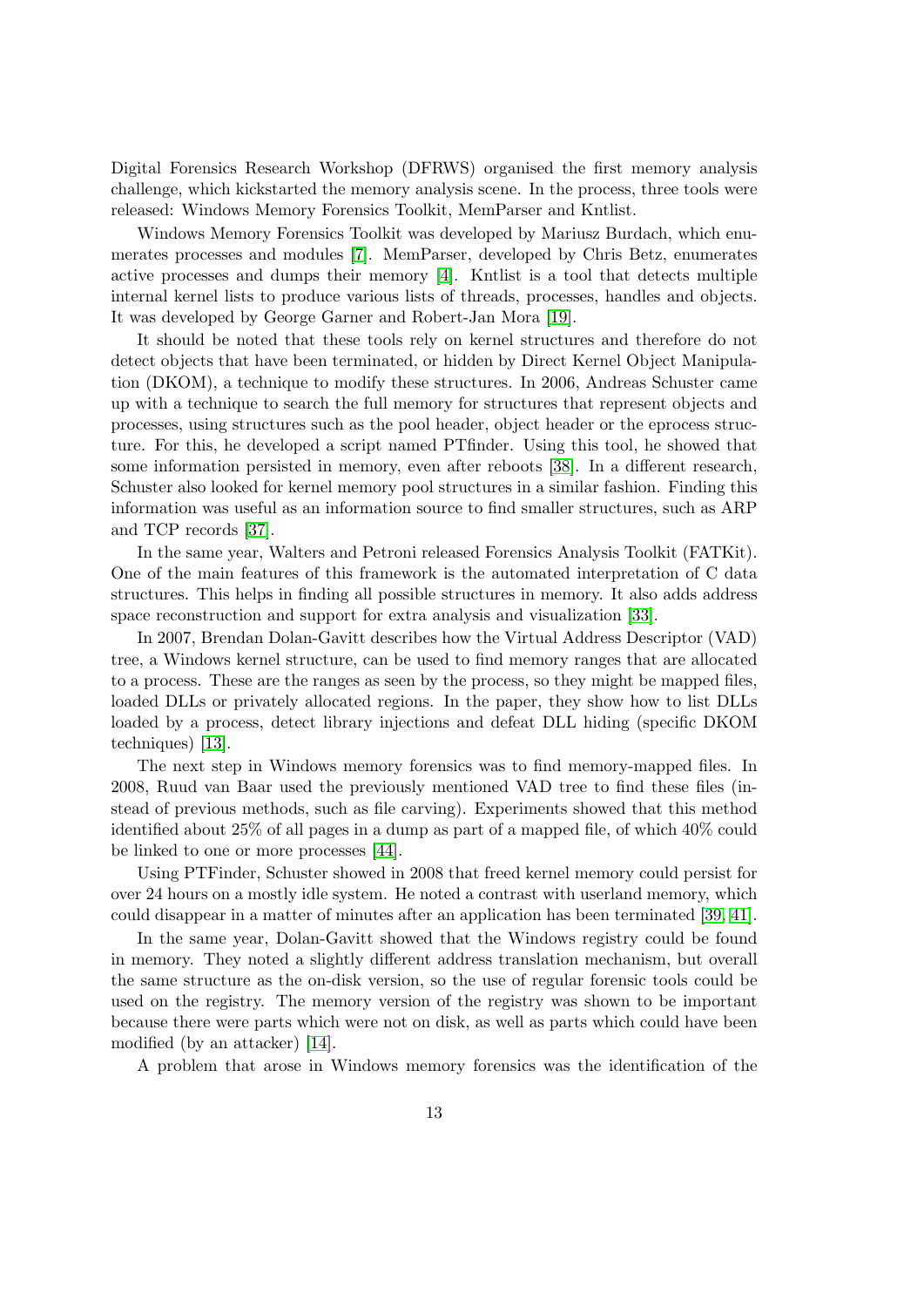Windows version. James Okolica found a way to find the necessary kernel objects in Windows NT-like kernels without knowing the Windows version. The approach relies finding specific symbols, such as debug headers, in the memory dump [\[30\]](#page-67-5).

To detect kernel structures, signatures can be used, which are often hand-made and weak (depending on fields that can be changed). In an attempt to defeat DKOM and detect hidden structures, Dolan-Gavitt et al. present a way to generate robust signatures; signatures of kernel structures that do not rely on data that may be changed. Attempts to evade the signature by modifying the structure will cause the operating system to consider it invalid [\[15\]](#page-67-6).

In 2012, Gu et al. created a way to fingerprint operating systems from memory only. Their method uses signatures to identify kernel code, including some mechanisms that account for randomization, such as kernel ASLR. Using this method they were able to correctly identify 46 different kernels, including 9 Windows kernels [\[22\]](#page-67-7).

#### 3.2.2 Linux

The internal structure for the Linux kernel is very similar to the Windows kernel in terms of design principles. Besides the smaller user base, this may explain the lack of published research on the Linux kernel in memory forensics; there is not a lot to be researched on the Linux kernel that has not already been done on the Windows kernel. There is some research on specific items that can be found in Linux memory dumps. One such thing is Pettersson's search for cryptographic keys for full disk encryption. In his research he shows how to find the keys for the relatively old cryptoloop encryption, as well as the newer dm-crypt encryption. He also states that the only defense against key recovery of full disk encryption is toughening the system against acquisition techniques. One such example is a password protected screensaver (lockscreen) [\[34\]](#page-68-10). If a computer is automatically locked, no software programs can be executed to acquire the memory.

In 2008, Sherri Davidoff published her research on cleartext passwords in Linux memory. The result showed that many applications retained their passwords plain text in memory. Even ssh and root passwords could be found, although not in memory belonging to any still existing process [\[12\]](#page-66-8).

#### 3.2.3 FreeBSD and Mac OS X

Many designs in the Mac OS X and FreeBSD kernels do not differ much from the Windows and Linux kernels, conceptually, so there have been few publications for these operating systems.

Matthieu Suiche developed the method to read Mac OS X virtual memory, including most relevant kernel structures, such as process lists [\[42\]](#page-68-11). Continuing on this work, Andrew Hay published a way to list open files in memory for Mac OS X, similar to Van Baar's research on the Windows platform [\[24\]](#page-67-8). FreeBSD was mentioned in [\[22\]](#page-67-7) as one of the kernels that could be identified, but has otherwise been mentioned in few publications.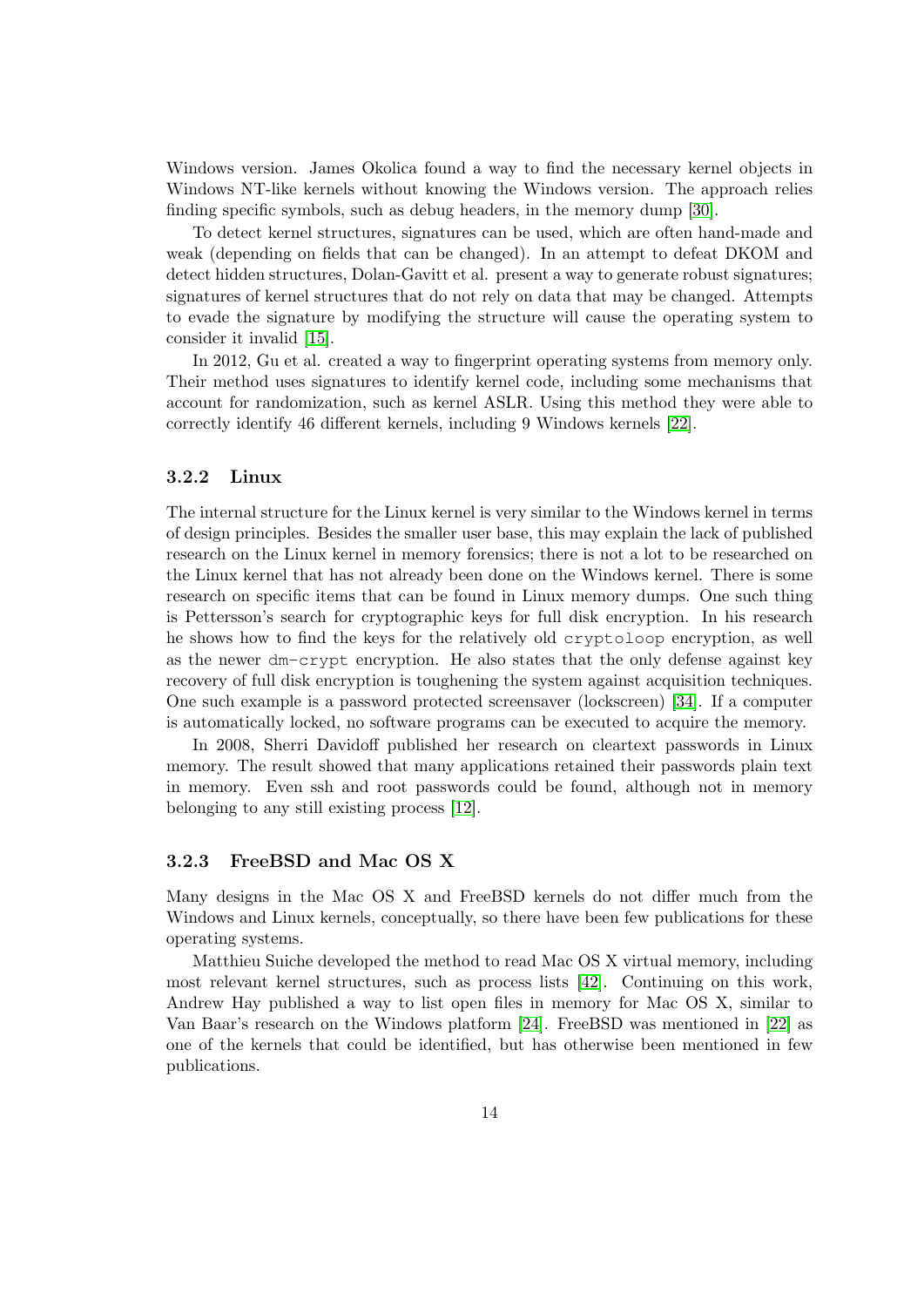### 3.2.4 Android

Joe Sylve discusses a few issues with Android memory forensics. Android, being based on Linux, is similar to Linux, but there are a few differences. The main issue is that the architecture is of most mobile phones is based on ARM instead of Intel/x86, which requires a reimplementation of page address translation. Another important difference is the use of the Dalvik virtual machine. Dalvik controls all user space applications, opening the way for automated analysis of all Android applications by generic analysis of the virtual machine [\[43\]](#page-68-12).

This is exactly what Holger Macht did in his thesis on live memory forensics on Android. In his research, Volatility was used to examine the memory of an Android system. In addition, a new plugin was developed to automatically examine the Dalvik VM [\[27\]](#page-67-9).

### <span id="page-14-0"></span>3.3 Multi-platform

Some methods have been applied (or are applicable) to multiple platforms. Mohammed Al-Saleh and Ziad Al-Sharif published a paper on the lifetime of data in TCP buffers. In their study, they compared Ubuntu 10.04 and Windows 7. They identified several use cases: Live processes with open sockets, live processes with closed sockets, terminated processes, a program that just receives, a program that does not even call recv() and a real world example, Apache and IIS. Their results showed that on both operating systems, the data may still be cached in the TCP buffers, even after the program has closed. The lifetime of the data was more than 24 hours. Only the case where recv() was not called showed a faster disappearance of the data [\[1\]](#page-66-9).

Volatility is a multi-platform memory analysis framework. Originally called Volatools, it was developed in 2007 by Walters and Petroni for the Windows platform. Since then, it has grown to be a multi-platform tool, gaining support for Linux and soon Mac OS X. The way it is set up, it has support for multiple memory dump formats and many different address spaces (which may differ depending on the platform). Plugins operate on top of this abstraction layer, needing no knowledge of the address space, only of (virtual) memory addresses [\[48,](#page-68-13) [47\]](#page-68-14).

## <span id="page-14-1"></span>3.4 Userland

There has been some research into the analysis of user space applications. One example is the 2012 research by Olajide et al., where they investigate the amount of user input that can be retrieved from the Windows applications Outlook and Internet Explorer. However, they use a previously known user input and do not detail the methods they use to retrieve the input. In the paper, they divide the results in two ways, quantitative (how many times the input can be found) and qualitative (completeness) [\[31\]](#page-67-10).

An example of analysis of one specific application can be found in research by Matthew Simon. Using pieces of data known beforehand, he found out how Skype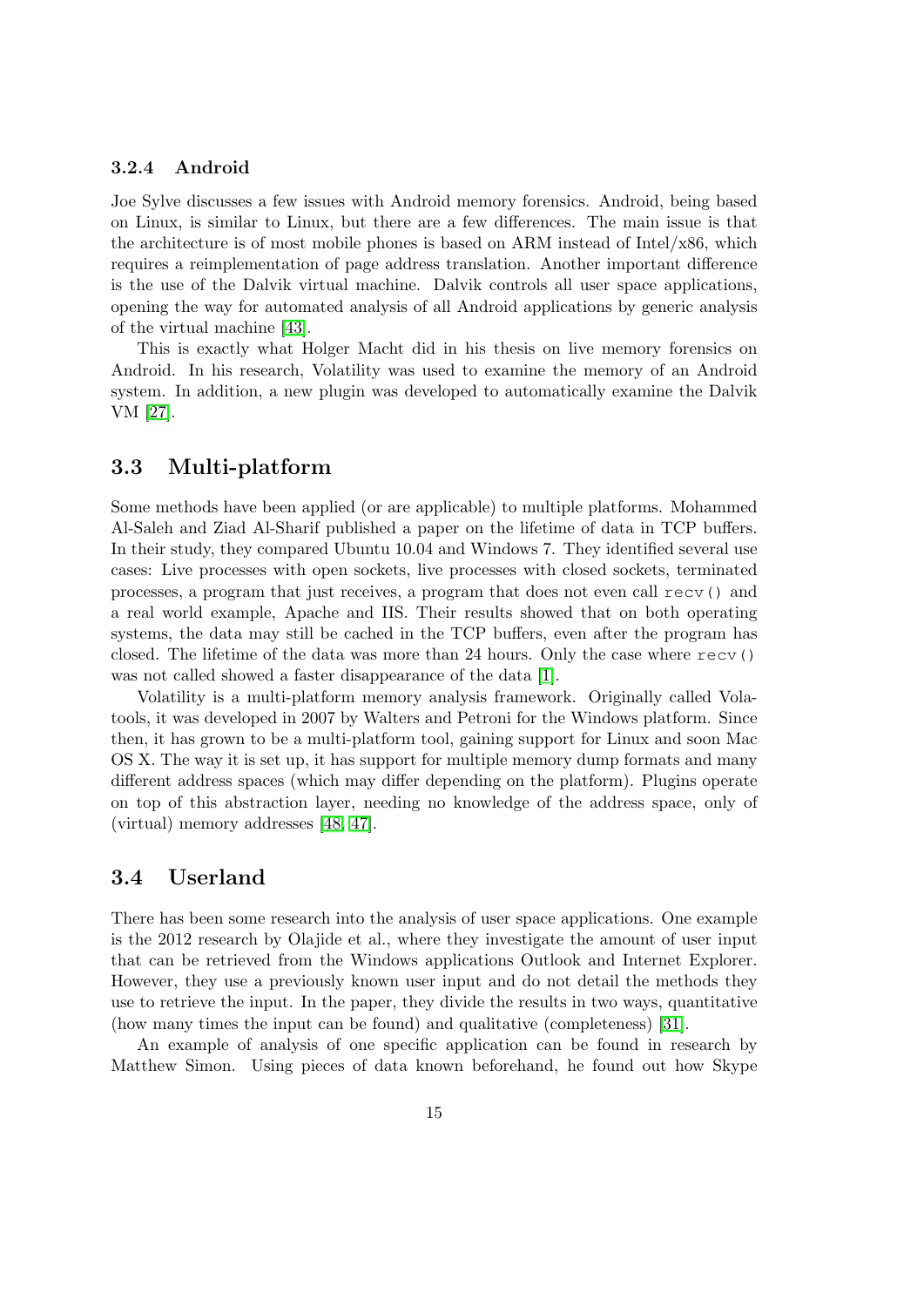stores data in memory. While Skype was running, he could find passwords and user contacts stored in memory. User contacts also remained in memory after the Skype process had terminated [\[40\]](#page-68-15). This analysis technique relies on being able to get a memory dump with known data. This is often the case with user applications, but with malware for example, this is not the case.

In [\[2\]](#page-66-10) a formal methods approach is taken to the (library) calls on the application stack, to recreate a model of the execution history. This model is also verified against the program assembly code. Using this model, they know the state of the program at the time of the memory dump. In the paper, nothing is mentioned about the user data that might be on the stack [\[2\]](#page-66-10).

Ernest Mougoue takes a completely different approach in application memory forensics. In his master thesis, he describes a program called Memexec, which can extract and resume a user space application. In a special vm, he can restore a process extracted from a memory dump by using a kernel module to insert the correct kernel structures, as well as restore register settings for the process. A restored process can give the forensic analyst some insight into a user's recent activity [\[29\]](#page-67-11).

Cozzie et al. took a different approach to data in user space. Using normalized memory data, namely (Address, String, Data and Zero), a (Bayesian) probabilistic approach has been defined to detect data structures in memory. The implementing program is called Laika. This program has been used to detect data structures from known viruses, Agobot, Kraken and Storm. These viruses could be detected with 99% accuracy [\[10\]](#page-66-11). It should be noted that these detected structures had no semantics attached to them.

A paper by Hejazi defines sensitive information in memory. One of the methods to find this sensitive information is by analysis of the call stack. In the call stack they look for specific functions in the libraries that are used (in this case, DLLs - Windows). Parameters for these functions are extracted manually [\[25\]](#page-67-12).

## <span id="page-15-0"></span>3.5 Virtual Machines

A subject we have not touched yet is the discovery of virtual machines in memory dumps of host machines. This is exactly what Graziano et al. have done in their tool Actaeon. In their approach, they are able to detect the existence of hypervisors using Intel VT-x technology, and are able to analyze the virtual machine using a Volatility plugin [\[21\]](#page-67-13).

## <span id="page-15-1"></span>3.6 Other

Memory forensics deals with large binary files. Conti et al. devised a method to identify or classify parts of the data. On pieces of 1kB, they used statistical analysis to compare each part to precomputed statistical scores for several data types. For these scores, they used Shannon Entropy, Arithmetic mean, Chi square and Hamming Weight, combined to one average score. A fragments score was compared to these precomputed scores using a nearest neighbour algorithm. From their results, they learned that they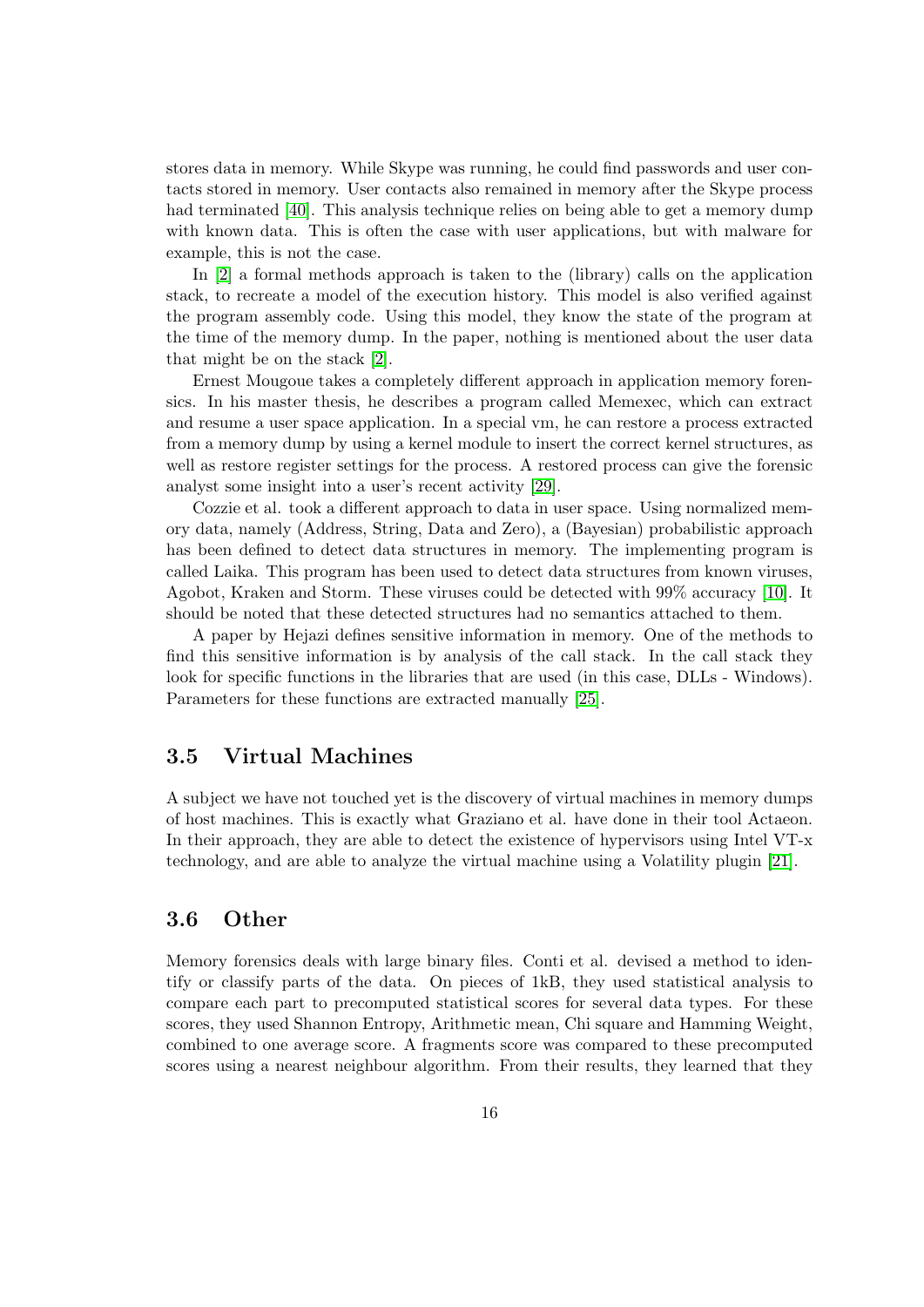could identify (with reasonable probability) the following data types: Random/Compressed/Encrypted, Base64 encoded, UUencoded, Machine Code (ELF and PE), Plain text, Bitmap [\[9\]](#page-66-12).

Gareth Owen showed a way to extract encryption keys using behavioral analysis on the program code. With this method he was able to automatically extract RC4 keys from three different implementations. This is relevant to memory forensics, because the program code can be found in memory. The automated extraction of keys from a memory dump is mentioned as future work [\[32\]](#page-67-14).

## <span id="page-16-0"></span>3.7 Conlusion

In the context of the related work, it is still unclear what the (technical) challenges in user space memory forensics are. If we look at the work by Arasteh ([\[2\]](#page-66-10)) and Hejazi ([\[25\]](#page-67-12)), we see that problems and limitations of the actual recovery of functions from the stack are only considered briefly or are not discussed at all. Furthermore it is not always clear what information from memory is used and how this is recovered or accessed from a memory dump.

If we revisit our problem statement, it is clear that the identification of general problems in user space memory analysis is important. It is also important that our research is repeatable and clearly identifies what data can be used to recover information.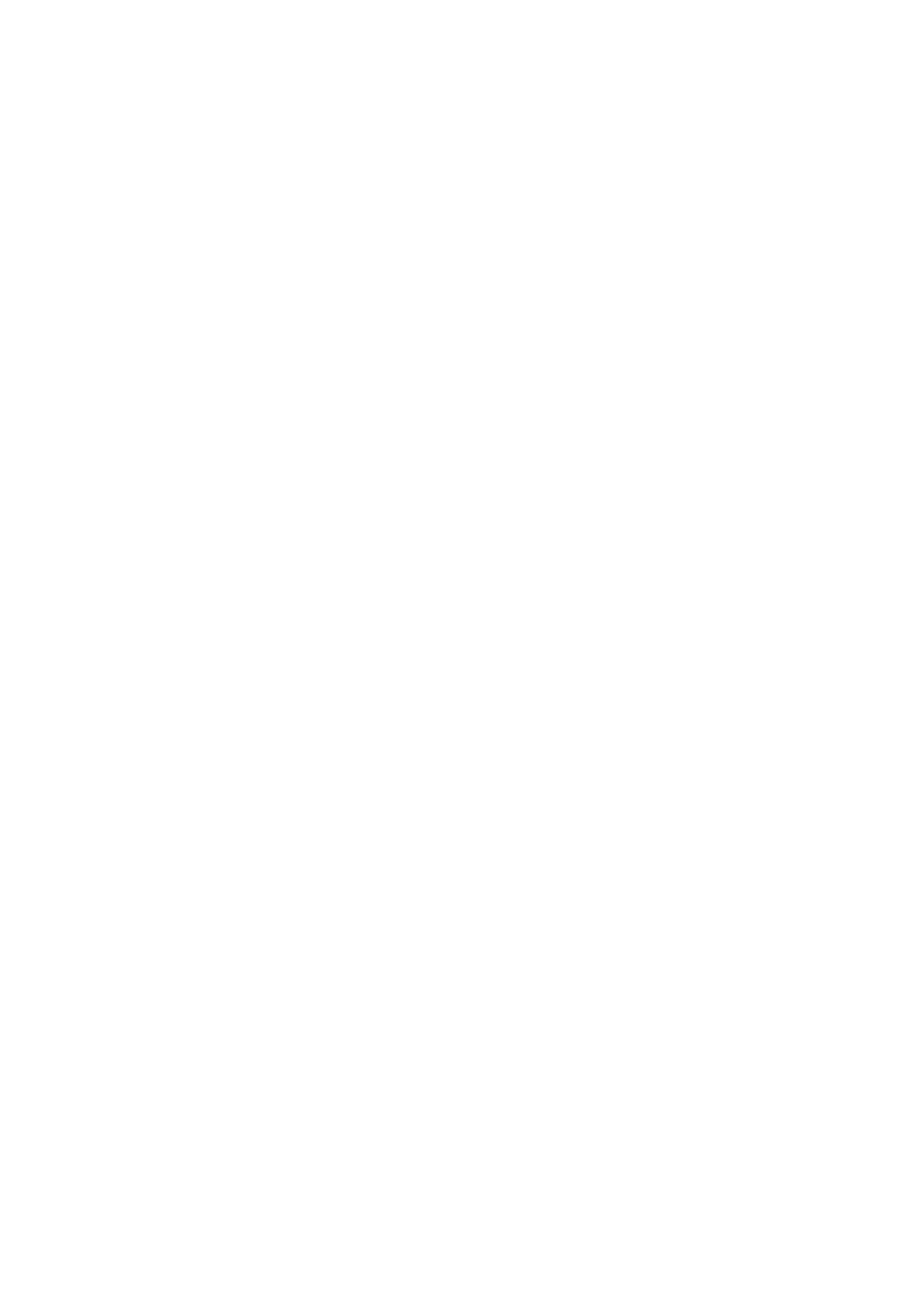## <span id="page-18-0"></span>Chapter 4

# Methodology

## <span id="page-18-1"></span>4.1 Introduction

In this chapter, we present the methods we use to analyze memory dumps. Tools already exist for kernel space memory analysis, which we use as the base of our methodology. The tool we use in our research is Volatility, a memory analysis framework featuring a plugin system which enables us to develop plugins which work on user space memory. First, we explain how Volatility enables us to work on memory. Second, we give an overview of the methods we developed or applied ourselves.

Linux is the target platform of our research, with memory dumps made using Virtualbox. The open nature of the Linux platform makes research easier. The source of the Linux kernel is public, which may be required in new memory forensics research. The architecture of Linux processes is not substantially different from other operating systems, making it a suitable platform.

## <span id="page-18-2"></span>4.2 Methods

In this section we describe the methods we use and the reason why we chose these methods. It includes some background information where required.

Most of the memory analysis methods described here are based on following the original structure of the memory as used by the operating system. A search based on structure uses pointers to follow the data in the same way the application or the operating system would. The advantage of this approach is that we can extract semantics from the program, but it is sometimes hard to follow the data because certain information may be deleted from memory, or worse, modified by the operating system or the application. Following the structure builds a tree of context information about the data; if data is modified, the tree contains incorrect information or it is impossible to continue processing. Other methods are affected less by this problem, but don't provide as much context.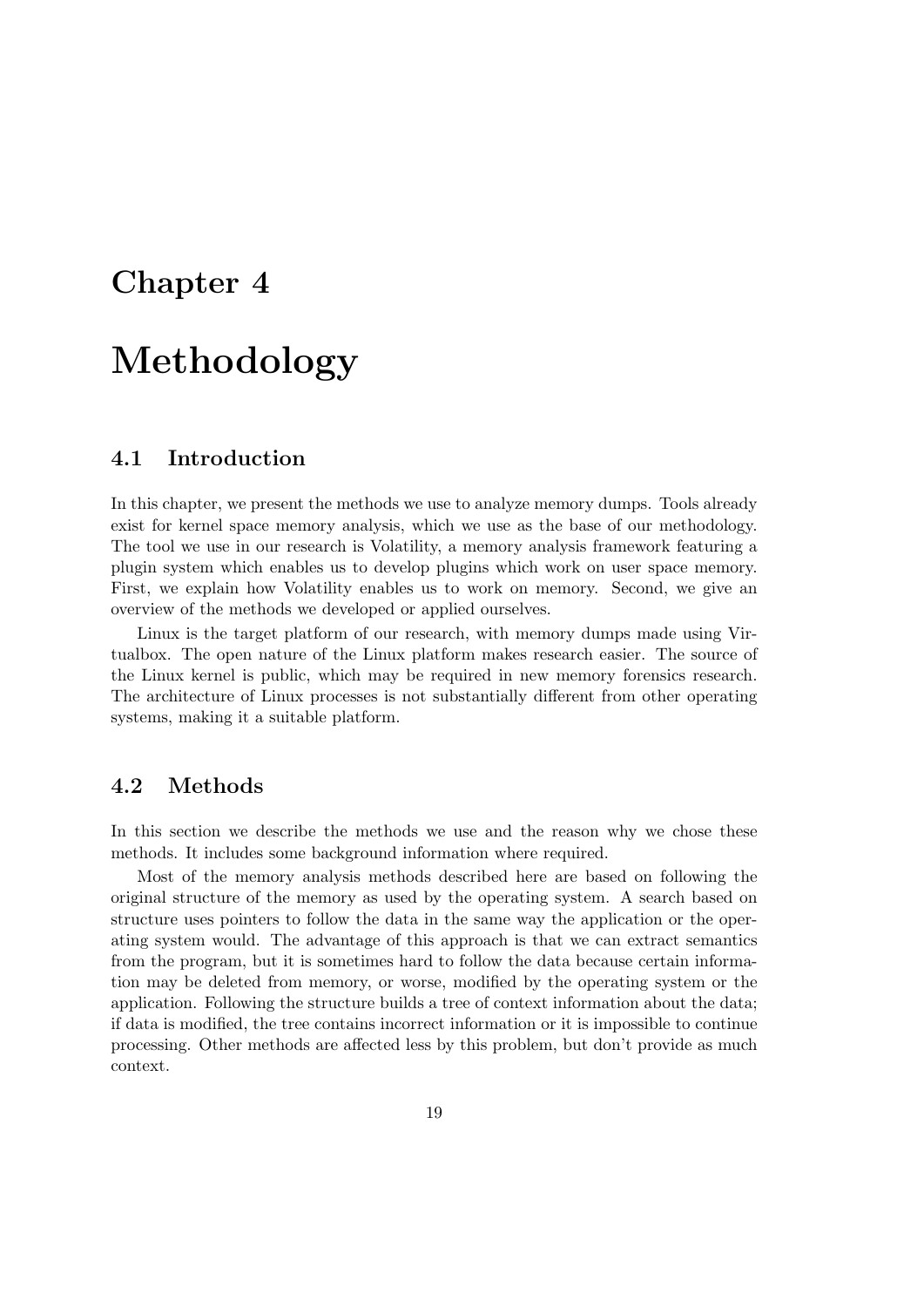#### 4.2.1 Volatility

Volatility is the framework we use to implement our methods. It already implements a number of features for memory analysis, allowing us to focus on implementing the methods we need for user space memory analysis. These features include the use of kernel objects, virtual address translation and memory maps.

A global overview of the memory layout as Volatility provides it is shown in Figure [4.1.](#page-19-0) On the highest level, it shows a separation between kernel and user space memory. Our methods focus on user space, where the application and the libraries are located. Some of the kernel space items in the figure are explained in the following subsections.



<span id="page-19-0"></span>Figure 4.1: A schematic overview of memory as provided by current tools.

#### Virtual address translation

In modern operating systems, virtual addressing is used to give applications all the memory they need without any regard for the hardware, which is managed by the operating system. This is the first essential part in user space memory forensics; without it, analysis of user space is substantially more difficult.

This functionality is integrated in Volatility in the form of layered address spaces. In Figure [4.1,](#page-19-0) this is shown as the separation between kernel and user space. Volatility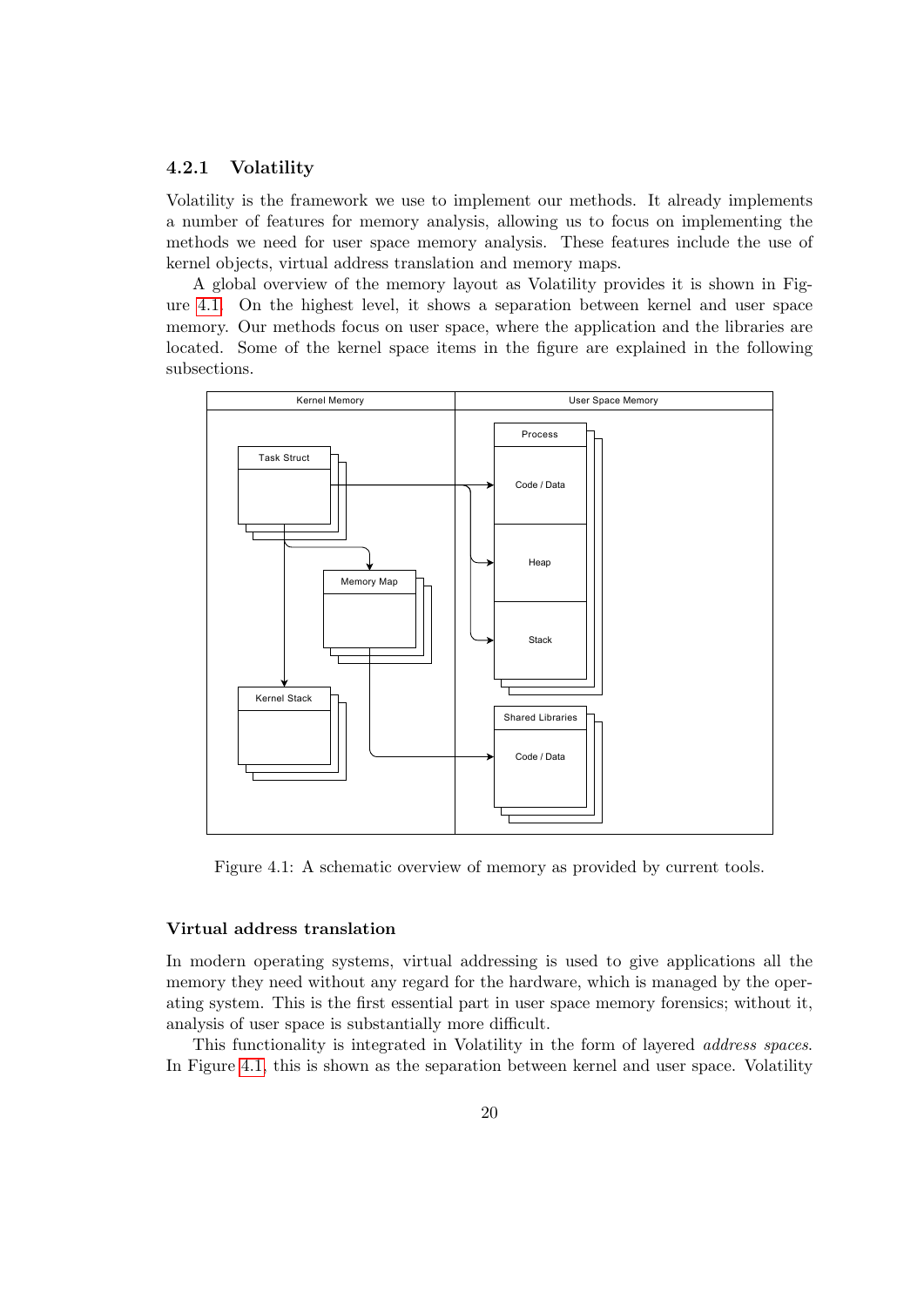provides an address space for kernel space memory, as well as a separate address space for each application.

#### Kernel Objects

Each process is registered with the operating system in such a way that there is an object (i.e. a struct) which has information on this process. This object enables us to identify information about the process, such as the running state, and provides access to relevant structs that identify memory maps. In Linux terminology, the process is defined by the task struct, shown in the kernel space section in Figure [4.1.](#page-19-0)

#### Memory maps

A typical application has mapped several areas in memory, such as libraries, the stack and the heap. Access and identification is essential to get an understanding of the memory layout. This is managed by the memory map object belonging to a specific process (task struct). Along with this, each mapped area may have some properties, such as an executable flag. This enables us to separate executable code from data. These memory maps are also shown in Figure [4.1,](#page-19-0) connected to the task structs.

#### 4.2.2 Registers

To understand the process memory, we need to be able to find and use the CPU registers. Registers are a feature of the CPU (a type of CPU cache) to have fast access to a limited set of data, for use in instructions. These registers are needed for user space memory analysis, because due to conventions they contain valuable information, such as the stack pointer and the instruction pointer. Registers are available in memory because of the technique called context switching.

The identification of the CPU registers is a building block for some of the other methods described in this chapter. The technique is not completely new (it was done before for the x86 architecture in [\[29\]](#page-67-11)), but it is not supported in current tooling and has not been done for  $x86-64$ .

#### Context Switching

Because the operating system usually runs more processes than there are physical CPUs in the system, time needs to be divided between processes. This is called scheduling. The switch from one process to another is called a context switch. In these switches, the CPU state (as far as required) is stored in memory. An important part of this state are the registers [\[26\]](#page-67-15).

CPUs (such as the Intel 80386 and its successors) also support hardware context switching, but these features are unlikely to be used in modern operating systems, because as it turns out, software context switching is faster [\[6\]](#page-66-13).

The combination of the necessity for context switching and unused hardware support explains why we expect that register contents can be found in memory.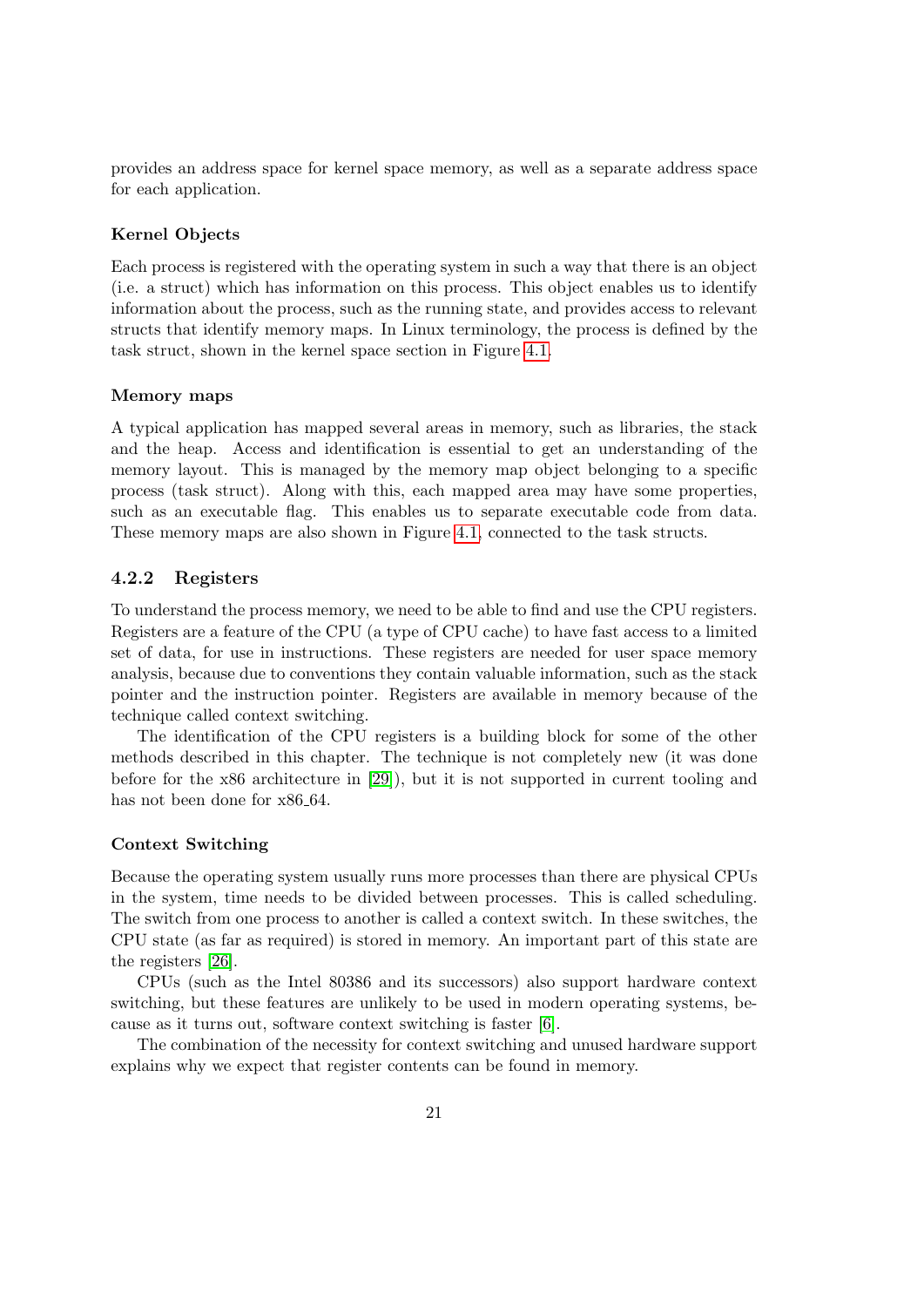#### 4.2.3 System call analysis

One part of the program state is the currently executing system call, if any. By recovering the name and arguments of this system call, we can learn what the process was doing at the time of the memory dump.

The system call mechanism provides a way for a user process to interact with the kernel. Using a special processor instruction (e.g. int 0x80 or syscall) a kernel function is called. From a programmer's perspective, this is much like a function call (and are often called by wrappers in system libraries), but there are some differences.

Using the CPU registers, we expect to be able to analyze these differences and be able to recover system call details. This is a new method and builds on both register recovery and existing functionality in Volatility.

#### 4.2.4 Stack analysis

The user space stack describes how the application reached its current state, as well as stores its local data. Our method of stack analysis involves four parts:

- Recovery of function addresses from return addresses. For this we need to make use of the Procedure Linkage Table (PLT).
- Matching function addresses to function symbols.
- Recovery of stack traces using registers and return addresses.
- Recovery of stack frames without a frame pointer.

In the following sections we introduce some background information for these methods. Some of these methods are not new, but common techniques in debugging applications. There has been limited research so far in applying these techniques to memory dump analysis. Some methods in this section are affected by our choice to use Linux, because concepts such as the PLT do not exist or work differently on other operating systems.

#### Procedure Linkage Table

To understand how we can use return addresses, we must take a look at the the Procedure Linkage Table (PLT). The PLT is a section in ELF/Linux executable files. It is used to dynamically resolve functions in shared libraries, also known as dynamic loading. This dynamic loading is done at execution time.

Dynamically resolving functions based on function symbols is necessary because this allows us to recompile a shared library without updating all applications that depend on it.

To enable this dynamic resolving, the PLT adds a level of indirection to our function calls. For each function, a special section is added to the PLT. The function call in the code calls this section, rather than calling the shared library directly.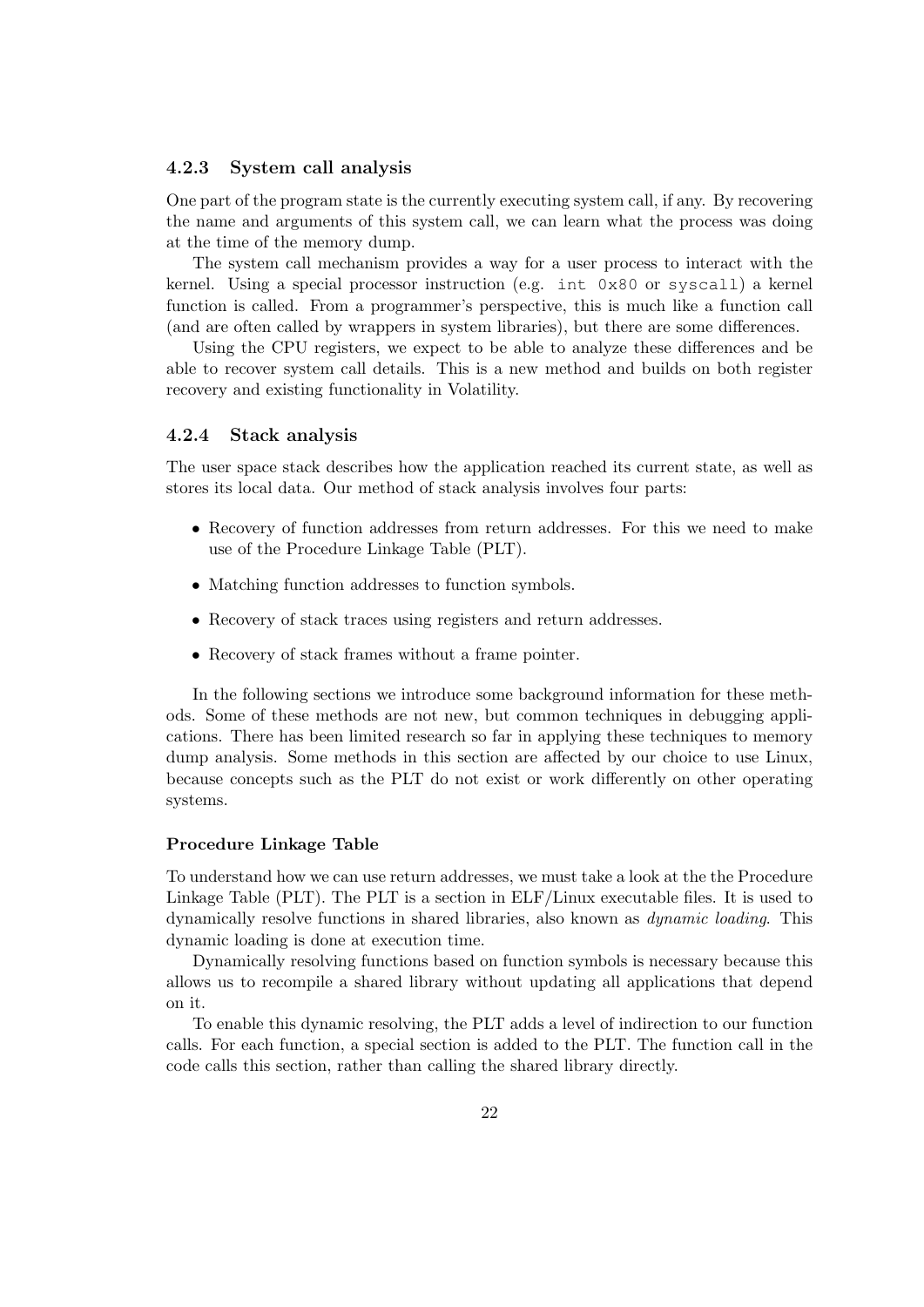This special section consists of two parts. The first part uses a pointer to the Global Offset Table (GOT) section. It jumps to the address listed in the GOT. If the function has already been resolved, this address is the address of the function in the shared library. This process can be seen in Figure [4.2.](#page-22-0) If it has not been resolved yet, it points to the second part in this function's PLT section.



<span id="page-22-0"></span>Figure 4.2: The calling process using the PLT, after it has been resolved. The top code block is the calling program, the bottom code block is the shared library [\[3\]](#page-66-14).

The second part prepares some values on the stack, after which it calls the dynamic loader. For this it uses a special section in the PLT. This process can be seen in Figure [4.3.](#page-23-0)

For more detail on the PLT and the dynamic loader, we forward the reader to [\[3\]](#page-66-14).

In our method, we use this information to calculate the correct function address from a return address.

#### Match function symbols

Function symbols (not to be confused with debug symbols) are not in memory anymore for the Linux operating system, as opposed to the related work (e.g. [\[25\]](#page-67-12)) which works on Windows. In this method we show that we can match function addresses to function symbols, if we have access to the original binary executables or libraries. This is a new technique in memory forensics.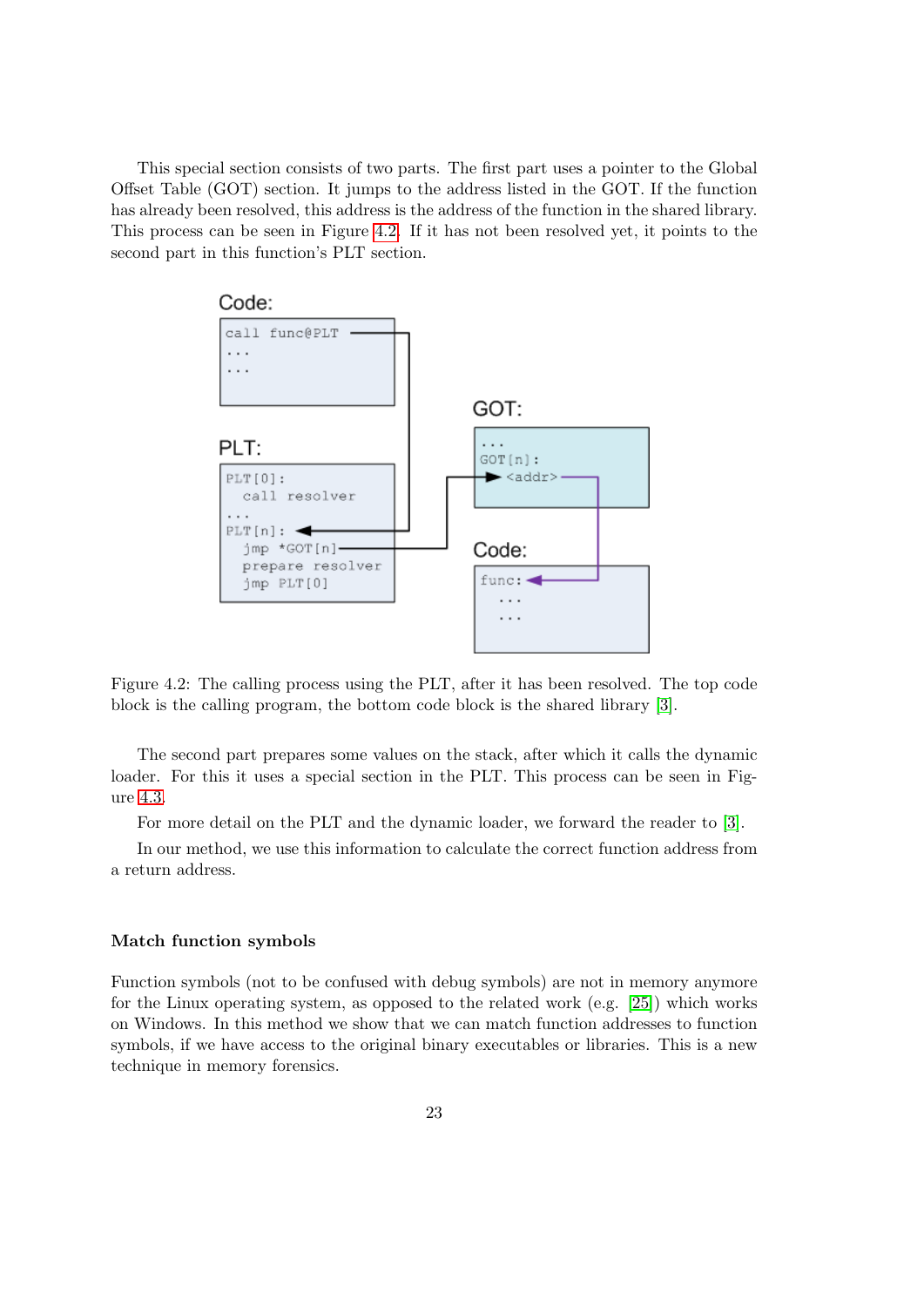

<span id="page-23-0"></span>Figure 4.3: The calling of the dynamic linker using the PLT [\[3\]](#page-66-14). Note that the arrow originating from the GOT now points to the PLT, based on the value of  $\langle \text{addr}\rangle$ .

#### Stack Frames

Stack frames are a structure on the process stack which provide data for the currently executing function. A call stack, besides storing local data, is used for storing the return address. This is the address of the next instruction, after the current function has finished. Each section on the stack, starting with the parameters of the called function and the return address, is called a frame. Figure [4.4](#page-24-1) shows a schematic example of stack, with multiple stack frames.

The basics of the stack frame are defined by the following code:

```
caller:
    ...
   call callee
callee:
   push %ebp
   mov %esp, %ebp
    ...
    leave
    ret
```
The call instruction places a return address on the stack. The callee has to execute its own instructions to make sure the base pointer (EBP/RBP) and stack pointer  $(ESP/RSP)$  are returned to the state they were in for the caller<sup>[2](#page-23-1)</sup>.

<span id="page-23-2"></span><sup>1</sup>[http://commons.wikimedia.org/wiki/File:Call\\_stack\\_layout.png](http://commons.wikimedia.org/wiki/File:Call_stack_layout.png)

<span id="page-23-1"></span><sup>&</sup>lt;sup>2</sup>The E-variant registers are for x86, the R-variant for x86<sub>-64</sub>.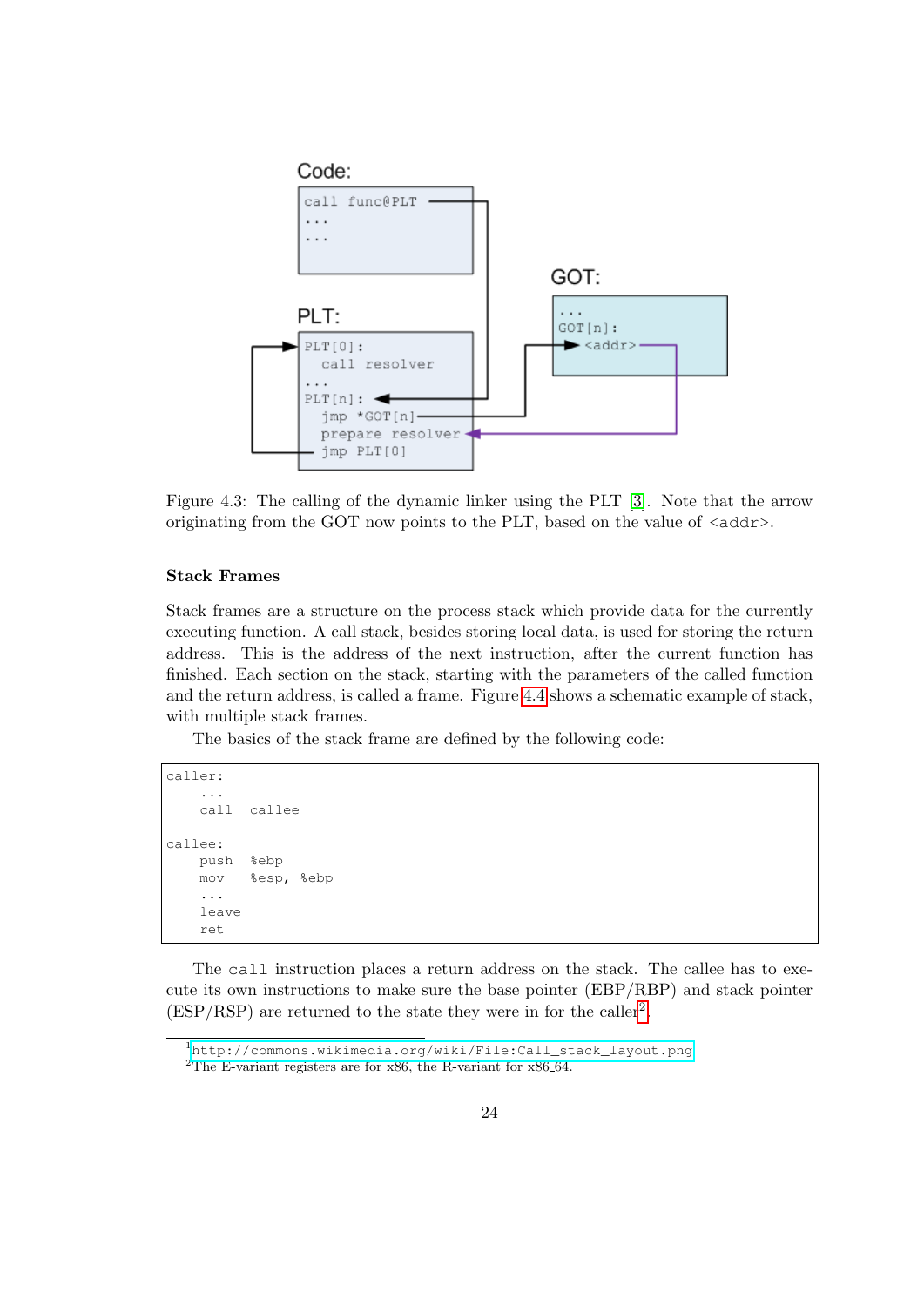

<span id="page-24-1"></span>Figure 4.4: Example of stack frames<sup>[1](#page-23-2)</sup>.

#### Frame Pointer Optimizations

Modern compiler optimizations include an optimization which removes the use of a frame pointer. Current research in memory forensics deals with normal stack frames, not taking into account any optimizations. We expect that the compiler, as a part of the system architecture, affects memory analysis. In our approach we analyze the effects of optimizations on memory forensics.

#### Loader data

Not all data on the stack is useful in a forensics context. We try to distinguish between the environment, the program arguments, the loader data, the current stack frames and the old stack frames. To find where the loader data ends and the stack frames begin, we have developed a method to find basic markers, such as the start of the main function.

## <span id="page-24-0"></span>4.3 Summary

In figure [4.1](#page-19-0) we showed the basic layout we started with. In figure [4.5](#page-25-0) we have updated this diagram to show the parts we add to the current tooling (by using both existing research and new research). All new items are highlighted in grey: registers, system calls and stack analysis (frames and data). The analysis of the system call and the frames depends on both the registers and existing Volatility functionality. The other parts (including the function addresses and symbols) do not rely on the registers to work.

The impact of the components added in the figure is the improved understanding and automated analysis of user space applications and their state. The analysis and use of the registers are a basis for all of the other parts.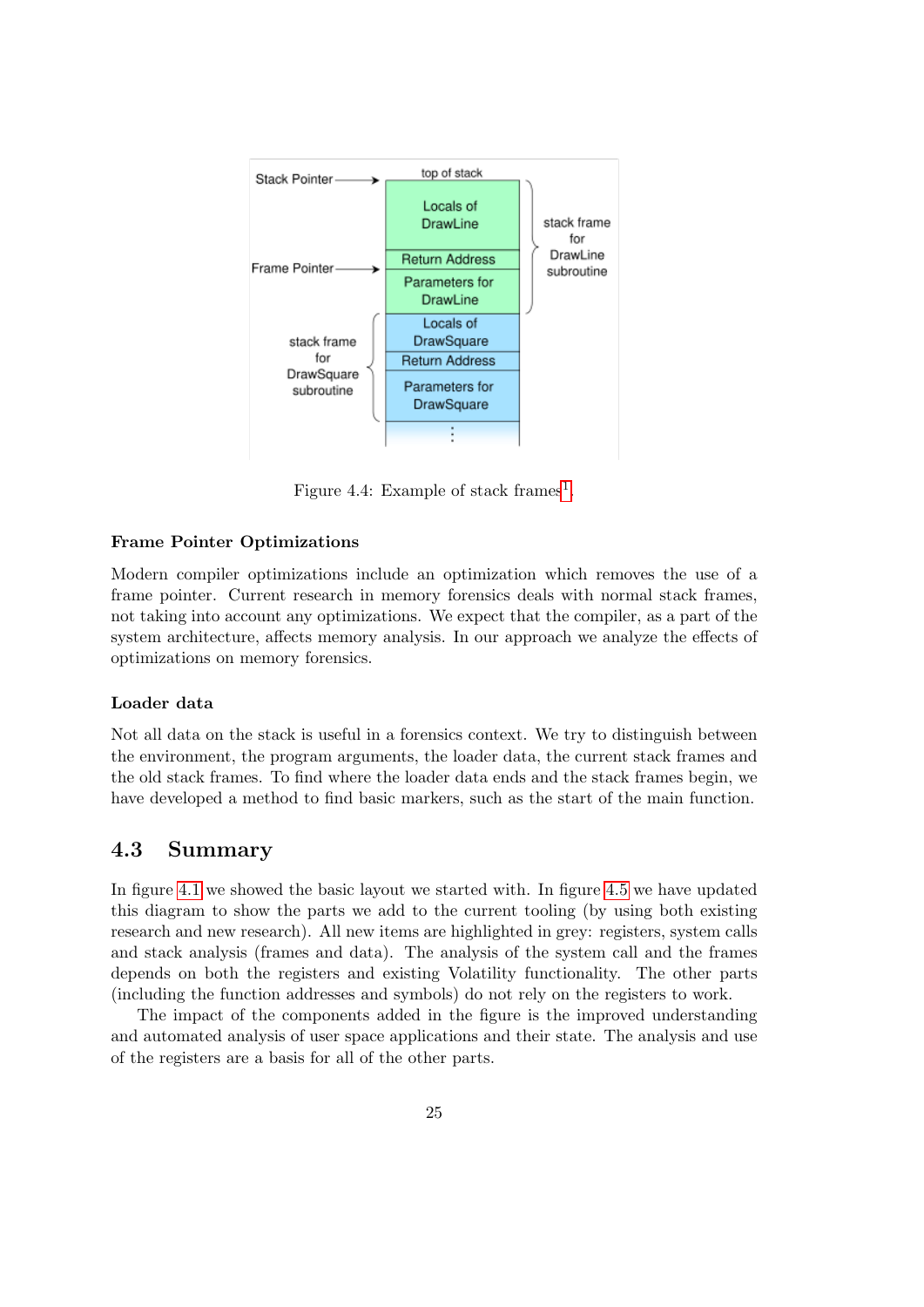

<span id="page-25-0"></span>Figure 4.5: A schematic overview of our research into user space memory analysis.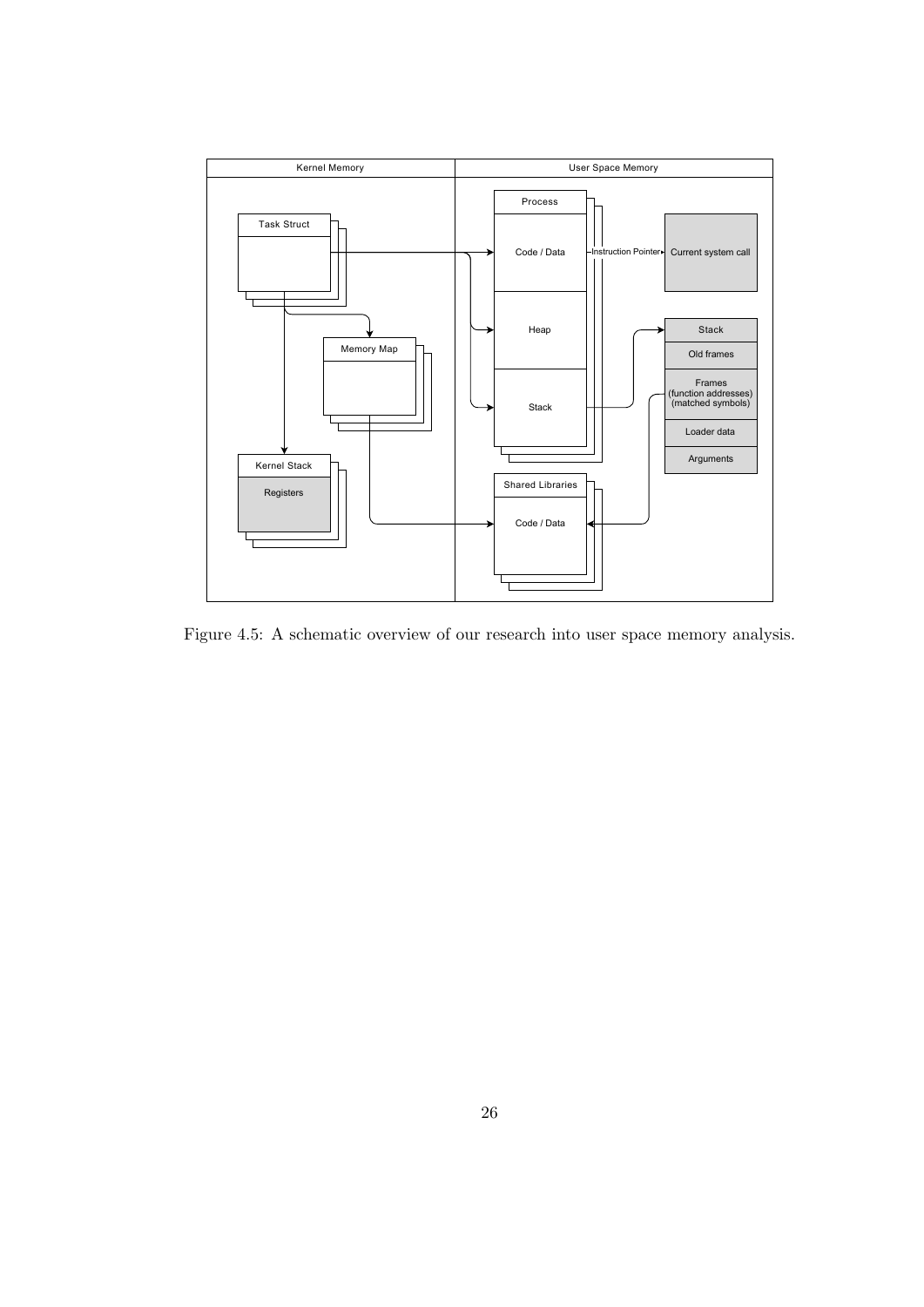## <span id="page-26-0"></span>Chapter 5

# Data Acquisition

In this chapter, we explain the methods we use for the acquisition of memory dumps and the programs within these dumps. This chapter is meant as a partial description of our research method; every time we refer to our own test data, this is the method we have used to acquire the data. It is not a core topic of our research. We create and use our own memory dumps to have control over the system, for testing purposes.

## <span id="page-26-1"></span>5.1 Virtualbox

Virtualbox is the Virtual Machine system we use to acquire memory dumps. It allows us to dump the memory of the whole virtual machine while the system is running. The memory dump format is supported by Volatility.

This command lets us dump the memory of a virtual machine:

|  |  |  |  |  |  |  | VboxManage debugym "Ubuntu 13.04" dumpguestcore -- filename /path/to/filename.dump |
|--|--|--|--|--|--|--|------------------------------------------------------------------------------------|
|--|--|--|--|--|--|--|------------------------------------------------------------------------------------|

During the acquisition, the virtual machine is paused (by the Virtualbox system, not by us). This has the effect that there is no *smearing* (the corruption of memory by acquiring it from a running system).

## <span id="page-26-2"></span>5.2 Operating Systems

For our operating systems we use different distributions of Linux. Volatility already takes care of different kernel versions for us. We still have to take into account if an operating system is 32 bit of 64 bit.

List of operating systems and kernel versions used in our research:

- Ubuntu 13.04  $x64$
- Debian 7 x64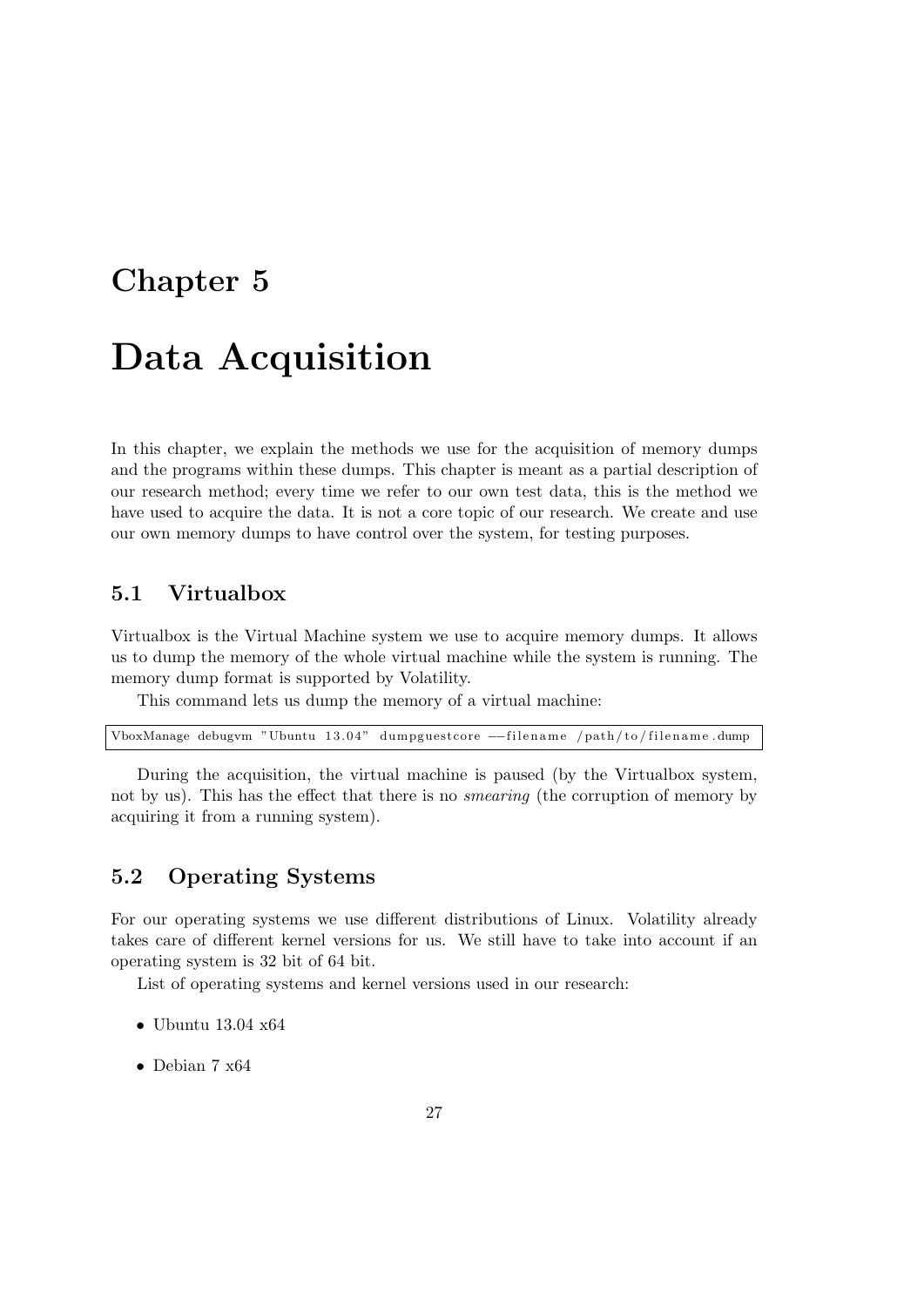## <span id="page-27-0"></span>5.3 Applications

For our methods, we create snapshots of several applications. All applications can be found in Appendix [A](#page-70-0) together with a description. The reason for their use will be described in the sections that refer to these programs.

Especially for our own test applications, it is important that we pause these applications at the correct locations in the code. One of the options to do this, is to run them in a debugger, e.g. gdb. This is also useful for the comparison of our results for a running application.

#### 5.3.1 GDB

In the GNU Debugger, there are several methods to make an application pause at a specific location. This is done using breakpoints.

```
break <function name>
break <address>
break <line number>
```
This also works for interpreted languages. If the interpreter for a script calls an underlying function (shared library call), we can use this to halt the interpreter at that point.

It is important that the use of the debugger does not affect the running application. For example, by default it turns off ASLR. Because our goal is a reasonably realistic pause, we can turn this on again. To properly enable Address Space Layout Randomization in gdb, we can use:

set disable-randomization off

It is also possible to attach the debugger to an already running program:

gdb <program> <pid>

This lets us start the program without interference of the debugger.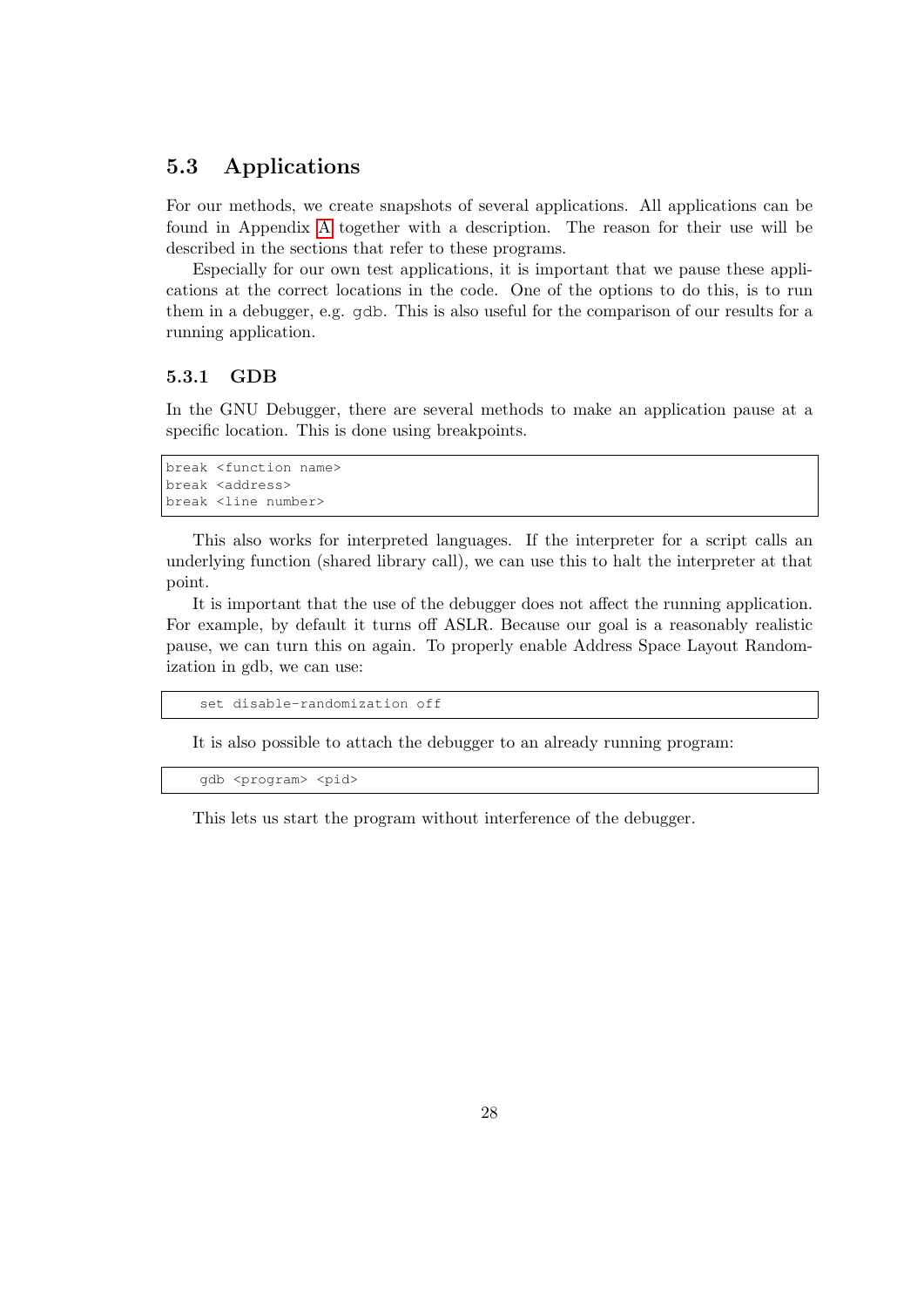## <span id="page-28-0"></span>Chapter 6

# Core Implementation

In this chapter we try to explain the core parts of our implementation. Each topic has its own section, but because they are often related, sometimes you may find some cross-references.

## <span id="page-28-1"></span>6.1 Registers

In our methodology, we have explained why we are able to find CPU register contents in memory. In this section, we will explain where these registers are located (for Linux x64) and how to recover these values.

#### 6.1.1 Finding the registers

To find and identify the registers, we first need to know their contents at any given point during process execution. We can do this by simply starting the debugger and pausing the application. In GDB we can show the registers with info r.

Then we need to find these values in memory. We can do this by making a memory dump of the system where we have the debugger running. This guarantees the same contents as we can see in the debugger. Typically, the registers are stored on the kernel stack, so that is where we can look for them.

Below we show these registers for 64 bit linux. We have found this by looking at the first items on the kernel stack, for which we can find the address by following the pointer in task\_struct.thread.sp0 (a pointer in a kernel structure).

#### 64 bit (x86 64) Linux

These are an example of the registers we found for 64 bit Linux. The memory contents column is shorter because we found only 21 values in one place.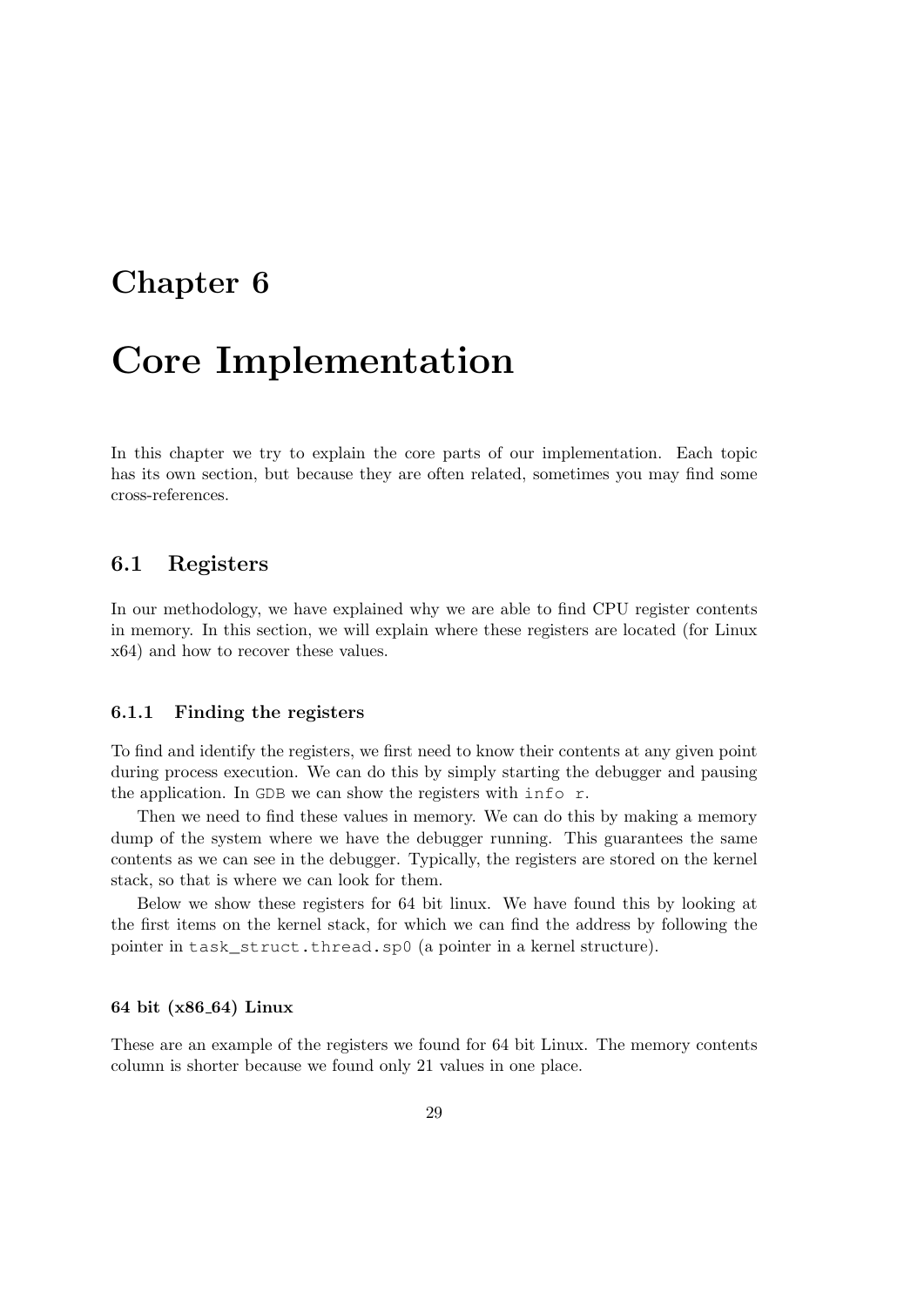|        | Debugger contents | Memory contents |                          |  |  |
|--------|-------------------|-----------------|--------------------------|--|--|
| rax    | $0\times 0$       | $0 \times 0$    | r15                      |  |  |
| rbx    | $0\times 0$       | $0 \times 0$    | r14                      |  |  |
| rcx    | 0x19              | 0x7fffffffe620  | r13                      |  |  |
| rdx    | 0xd               | 0x400650        | r12                      |  |  |
| rsi    | $0\times 4$       | 0x7fffffffe510  | rbp<br>rbx               |  |  |
| rdi    | 0x7ffff7bd8758    | $0 \times 0$    |                          |  |  |
| rbp    | 0x7fffffffe510    | 0x7ffff7864010  | r11                      |  |  |
| rsp    | 0x7fffffffe4f8    | 0x7fffffffe2a0  | r10                      |  |  |
| r8     | 0x7ffff7bd0660    | 0x7ffff785e1e4  | r9                       |  |  |
| r9     | 0x7ffff785e1e4    | 0x7ffff7bd0660  | r8                       |  |  |
| r10    | 0x7fffffffe2a0    | $0\times0$      | rax                      |  |  |
| r11    | 0x7fffff664010    | 0x19            | rcx                      |  |  |
| r12    | 0x400650          | 0xd             | rdx                      |  |  |
| r13    | 0x7fffffffe620    | $0\times 4$     | rsi                      |  |  |
| r14    | 0x0               | 0x7ffff7bd8758  | rdi                      |  |  |
| r15    | 0x0               | Oxffffffffffff  | orig_rax                 |  |  |
| rip    | 0x7fffff864010    | 0x7ffff7864010  | rip                      |  |  |
| eflags | 0x202             | 0x33            | $\mathsf{CS}\phantom{0}$ |  |  |
| CS     | 0x33              | 0x202           | eflags                   |  |  |
| SS     | 0x2b              | 0x7fffffffe4f8  | rsp                      |  |  |
| ds     | 0x0               | 0x2b            | SS                       |  |  |
| es     | $0 \times 0$      |                 |                          |  |  |
| fs     | $0 \times 0$      |                 |                          |  |  |
| qs     | 0x0               |                 |                          |  |  |

The left columns show the registers as presented by the debugger. The right columns show the registers as found in order on the kernel stack. The order is identified by simply comparing values; the algorithm to restore the registers is deterministic and the order is always the same, so we manually compared and mapped the values. We identified identical values by running some extra tests until we found a difference (not shown here), and confirmed it with the source code of the linux kernel<sup>[1](#page-29-1)</sup>.

There are a few differences between the registers shown in the debugger and the values found in memory. First, it shows the segment registers ds, es, fs and gs, but these are not (at this position) in memory. Second, the value for orig rax is both in memory and in the linux kernel source code, but does not appear in debugger output.

## <span id="page-29-0"></span>6.2 System Calls

In the previous section we explained how to access the registers. In this section we will explain one use of the registers, the detection of the currently executing system call. In

<span id="page-29-1"></span><sup>1</sup>https://github.com/torvalds/linux/blob/master/arch/x86/include/asm/ptrace.h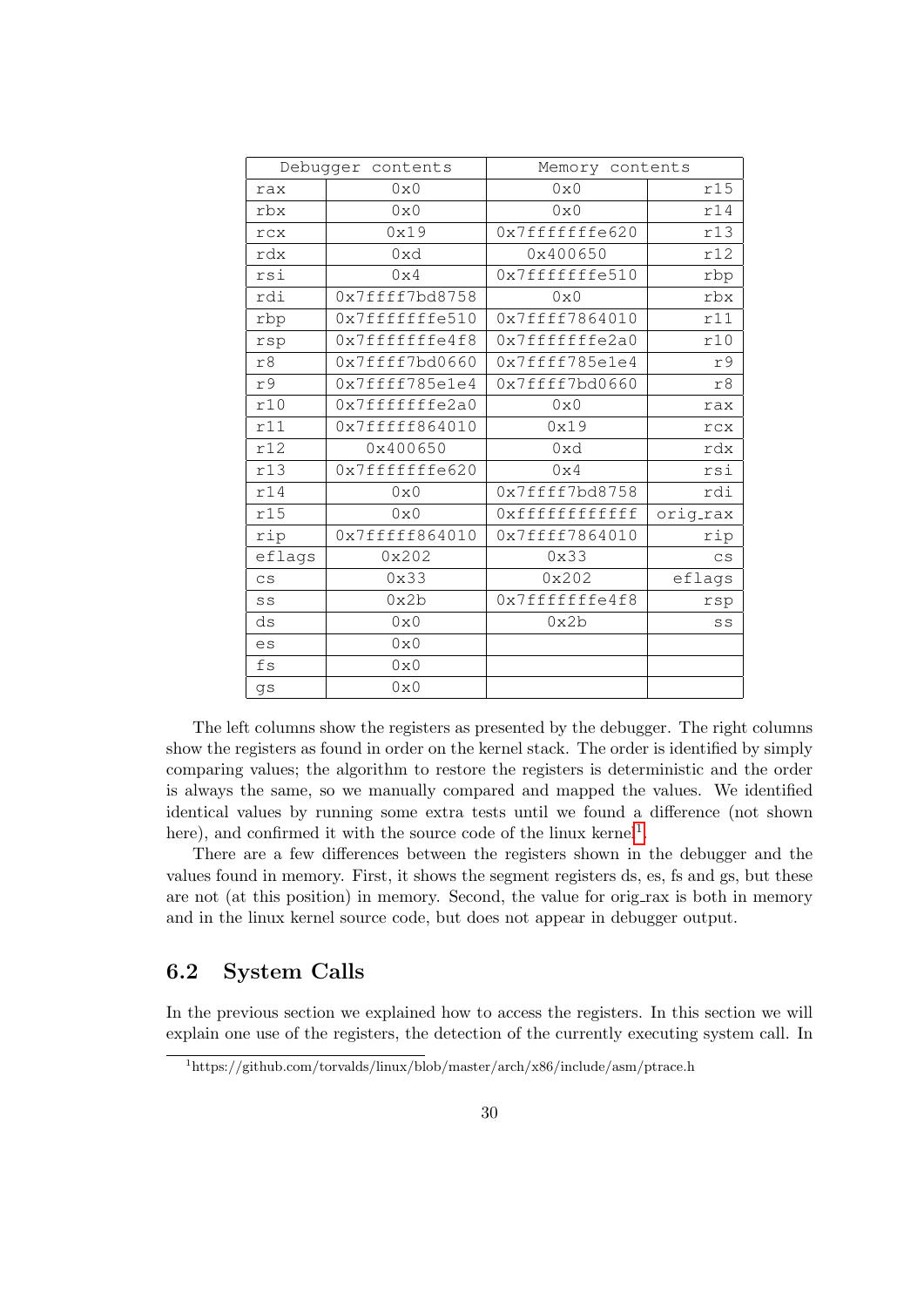this new method, we are able to recover both the name and the arguments of the system call (called by a specific process).

#### 6.2.1 Detection

When a system call is invoked, execution is transferred to the system kernel. This has the effect that the instruction pointer register (IP) for the user space process is no longer increased until the system call has finished<sup>[2](#page-30-1)</sup> (simplified: the process is effectively idle until the system call has finished). Only when the system call has finished, the IP is increased, pointing to the next instruction. We can use this effect to determine the last instruction; while in this 'idle' state, the last instruction will be the syscall instruction (for  $x86.64$ , i.e.  $0x0f05$ ). If it is not this instruction, no system call is currently executing.

#### 6.2.2 Matching system call and arguments

The arguments, including the selection of the system call, are passed through registers. For Linux  $x86.64$ , the convention tells us that the system call number is placed in  $z_{\text{max}}$ , with the arguments placed in %rdi, %rsi, %rdx, %r10, %r8, %r9.

For Linux, Volatility already offers a plugin (linux check syscalls) to read the system call table, a structure in kernel memory. Using this table, we can find the name of the current system call. The plugin can also tell us if the system call was hooked (which can be useful in analysis of malware).

In our implementation, we use this existing Volatility plugin to match our detected system call to the human readable name.

The arguments can be retrieved from the registers automatically, but no typing is done on these arguments yet in the current implementation. A researcher doing analysis still has to consult the documentation to interpret the arguments<sup>[3](#page-30-2)</sup>.

## <span id="page-30-0"></span>6.3 Reverse engineering the PLT

On the stack we encountered the so called return addresses. This chapter explains how we can use this address to determine the function to which the stack frame belongs.

#### 6.3.1 Using the return address, example

In the methodology section we explained how the PLT works. Knowledge of how the PLT works is necessary to understand how we can use the return address the called function. In this section we will show the calculations that have to be made.

Consider the return address  $0 \times 40076$ e. It is taken from an actual memory dump, but that is not really relevant here. The return address points to an instruction, typically

<span id="page-30-1"></span><sup>&</sup>lt;sup>2</sup>The actual IP CPU register now points to kernel code, it's only the saved process IP that stays constant.

<span id="page-30-2"></span><sup>3</sup> e.g. <http://blog.rchapman.org/post/36801038863/linux-system-call-table-for-x86-64>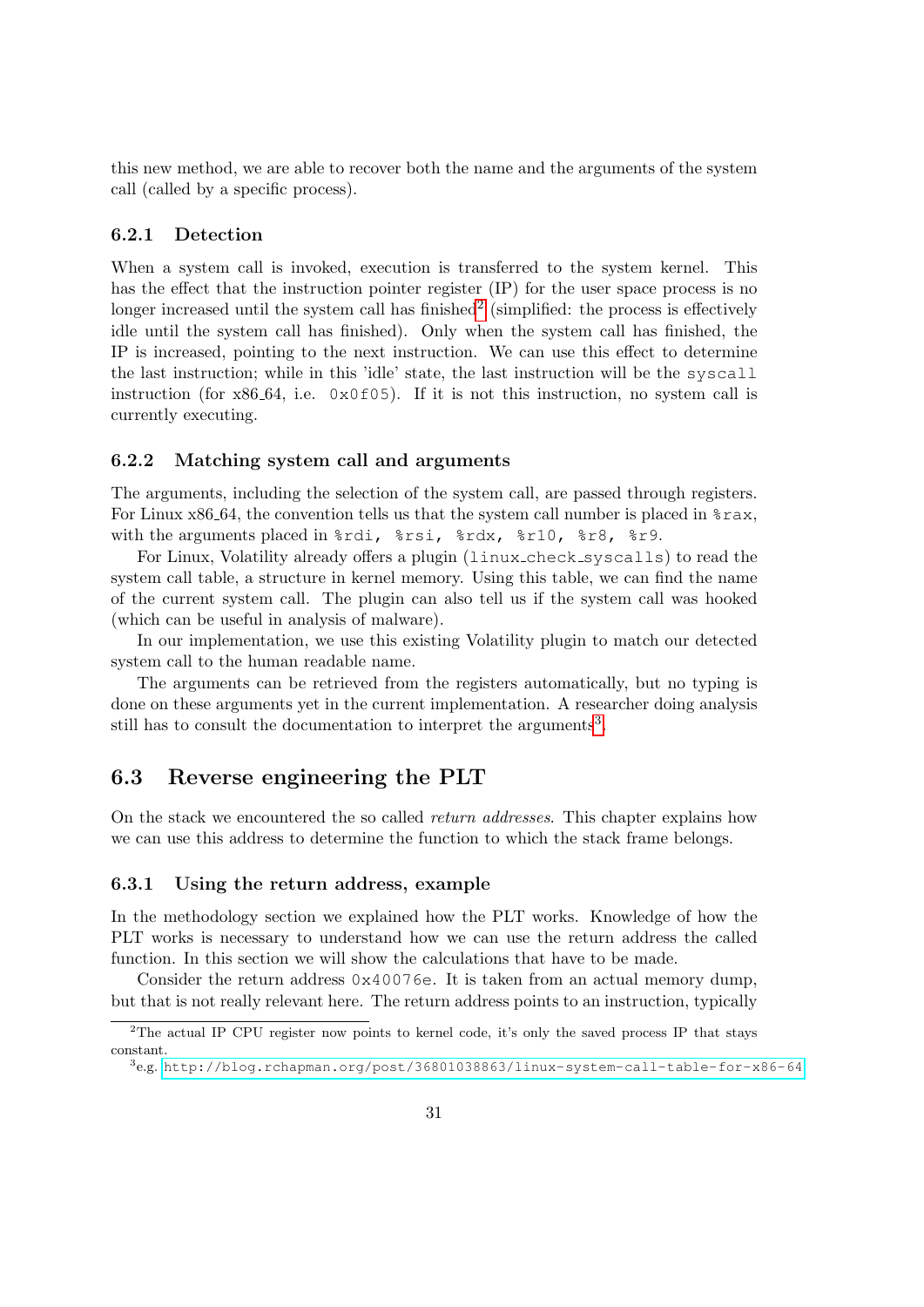the instruction directly after a CALL instruction. To find this call, we disassemble the 5 bytes before, i.e. the bytes at address 0x400769.

0x400769: E8 B2 FE FF FF # CALL 0x400620

This is a call to a function section in the PLT. If we disassemble the instruction at that address, we get the following:

0x400620: FF 25 02 0A 20 00 # JMP QWORD [RIP+0x200a02]

For both of these, we have to disassemble using the correct offset, i.e. the correct instruction pointer. This enables us to use this approach for both the binary and for shared libraries, compiled using PIC (Position Independent Code).

This last JMP instruction is the first part of the PLT, as explained in the previous section. It lets us jump to the address that is listed at the address in the instruction (i.e. it's a pointer pointer). If we were to look in the binary, we would see the address of the next part of this function's PLT, but if we were to look in memory, we would see the correctly resolved address of the function we're calling.

The address is:  $RIP<sup>4</sup> + 0x200a02 = 0x400620 + 6 + 0x200a02 = 0x601028$  $RIP<sup>4</sup> + 0x200a02 = 0x400620 + 6 + 0x200a02 = 0x601028$  $RIP<sup>4</sup> + 0x200a02 = 0x400620 + 6 + 0x200a02 = 0x601028$ .

```
# In the binary
0x601028: 00 00 00 00 00 04 06 26
# In memory
0x601028: 00 00 7F FF F7 BD 86 F0
```
In memory, the value is  $0 \times 7$  ffff7bd86f0. If we know that our shared library is loaded at  $0 \times 7$  ffff7bd8000, we know that we are calling a function at offset 6F0 in our library.

#### Matching a function name

One of the issues in memory forensics is matching a number to a name (symbol). For Linux, symbols are unloaded when they are not needed, so they are not in memory.

One of the solutions is to use external symbols, gathered from the binary. We can use the linux tool nm. This works the same way for both the shared library and the executable.

```
# optionally with -D for dynamic symbols only
$ nm libtestlibrary.so
...
00000000000006f0 T function_one
000000000000071e T function_two
...
```
Here we can see that offset  $6F0$  is a function called function one.

<span id="page-31-0"></span><sup>4</sup> Instruction Pointer in the x86 64 architecture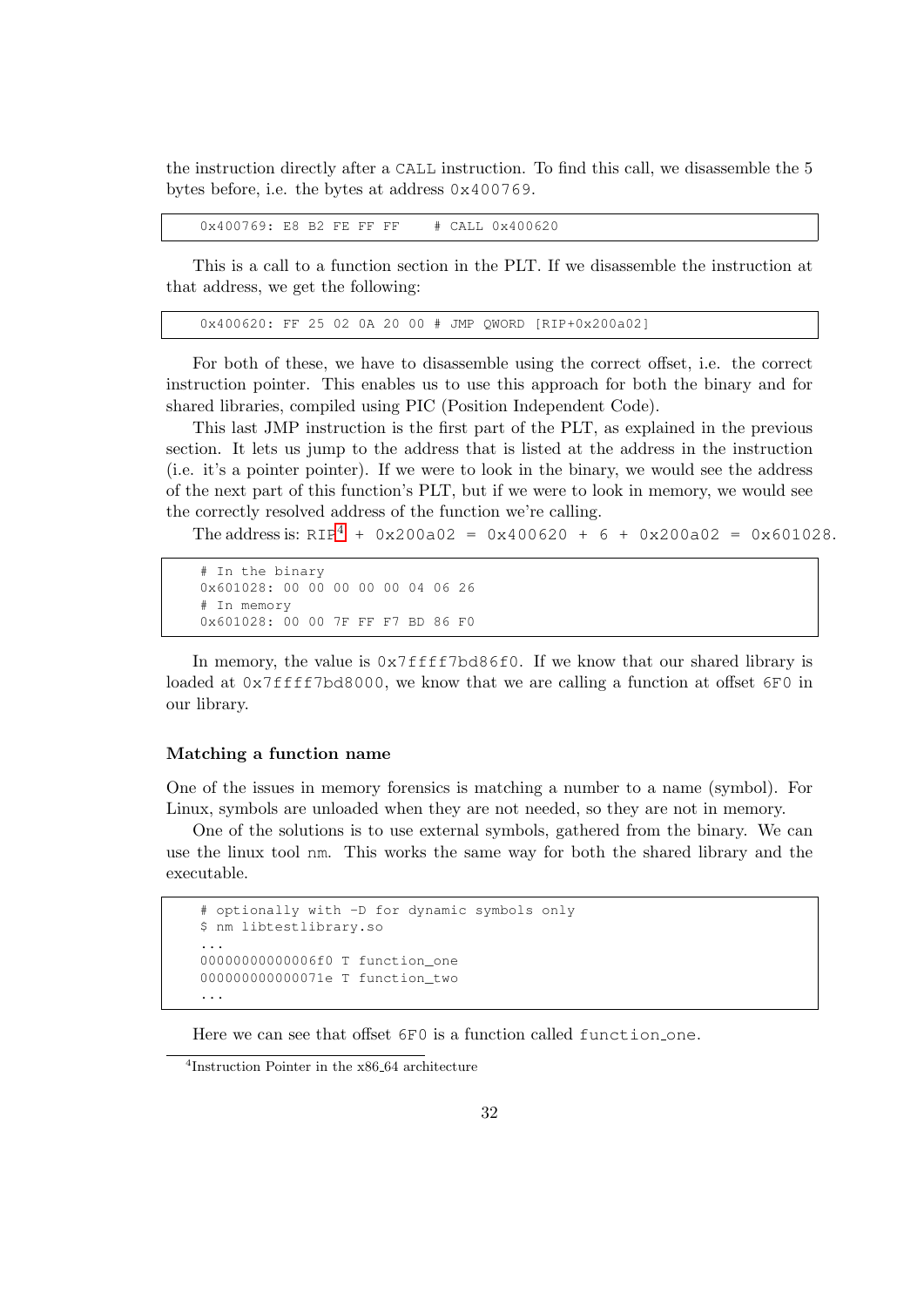#### 6.3.2 Limitations

There are some limitations to this approach. For address resolving, the method only works if the code contains the function. If it instead uses a register (e.g. call  $\text{\$rdx$}$ or jmp %rdx), as is often the case with the use of function pointers, the approach fails. Without doing advanced interpretation of the assembly code, we are unable to determine the contents of the register.

## <span id="page-32-0"></span>6.4 Stacks and Calling Conventions

In our methodology we introduced background information on the stack layout. In this section we show how calling conventions define this layout and how we can use this in memory forensics. Please note that the information described in this chapter is not always valid when compiler optimizations are used. For more information on that topic, see Chapter [6.5.](#page-34-0)

#### 6.4.1 Calling Conventions

What defines the layout of the application stack? In short, nothing. An application is free to use whatever layout in memory they want. But chances are, if a specific platform or compiler is used, there are calling conventions which define the stack frames. These conventions differ per language, operating system and platform, and can be used in memory forensics to make assumptions about the stack layout.

As an example we will be using  $C/C++$  calling conventions in this research. For brevity, we will leave floating point registers out of this document. [\[17\]](#page-67-16) explains everything in full detail.

#### cdecl

The cdecl (C declaration) is a convention which originated in the C language and is used commonly on the x86 architecture. It does several things related to the stack and registers:

- Place arguments to the called function on the stack.
- The EAX register is used for the return value.
- EAX, ECX and EDX are caller-saved, the rest are callee-saved.

In this convention, the caller is responsible for cleaning the arguments from the stack.

#### stdcall

This convention is mostly the same as cdecl, but the callee is responsible for cleaning up the stack.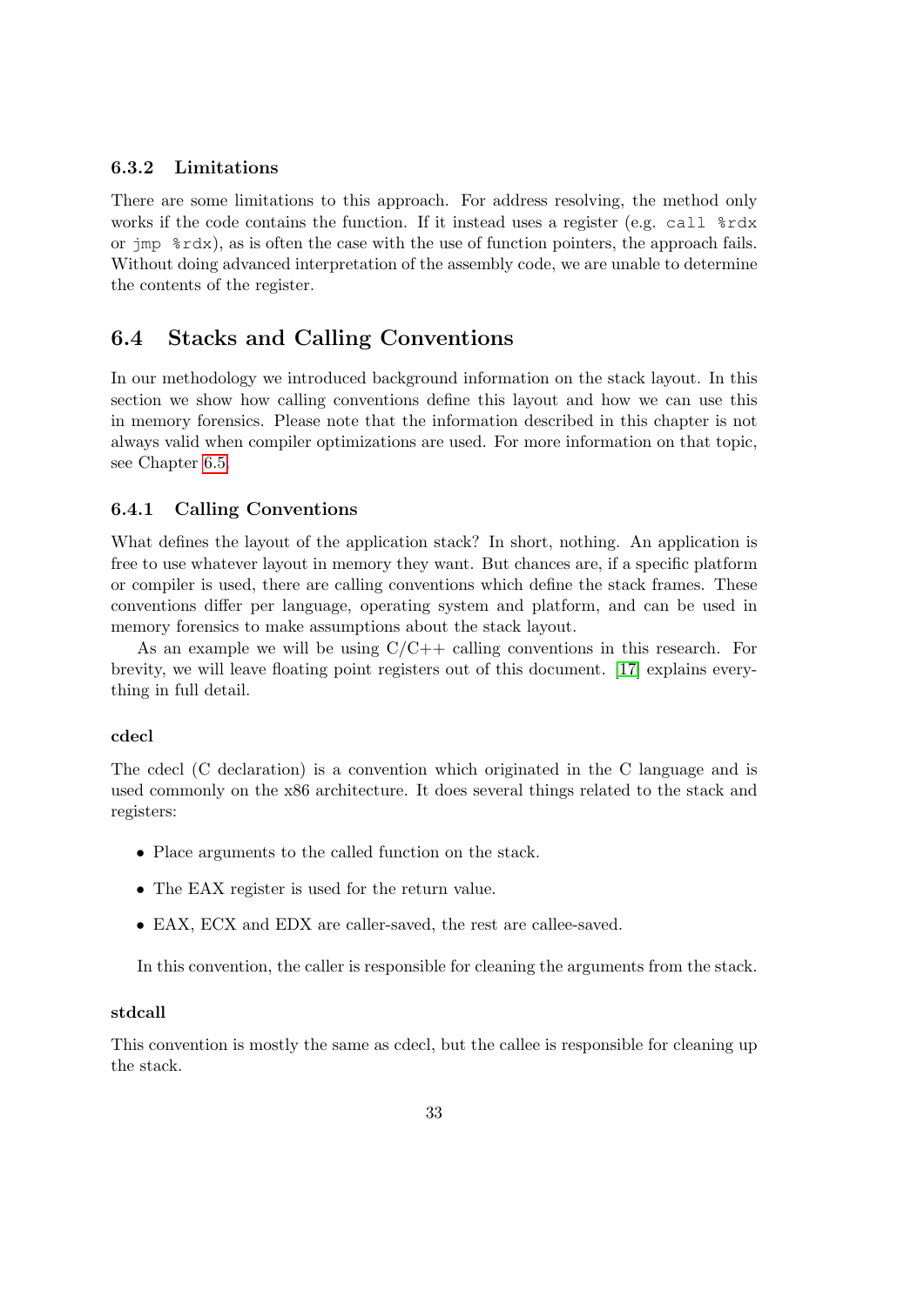#### fastcall

In this convention, instead of passing the arguments on the stack, a number of registers are used, depending on the platform. This reduces the number of memory accesses required for making function calls, speeding up the call process.

#### thiscall

The this convention is used for non-static member functions in  $C_{++}$ . It is comparable to the cdecl convention, but in addition to the parameters, a this pointer to the object is added last on the stack.

#### x86 64

64 bit systems commonly use a system comparable to the fastcall convention, because of the increased amount of registers. 6 registers are used for the parameters, but the Windows platform uses a different set than the Linux, BSD and Mac platforms.

#### 6.4.2 Stack Alignment

There is another convention which can be useful in reading values from the stack, which is the stack alignment. If you know something about the compiler that was used to compile a program, you can determine the likely alignment. In [\[17\]](#page-67-16), chapter 5 shows an overview of different compilers and platforms.

#### 6.4.3 Special stack sections

The kernel object of a process may include references to specific areas on the stack. If we look at our implementation (for  $x86.64$  Linux), we can see that the task struct<sup>[5](#page-33-0)</sup> has references to both the environment and the program arguments. From this we can assume that these areas are common for each application and initialised by the kernel. It should be noted, however, that nothing prevents an application from modifying these sections.

#### 6.4.4 Implementation

In our implementation we implemented the detection of stack frames by using the frame pointer backwards. For this we needed to use both the frame pointer and the stack pointer in the registers, as recovered in section [6.1.](#page-28-1) Because we chose x64 as our platform (due to time constraints), and the conventions dictate that arguments are generally not on the stack but in registers, we have not implemented any argument detection after finding the stack frames.

<span id="page-33-0"></span><sup>5</sup><https://github.com/torvalds/linux/blob/master/include/linux/sched.h>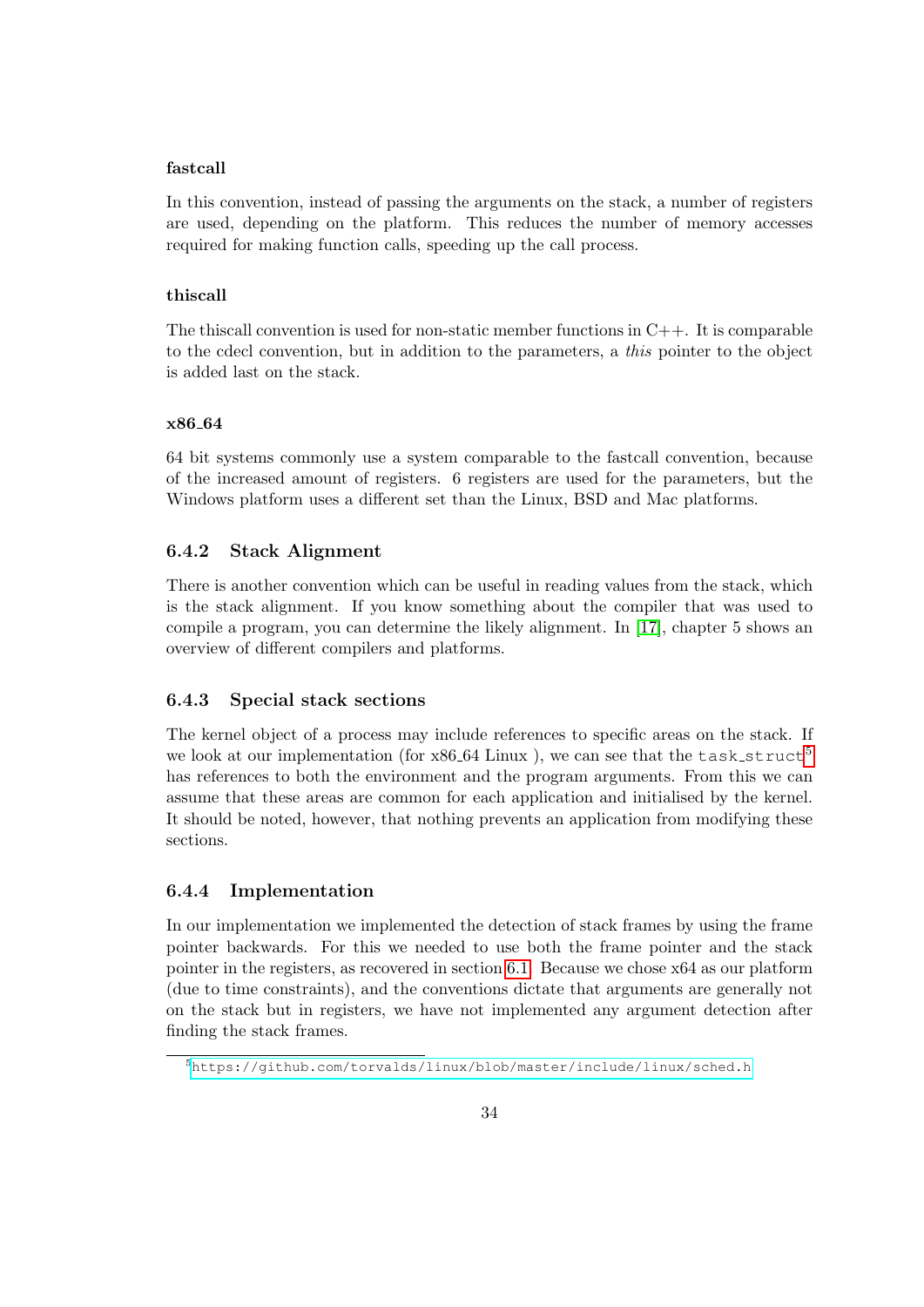#### 6.4.5 Summary

In short, we have to take into account the following parameters that affect the stack layout.

- Platform.
- Operating system.
- Compiler.
- Calling conventions.
- Stack alignment.
- Kernel initialised stack sections.
- Applications are free to use the stack in any way they want.

## <span id="page-34-0"></span>6.5 Optimizations

In the previous section [\(6.4\)](#page-32-0) we discuss the recovery of stack frames with the use of the frame pointer. This section explains the effects of optimization (and related compile options) on memory forensics and the recovery of the stack frames.

#### 6.5.1 Optimization

Modern compilers offer a large collection of optimizations that result in a reduction of code, faster code and decreased memory usage. In the coming sections we will discuss the effects of the -O2 GCC option on the usage of the stack. This optimization setting includes omission of the frame pointer.

#### 6.5.2 Layout before optimization

In Listing [1](#page-35-0) we show the stack of a program (see Appendix [A.1\)](#page-70-1) that was compiled without any optimization.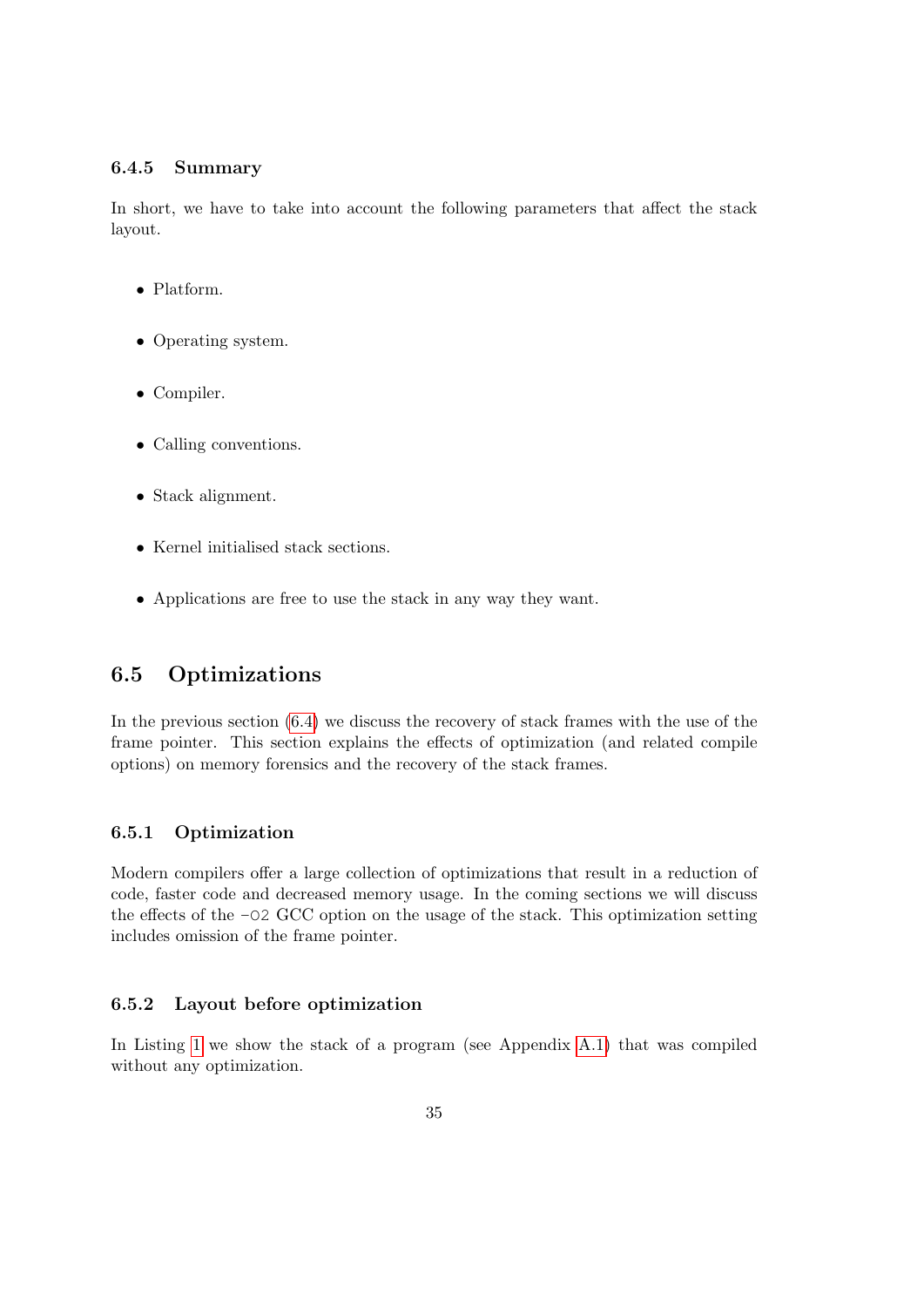```
Address Value Annotation
00007fffffffe480: 00007fffffffe4c0
00007fffffffe488: 00007ffff7bd8884 return address for 00007ffff7bd8891
                                                               ( nested_one )
00007fffffffe490: 00007fff00001343
00007fffffffe498: 0000000000001344
00007fffffffe4a0: 000000000000133c
00007fffffffe4a8: 0000133cf7bd0660
00007fffffffe4b0: 00007ffff785e1e4
00007fffffffe4b8: 00007ffff7ffe268
00007fffffffe4c0: 00007fffffffe4e0
00007fffffffe4c8: 0000000000400895 return address for 00007ffff7bd882c
                                                          ( nested_function )
00007fffffffe4d0: 0000267200000000
00007fffffffe4d8: 00007fff00002676
00007fffffffe4e0: 00007fffffffe510
00007fffffffe4e8: 0000000000400817 return address for 000000000040082d
                                                            ( library_calls )
00007fffffffe4f0: 00007fffffffe5f8
00007fffffffe4f8: 00000001004006e0
00007fffffffe500: 00007fffffffe5f0
00007fffffffe508: 000013380000000c
00007fffffffe510: 0000000000000000
00007fffffffe518: 00007ffff7831ea5 return address
```
Listing 1: Annotated version of a stack dump, unoptimized code

After the values that denote the return addresses, we've added the name and address of the functions that were called. We can see that each address above a return address points to the previous frame.

#### 6.5.3 Layout after optimization

In Listing [2](#page-35-1) we show the stack of the same program (Appendix [A.1\)](#page-70-1), but this time compiled with optimizations enabled.

<span id="page-35-1"></span>Address **Value** Annotation 00007fffffffe4f0: 0000000000000000 00007fffffffe4f8: 0000555555554a59 return address for 00007ffff7bd87d0 ( nested\_function ) 00007fffffffe500: 00005555555548cc 00007fffffffe508: 00005555555548c3 return address for 00005555555549f0 ( library\_calls ) 00007fffffffe510: 0000000000000000 00007fffffffe518: 00007ffff7831ea5 return address for 0000555555554890

Listing 2: Annotated version of a stack dump, optimized code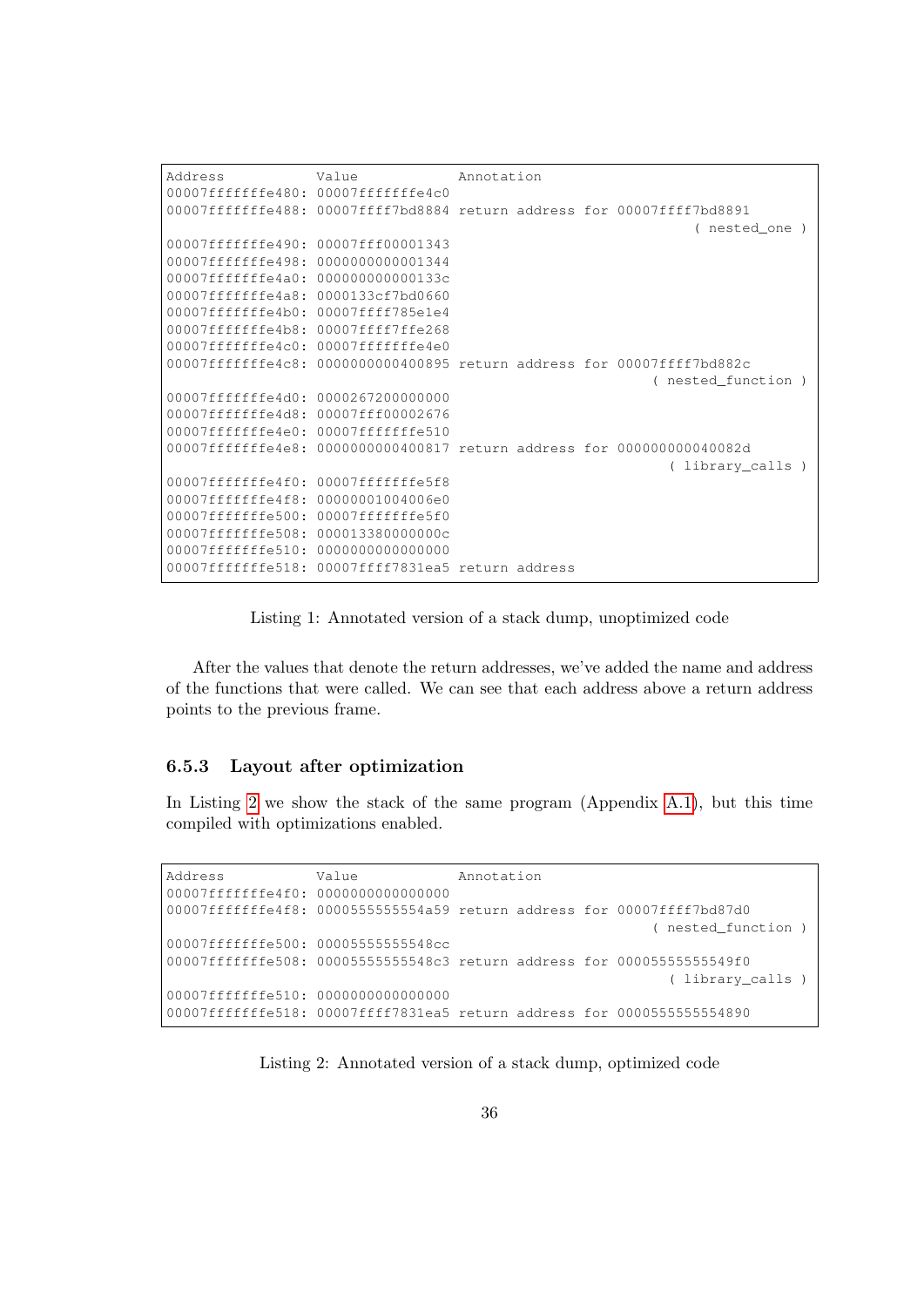It has been paused at roughly the same time, but because of the optimizations we had to take some liberties.

### **Observations**

- The function nested\_one is missing. This is because the code for this function has been inlined.
- The stack frames no longer have a base pointer (the value right above the return address, in the unoptimized case).
- Less values are saved to the stack.

Especially the lack of a frame pointer has some impact; we now rely on scanning the stack to determine the return addresses, instead of following the structure the frame pointer provides.

There have been several techniques that somewhat mitigate this problem. In debugging, for example GDB, a technique is applied called Prologue Analysis. It scans the prologue (the first few instructions) of the function and uses these to determine the stack  $\mathrm{ layout}^6$  $\mathrm{ layout}^6$ .

In memory forensics, the method in [\[2\]](#page-66-0) may account for the missing frame pointer by combining information about the stack trace from the program code.

### 6.5.4 Limitations

Because this approach is a scan for addresses, it may find addresses of functions which do not belong in the current execution trace. This happens when a function reserves space for local data without actually writing to this space.

### <span id="page-36-2"></span>6.5.5 Old stack

The same approach can also be applied to the old parts of the stack (everything below the stack pointer). As long as a return address has not been overwritten, it can still be found on the stack.

This information can be forensically relevant, but due to a lack of context, the accuracy of this data may be low.

# <span id="page-36-1"></span>6.6 Finding Main

The main function is a special case. It has a return address just like any other function, but it is of a different nature. The issue here is that the call of main, the start of the program, happens from the main Linux library, libc. The call is not quite comparable to 'normal' calls in that it happens through a CALL %REG construction (it could be any

<span id="page-36-0"></span> $6$ <http://sourceware.org/gdb/onlinedocs/gdbint/Algorithms.html>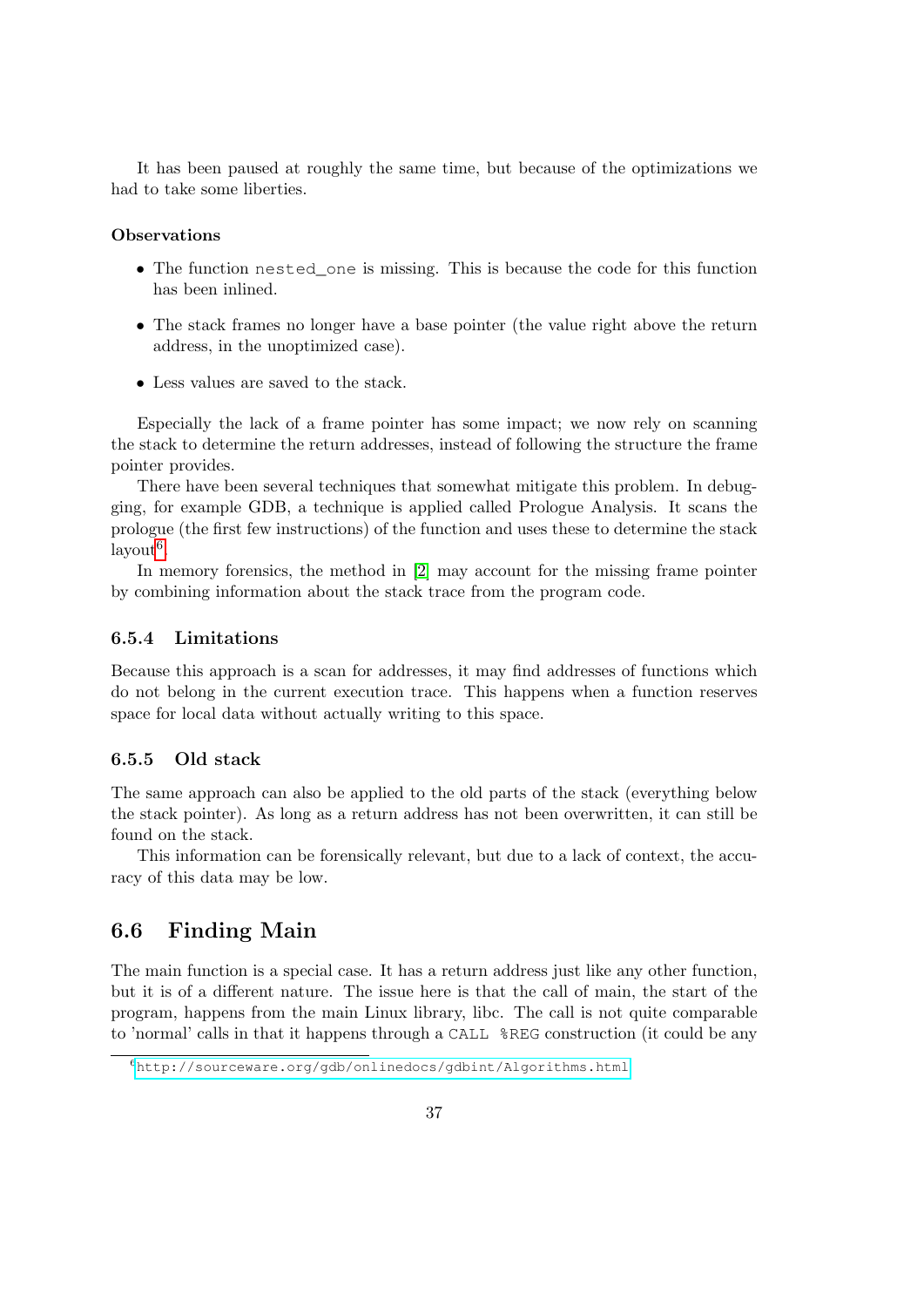register). The reason for this is that the address of the main function is not known to the library beforehand. In this section, we will explain how we can find this address, as well as use it to find the address of the main function itself. The goal is to determine the section of the stack that is more likely to have application data. In itself, it is also an extra validation of the start of the stack.

### 6.6.1 Without optimization

For finding the return address in a scenario without optimization, we will use the stack example from the previous section, Listing [1.](#page-35-0)

Without optimization, we still have the frame pointer to use as a reference. As soon as the frame pointer becomes zero (address  $0 \times 7$  fffffffe510) in Listing [1,](#page-35-0) the following return address is the return address for main. To identify the address of the main function, we can use the same approach as explained in the next section.

### 6.6.2 With optimization

With optimization on, we no longer have access to the frame pointer, so we have to try something else.

In the examples (Listing [1,](#page-35-0) [2\)](#page-35-1), the return address of main was  $0 \times 7$  $0 \times 7$  ffff7831ea5<sup>7</sup>, which is offset  $0 \times 21 = a5$  into  $1 \times b = -2.17$ . so (the version of libc we are currently using). Right before this offset, we find the code displayed in Listing [3.](#page-37-1)

<span id="page-37-1"></span>

| 21e9b:    | 48 8b 4c 24 18 | $mov$ $0x18$ $(*rsp)$ , $*rcx$ |
|-----------|----------------|--------------------------------|
| $21ea0$ : | 48 8b 10       | mov (%rax),%rdx                |
| 21ea3:    | ff d1          | callg *%rcx                    |

#### Listing 3: Code in libc

The example in use here was  $\text{libc-2.17}$ . so from Ubuntu Linux 12.04. To show that there is similar code in other versions, we have shown the relevant code from versions in both Arch Linux and Debian Linux in Listing [4.](#page-37-2)

<span id="page-37-2"></span>

| # Arch Linux   |                |                                       |  |
|----------------|----------------|---------------------------------------|--|
| 21a0b:         | 48 8b 10       | $(\text{grav})$ , $\text{rdx}$<br>mov |  |
| 21a0e:         | 48 8b 44 24 18 | $0x18$ ( $8rsp$ ), $8rxx$<br>mov      |  |
| 21a13:         | ff d0          | *%rax<br>callg                        |  |
|                |                |                                       |  |
| # Debian Linux |                |                                       |  |
| lec89:         | e8 bc 79 01 00 | callg $*0x18$ ( $srsp$ )              |  |

Listing 4: Code in libc from other Linux versions

<span id="page-37-0"></span><sup>7</sup> It is equal because ASLR was not enabled in these experiments.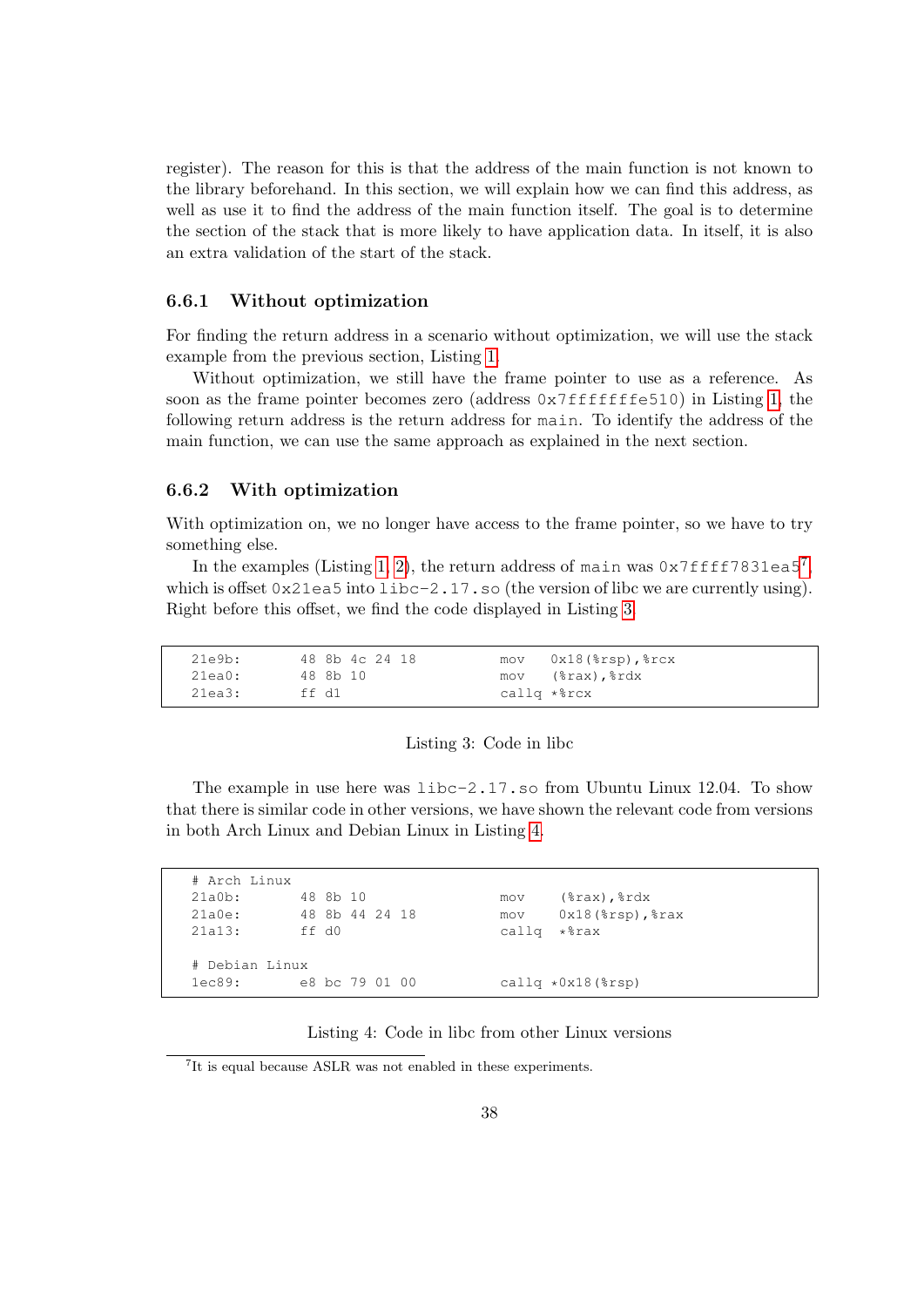Each of these pieces of code does the same thing: call an address at the offset  $0 \times 18$ of the register rsp, otherwise known as the value located three words below the return address we are currently looking at. What is this value? It is the start of the main function in the executable.

In our implementation, we've taken the following approach:

- Scan for pointers into libc code.
- Check the code right before the offset for the offset from the register rsp.
- Check for the address of main at this offset.

If these points all match, we have found the address of the main function and its return address.

### 6.6.3 Implementation boundaries

Because we state that we scan for specific pointers into libc code, it would be nice to have some validation of this scan.

In our experiments we noticed three things:

- A part of the ELF header remained in memory, including the *Entry Point*.
- The start code (\_start) generated by GCC is almost the same for multiple versions.
- The start code calls  $\Box$ libc\_start\_main, which calls the program's main.

These three points enable us to calculate the return address for the function that calls the main code,  $\text{\textendash}$  libc start main, by simply adding a fixed offset to the entry point. This value should be somewhere on the stack. Scanning for this address is easier than scanning for a return address into libc and provides a bit of extra validation for the whole process.

### 6.6.4 Limitations

Both finding the main return address and the  $\Box$ libc start main return address rely on very specific pieces of code. While these pieces of code may commonly be the same on multiple systems, there is no guarantee that it is. Research could be done into reverse emulating the code to calculate the contents of the register. The alternative is to store signatures for specific libc versions.

# <span id="page-38-0"></span>6.7 Limitations

In this chapter we discuss some general limitations which we have not addressed earlier (because they did not fit the rest of the topics).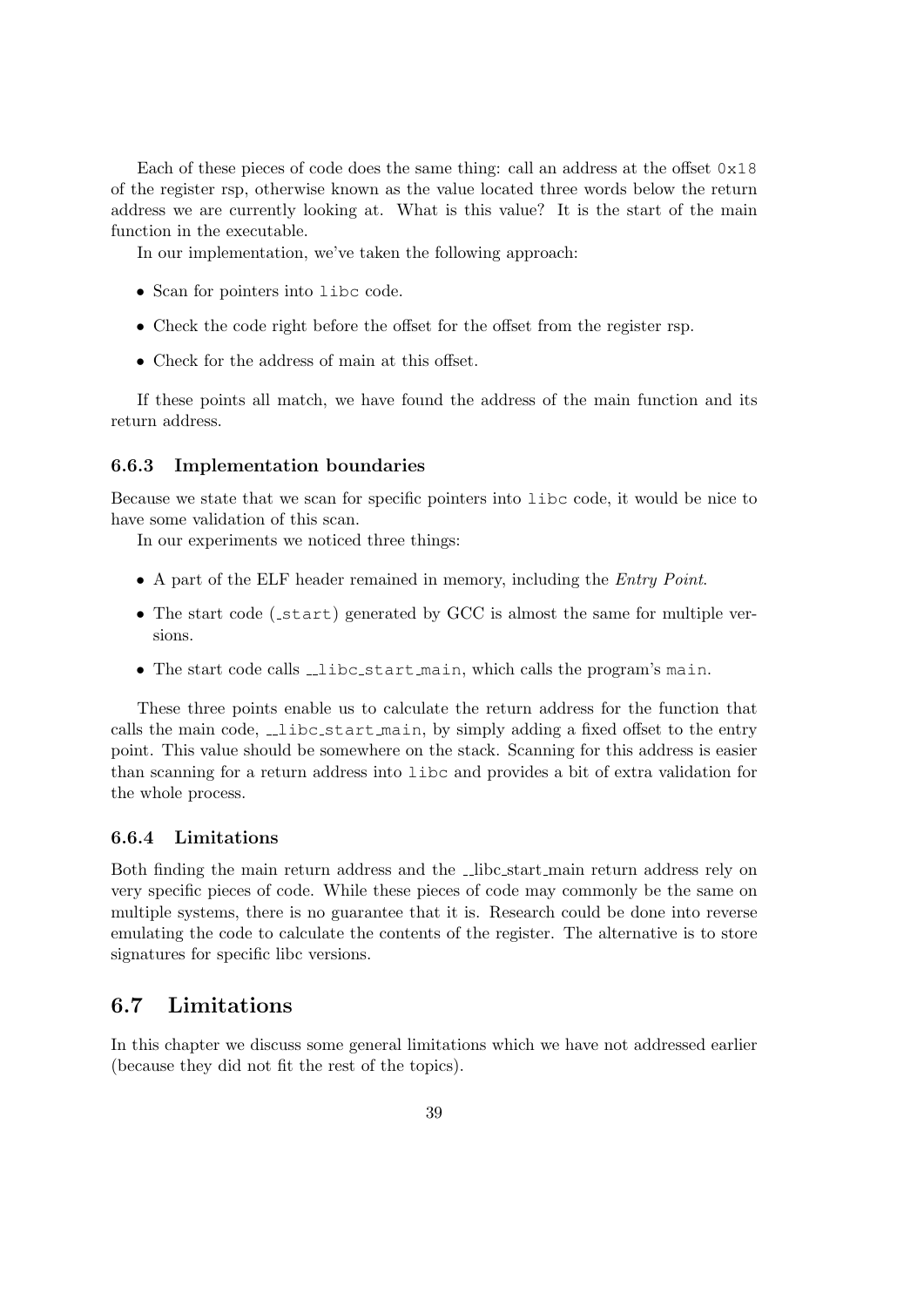### 6.7.1 Swap

An issue which we encountered frequently during our research was the unavailability of pages due to swap. In our implementation, we frequently disassemble code from shared libraries, e.g. libc. Due to the linux swap implementation, it is possible that a certain page in a shared library is swapped out for one process, but not for another [\[20\]](#page-67-0). This has the effect that our methods may work only for a part of the processes in the memory dump.

### 6.7.2 Platform dependence

If you look at our description of the implementation, each part depends on either platform conventions or platform specific instructions. While the approach may be generalized to work for all platforms, for the implementation this is not the case.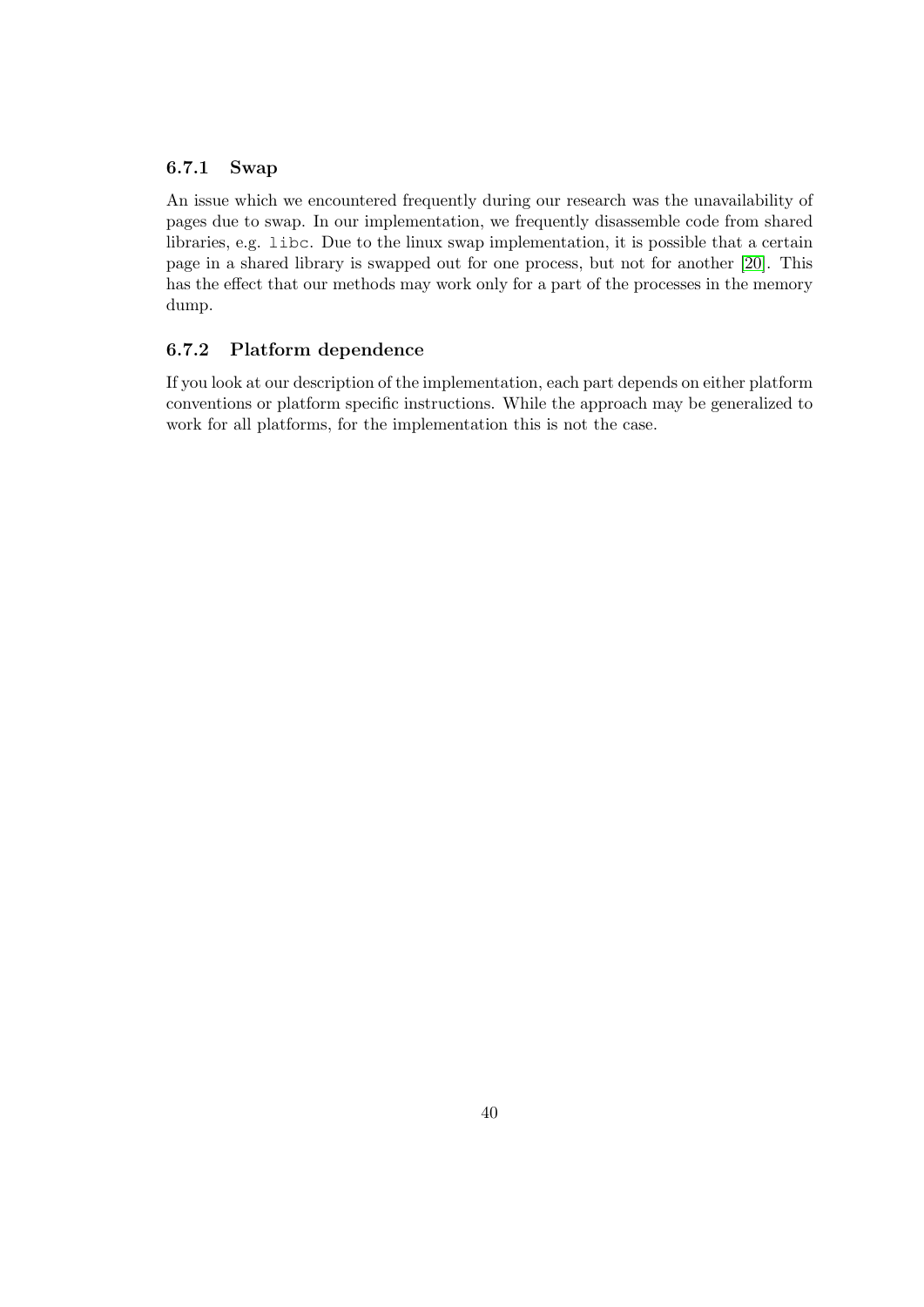# <span id="page-40-1"></span>Chapter 7

# Considerations

In this chapter we will describe some items we have taken into consideration during our research, but on which we have not done any in depth analysis. The main item is the effect of different compile options. Others items we have investigated are static compilation and stripped binaries.

# 7.1 Compile Options

In this section we will explain a number of (security) compile options and determine if the affect the analysis of memory. For the list of options we have used Debian's Hardening documentation<sup>[1](#page-40-0)</sup> in combination with the GCC compiler. Another item we have investigated is static compilation and stripped binaries.

## 7.1.1 Hardening

We have used this list of common compile options for GCC:

- Format string security.
- Buffer overflow protection (fortify source).
- Stack protector.
- Position Independent Executable (for ASLR).
- Relocation Read-Only (RELRO).
- Bind Now.

In the following sections we will explain why these options do or do not affect memory analysis. It should be noted that changes in the code do not necessarily change the layout of the stack or other items in memory.

<span id="page-40-0"></span><sup>1</sup><http://wiki.debian.org/Hardening>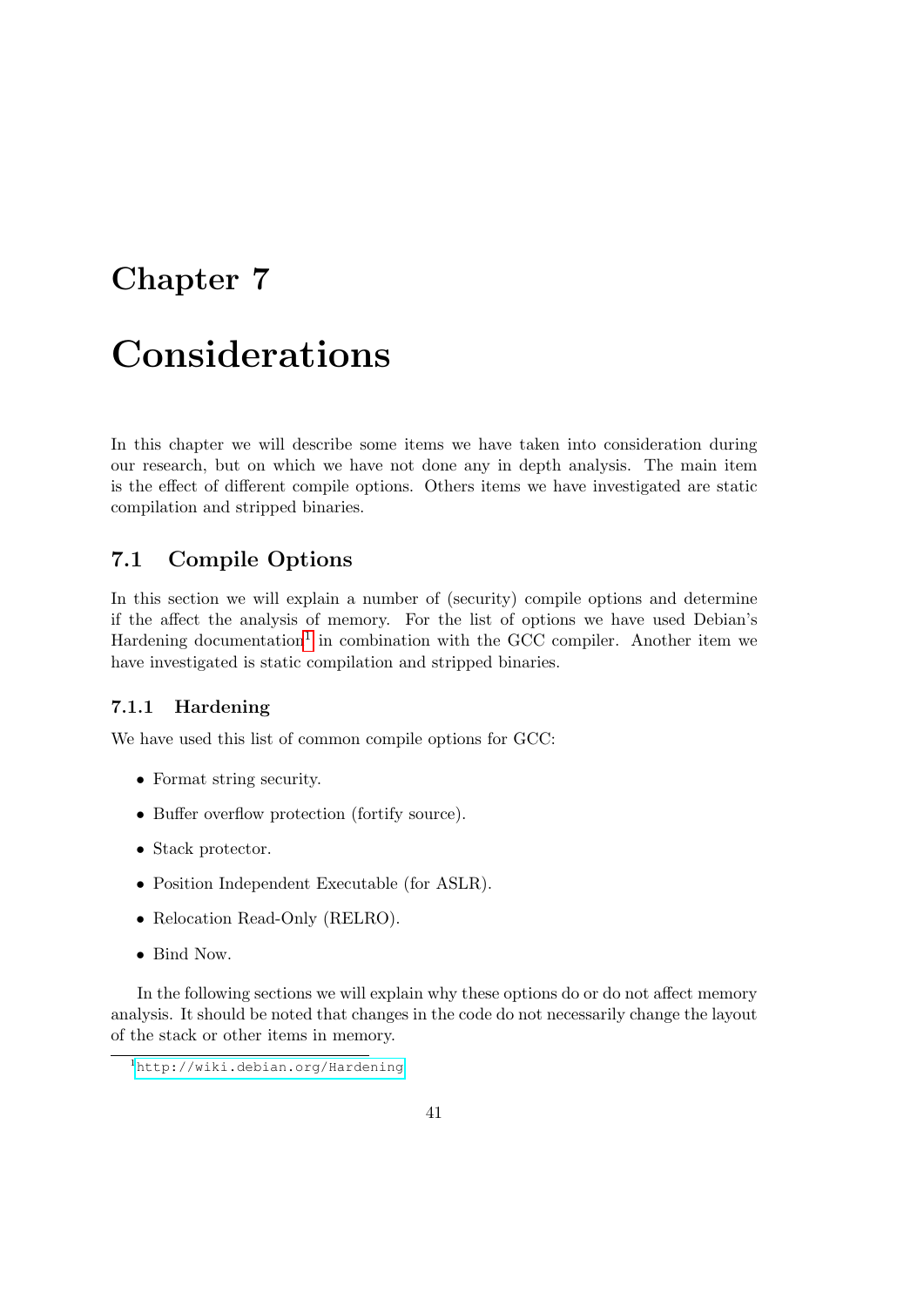### Format string security

Compilation option: -Wformat -Wformat-security -Werror=format-security.

Effect: Warns about insecure printf/scanf functions. Affects memory analysis: No, because the changes are compile-time only.

### Fortify

Compilation option: -O2 -D FORTIFY SOURCE=2 Note: the option only works with an optimization level (-O) of at least -O1.

Effect: Replace insecure unlimited length buffer function calls with length-limited calls. Affects memory analysis: No, only changes in function calls.

#### Stack Protector

Compilation option: -fstack-protector –param ssp-buffer-size=4.

Effect: This option adds safety checks against stack overwrites. Effectively, this places a so-called 'stack cookie'.

Affects memory analysis: Potentially.

This option will add a value on the stack. This is not interesting when following values such as the EBP and ESP, but when you need to look at local values or arguments, you need to keep in mind that you can ignore this value.

#### Position Independent Executable

Compilation option: -fPIE -pie.

Effect: Generate code which only uses relative offsets, so it can be used in combination with ASLR.

Affects memory analysis: Potentially.

This option generates somewhat different instructions for function calls. However, these instructions are the same as the function calls in shared libraries (PIC), which we have already shown can be used in stack frame identification. ASLR in itself is no issue for memory analysis, because we can identify the correct mappings.

#### RELRO and Bind Now

These last two options affect the dynamic loader. Compilation option: -Wl,-z,relro,-z,now.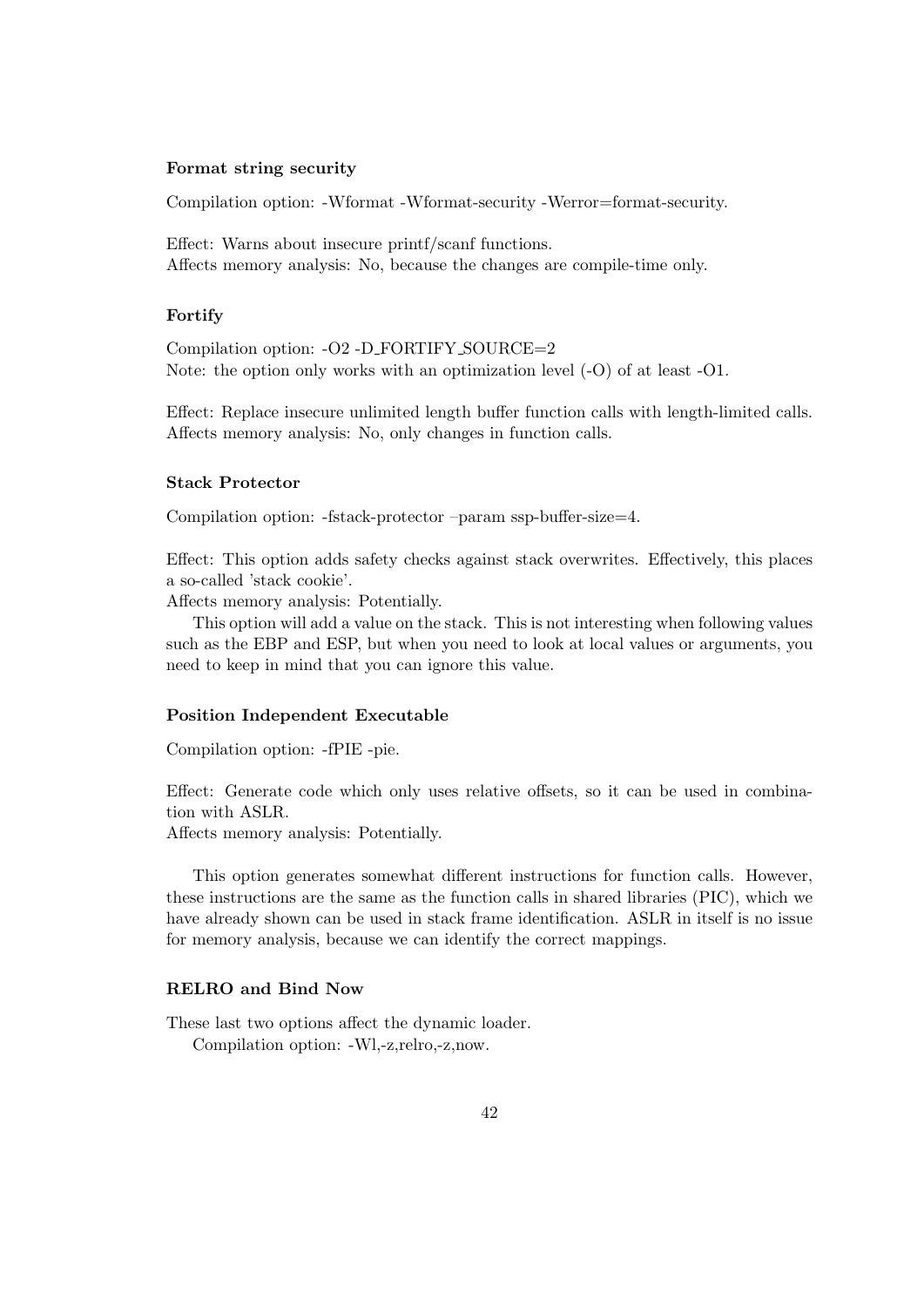Effect: RELRO makes sure several sections in the binary are turned Read-Only before handing control over to the program. Bind Now makes sure to resolve all dynamic functions before handig control of the GOT over to the program, so it too can be made Read-Only.

Affects memory analysis: Only Bind Now.

Read-Only sections do not affect memory analysis in itself. However, dynamic resolving of function symbols in the Global Offset Table means that you can determine which functions have not been called yet. If the symbols have been resolved beforehand, this is no longer possible. We refer back to section [6.3](#page-30-0) for an explanation on dynamic resolving of symbols.

# 7.2 Static compilation

In static compilation, no shared libraries are used in the linking phase of the compilation. This means that it does not use shared libraries in the final executable and therefore no function symbols need to be included. If the executable is stripped (meaning unneeded symbols are removed), no function symbols can be recovered, only function addresses.

# 7.3 Stripped executables

In a stripped executable, only dynamic symbols (used for dynamic loading) remain; all symbols which are not strictly needed are removed from the binary. This has the effect that function addresses from the binary itself can no longer be matched to the function symbols and thus can not be used in memory analysis.

From a preliminary review of the files on some Linux distributions (Debian and Ubuntu), we note that all ELF executables in the /bin/ directory are stripped, so on a typical setup, only shared libraries can be analyzed.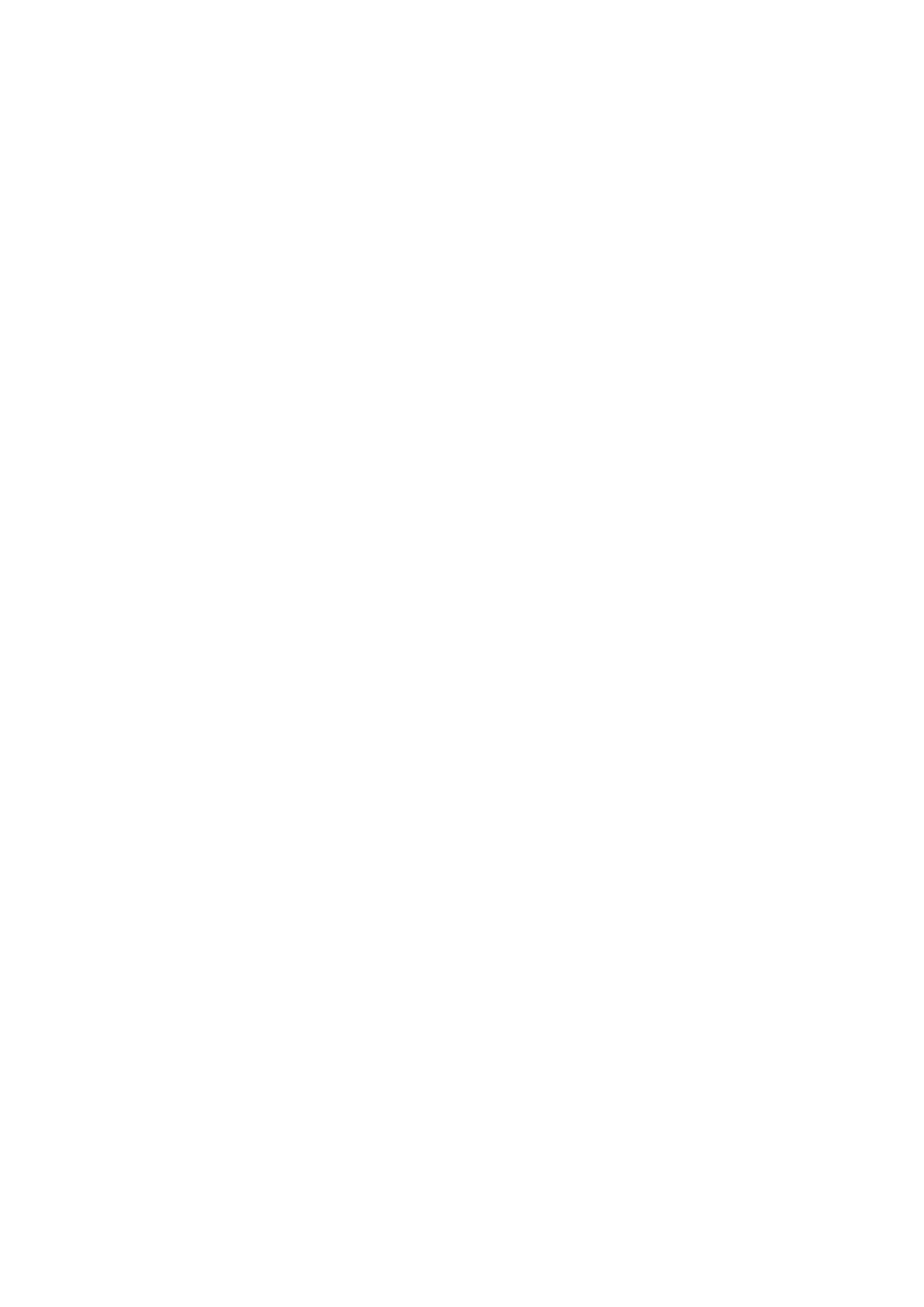# Chapter 8

# Case Examples

In this chapter we will describe two cases where we try to recover some specific information from a memory dump. We will do this using both existing tools, our own tools and some manual analysis.

# <span id="page-44-1"></span>8.1 Python networking test case

In Appendix [A.2](#page-72-0) we show a very small python test program which sets up a network connection. For the sake of creating a somewhat realistic scenario, we will block outgoing connections (on this port)<sup>[1](#page-44-0)</sup>, so that we have a moment to capture the memory. The goal of this scenario is to recover information about this attempted network connection.

### 8.1.1 Analysis with existing plugins

Volatility offers some existing plugins to do analysis on network connections in the memory dump.

#### linux lsof

The linux lsof plugin lists open files for all processes. For our process (10871), the python networking client, the output looks like this:

This shows that the process has 3 references to its terminal (e.g. stdin, stdout, stderr), and one TCP connection. But it does not offer much detail yet.

<span id="page-44-0"></span>1 e.g. iptables -A OUTPUT -p tcp --dport 1234 -j DROP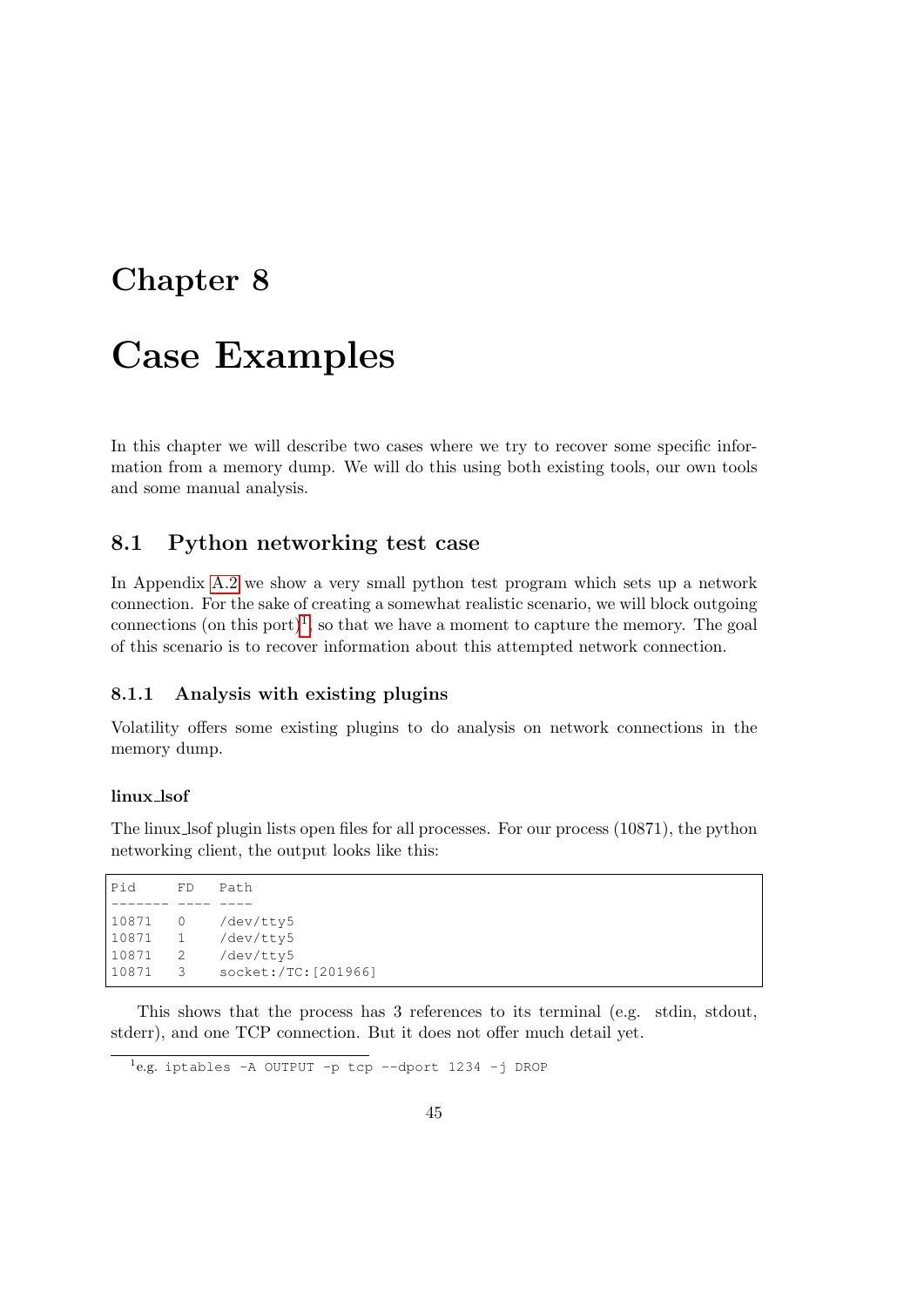### linux\_netstat

The linux netstat plugin shows the open network connections. This should give us some more information about the TCP connection of our program. This is the relevant output:

| <b>TCP</b> | $127.0.0.1:35785$ $127.0.0.1:0$ |  | SYN SENT | python/10871 |
|------------|---------------------------------|--|----------|--------------|
|------------|---------------------------------|--|----------|--------------|

Alright, so this shows us where the program is connecting, but why is the destination port still shown as  $0$ ?<sup>[2](#page-45-0)</sup>

### 8.1.2 Our analysis

A part of our implementation could be used to do analysis on this program. How can we find the port that the program was trying to connect on?

### Method: Analysis of syscalls

It is possible to determine the currently executing system call (using the method from section [6.2\)](#page-29-0). Our program is 'waiting' for this system call:

```
Syscall: sys_connect
Address: ffffffff815b3360
Parameters:
    0000000000000003
    00007fffd755f3b0
    0000000000000010
    00007fffd755f0e0
    0000000000000001
    00007fffd755eba1
```
This shows that our program is currently waiting for the sys connect system call. As per the documentation, this system call has 3 parameters:

- int fd The file descriptor used for the connection.
- struct sockaddr \* uservaddr The virtual address for the sockaddr to be used.
- int addrlen The length of the address.

The file descriptor is (as shown in the parameters) 3; as per the output of  $\lim_{x\to a}$  is of, this is the 'file' we are interested in.

The second parameter is what we are interested in. In the appendix, Listing [5](#page-46-0) we show the approximate shape of the sockaddr struct.

By booting up the linux volshell plugin, we can check what is on this virtual address.

<span id="page-45-0"></span><sup>&</sup>lt;sup>2</sup>It is possible that this is a bug in Volatility, but it still serves as a good example.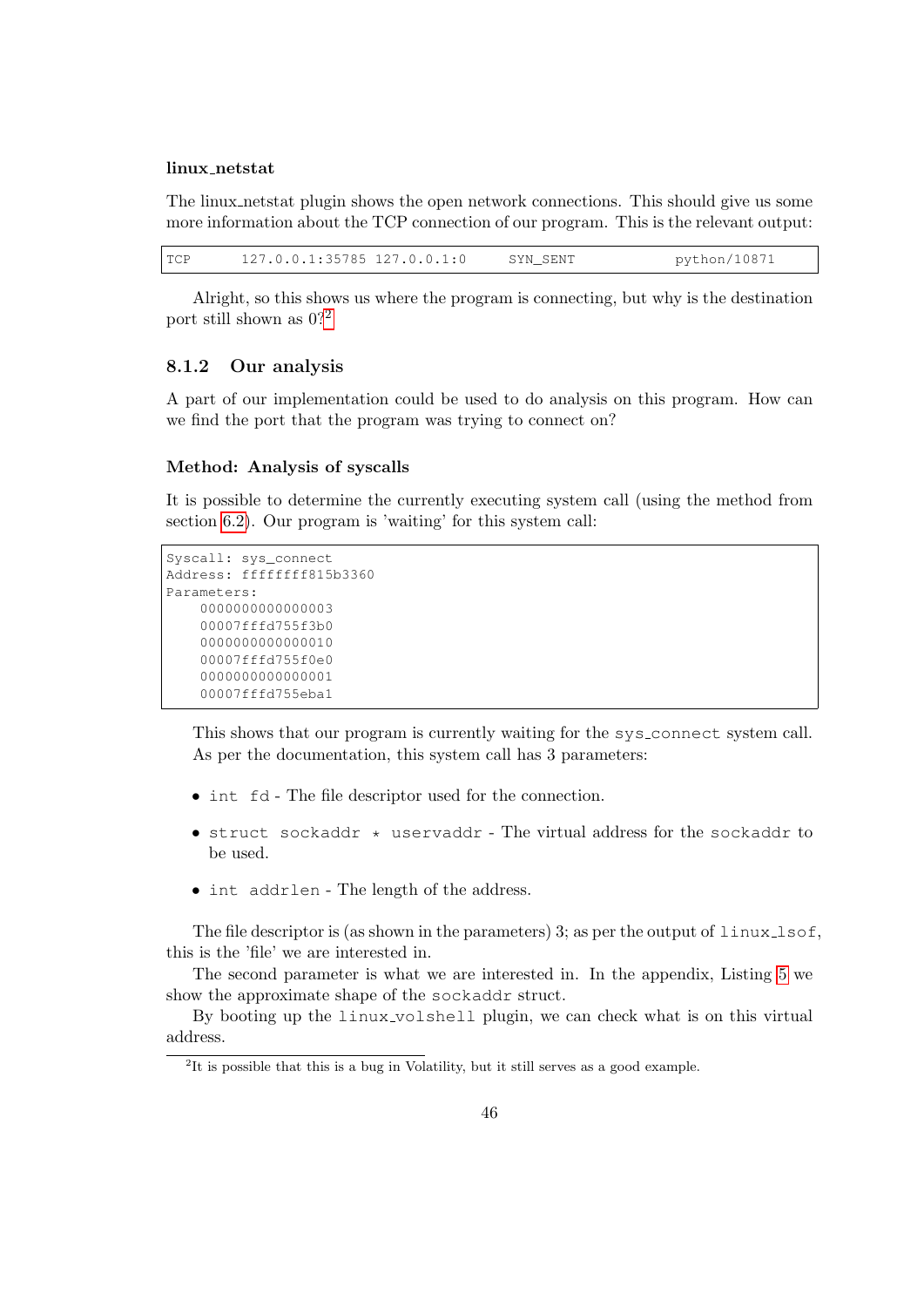```
>>> dd(0x00007fffd755f3b0, space = self.proc.get_process_address_space())
7fffd755f3b0 d2040002 0100007f 00000000 00000000
7fffd755f3c0 00000000 00000000 004af6d2 00000000
7fffd755f3d0 00000005 00000000 004e09c8 00000000
```
According to the struct, this translates to the following:

```
Family: 0x2 = AF_INETPort: 0x4d2 = 1234Address: 0x7f000001 = 127.0.0.1
```
This shows that we can retrieve information about the network connection which was not previously available (the port). With this we have reached the goal of this scenario.

```
struct sockaddr in {
 short int sin_family; // one of AF_INET, AF_UNIX, AF_NS, AF_IMPLINK
 unsigned short int sin_port; // port, i.e. 0-65535
 struct in_addr sin_addr; // struct to IP address
 unsigned char sin_zero[8];// remaining bytes 0
};
// used in sockaddr_in
struct in addr {
 unsigned long s_addr; \frac{1}{2} // 32 bit IP address, network byte order
};
```
Listing 5: The definition of the sockaddr struct.

### 8.1.3 Impact

This analysis shows a method (possibly automated) which recovers new information or validates existing information. This is directly useful to a forensic analyst.

# 8.2 Analysis of the steam locomotive

In this section we will analyze a simple terminal program. We will do this for the joke program  $s1<sup>3</sup>$  $s1<sup>3</sup>$  $s1<sup>3</sup>$ . The program shows a steam locomotive riding over the screen as shown in Listing [8.2.](#page-0-0) As a goal for this scenario, we will try to determine just how far the steam locomotive has driven over the screen. The intent of this section is to show both the possibilities in stack analysis as well as the difficulties when modern optimizations are used.

We will do this analysis for the program compiled both with and without compiler optimizations, so that we can later use it in our evaluation to discuss the effects.

<span id="page-46-1"></span><sup>3</sup><https://github.com/mtoyoda/sl>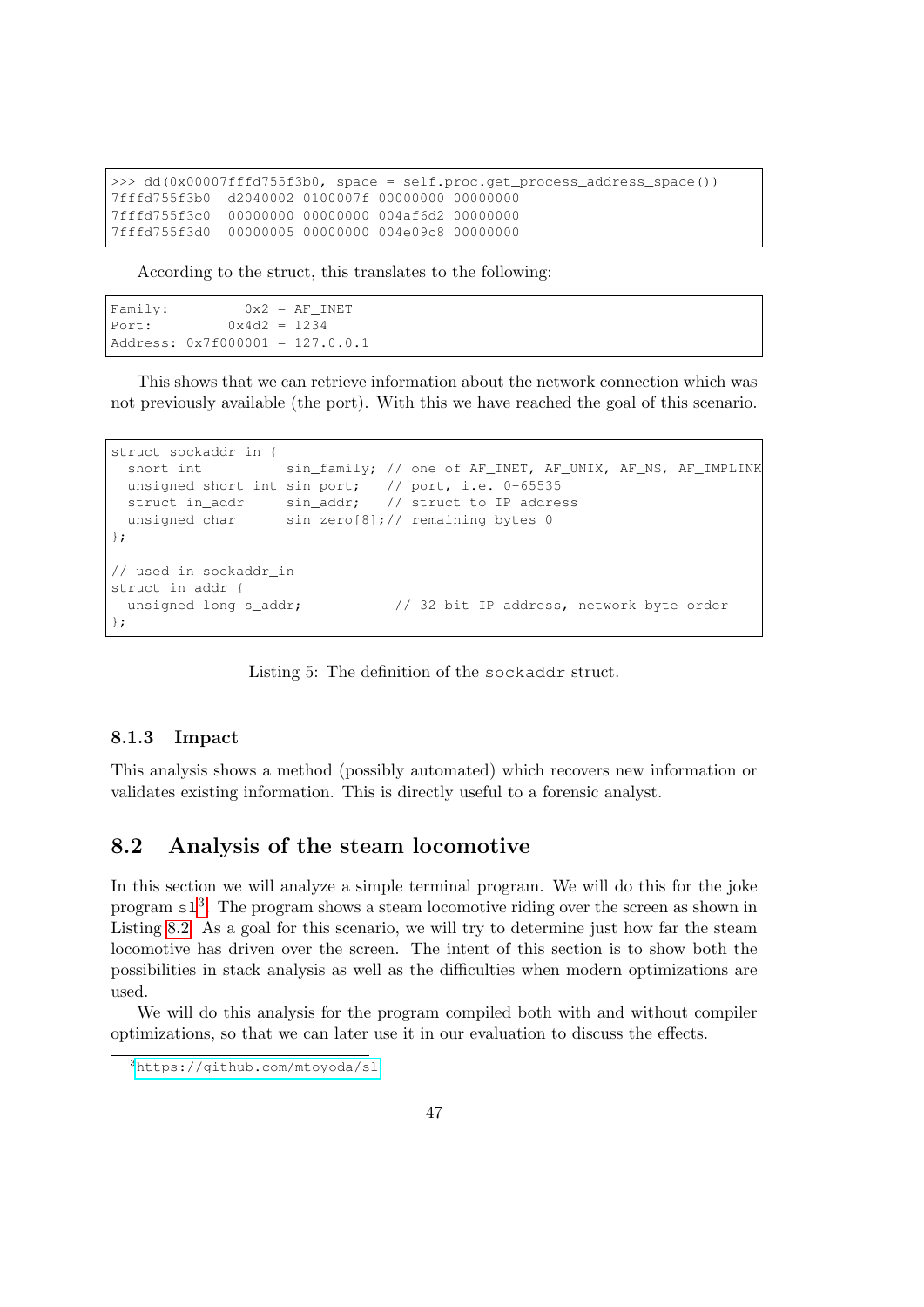

Listing 6: Example of the ASCII-art steam locomotive

We chose this program because it is simple to compile and analyze. In our chapter about optimization, section [6.5,](#page-34-0) we have already discussed the effects of optimization on our own test program.

Listings are included in Appendix [B](#page-74-0) because of their size. It should again be noted that the memory dumps used in this example are not exactly the same.

### 8.2.1 Analysis

In Listing [B.1](#page-74-1) we present a stack dump of the program sl extracted from a memory dump using our tools. It has been compiled without optimizations, so no  $-0$  option.

To recover the state, we first look at the called functions. The function at the top of the stack is usleep. If we look at either the source or the binary, we see that the only occurrence is in the main loop of the program. This is the first indicator of the state of the program. The function usleep itself is not very interesting.

The second indicator in this case is the counter variable for the main loop. Because we have not used optimizations, we can identify the value  $0 \times$ ffffffa  $(-6)$  on the stack as this counter.

Because we already know something about how this program works (by checking either the assembly code or the C code), this is enough to tell that the steam locomotive has just driven over the left edge of the screen.

In Listing [B.2](#page-74-2) we have a similar stack dump, but this time for the optimized version of the program  $(-02)$ .

We can tell from the stack dump that the program is not exactly in the same state; it is currently writing something to the screen using the  $\text{curve}$  function. A write to the terminal also shows that we are still in the main loop. As a side note, because our analyzer now scans for return addresses, we also find the usleep function from our previous example.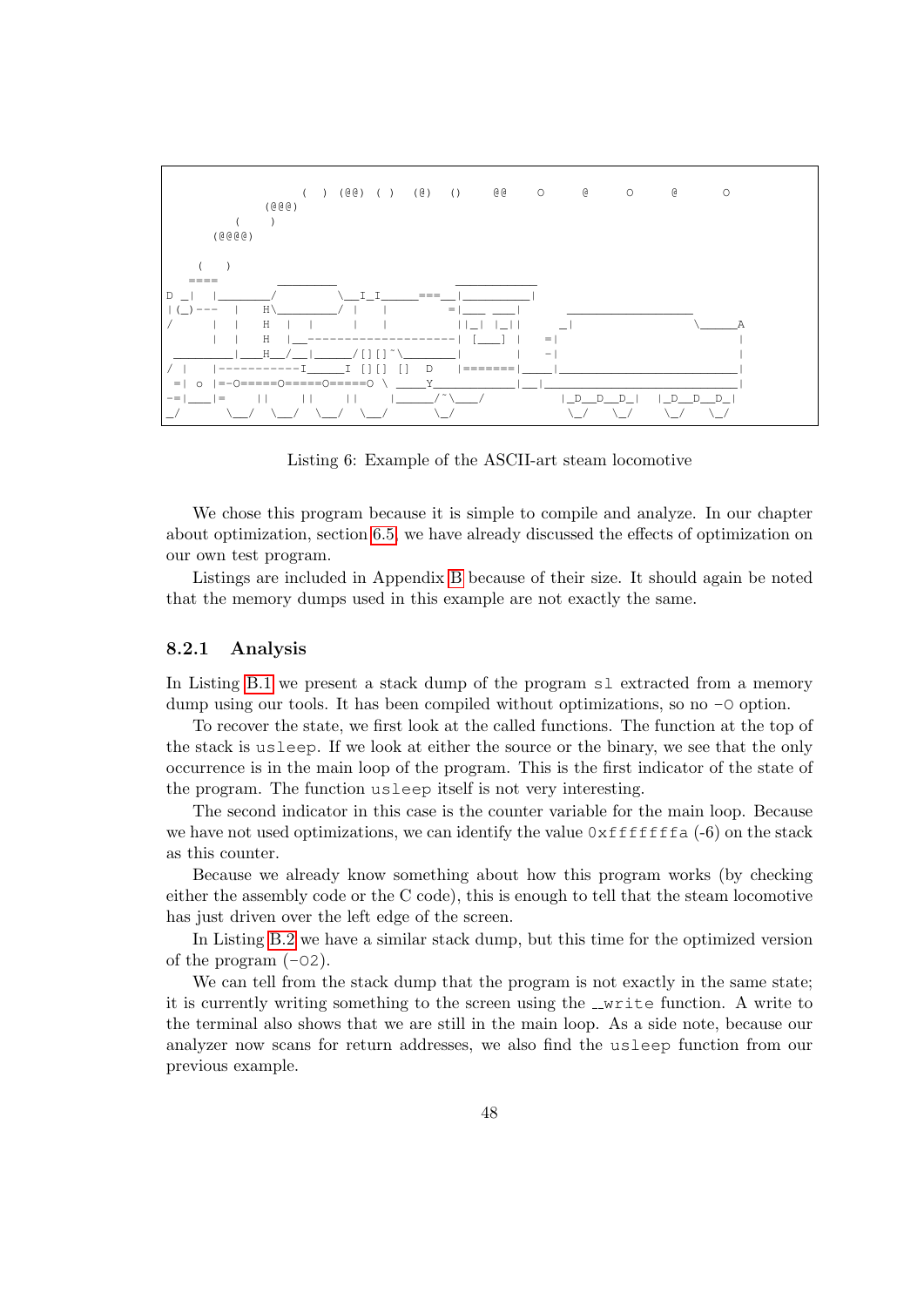Manual analysis of the optimized binary shows that the main loop counter is in a register this time, so it is not on the stack. However, we can also find that this register is saved to the stack in some of the functions that are called. Using this, we find the value  $0 \times$ fffffff4 (-12) as the main loop counter.

Again, we can conclude that the steam locomotive has just driven over the left edge of the screen. However, this is not a very reliable way of recovering information from a program.

Listings of analyzer execution including debug info are included in Appendix [B.2.](#page-76-0)

### 8.2.2 Impact

Using our tools, we can do a very quick analysis of programs that have been compiled without optimizations. It adds to the speed at which we can do manual examination of a memory dump. However, when programs are compiled with optimizations, we still have difficulties recovering information, even when we know what stack frames there are.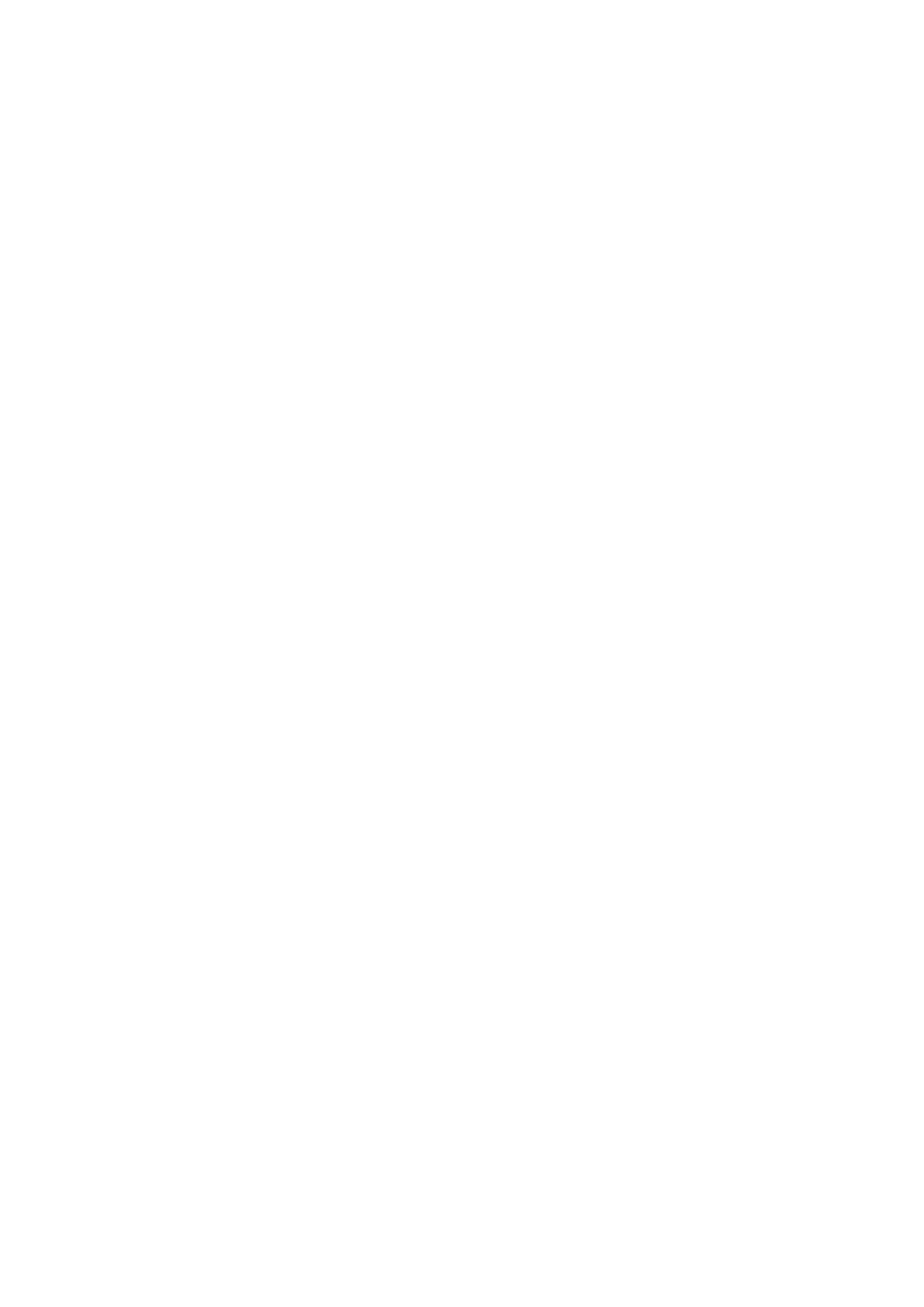# <span id="page-50-1"></span>Chapter 9

# Results and evaluation

In this chapter we will show our results and evaluate our research. Our results are displayed as statistics on the parts of a memory dump we were able to analyze. Our evaluation consists of a number of experiments; we will test systems with and without swap and with and without optimization. For the parts of our research which we can not properly test, we will present a confidence value. Finally, we will compare our work to others in the field.

# 9.1 Test data - Ubuntu 13.04

In this section we will show the possibilities in our implementation by giving statistical information on one of our test memory dumps. It includes some basic information, such as the number of tasks and threads, which we need to calculate averages, but are otherwise not part of our work. The rest of the values are explained as part of this example. We will only show the results for one memory dump; each memory dump is different and an average for multiple memory dumps does not add any value.

| Total tasks:                            | 70  |                  |
|-----------------------------------------|-----|------------------|
| Tasks ignored:                          | 42  |                  |
| Actual tasks:                           | 28  |                  |
| Threads:                                | 76  |                  |
| Found _libc_start_main:                 | 9   | $9/28 = 32\%$    |
| Found main:                             | 6   | $6/28 = 21\%$    |
| Tasks (0 frames)                        | 5   | $5/28 = 18\%$    |
| Threads (0 frames)                      | 62  | $62/76=81\%$     |
| Total frames                            | 649 |                  |
| Found function address                  | 571 | $571/649 = 88\%$ |
| Symbols matched                         | 131 | $131/571 = 23\%$ |
| Syscall:                                | 98  | $98/104 = 94\%$  |
| Table 0.1. Decute textdate Ubuntu 12.04 |     |                  |

<span id="page-50-0"></span>Table 9.1: Results testdata Ubuntu 13.04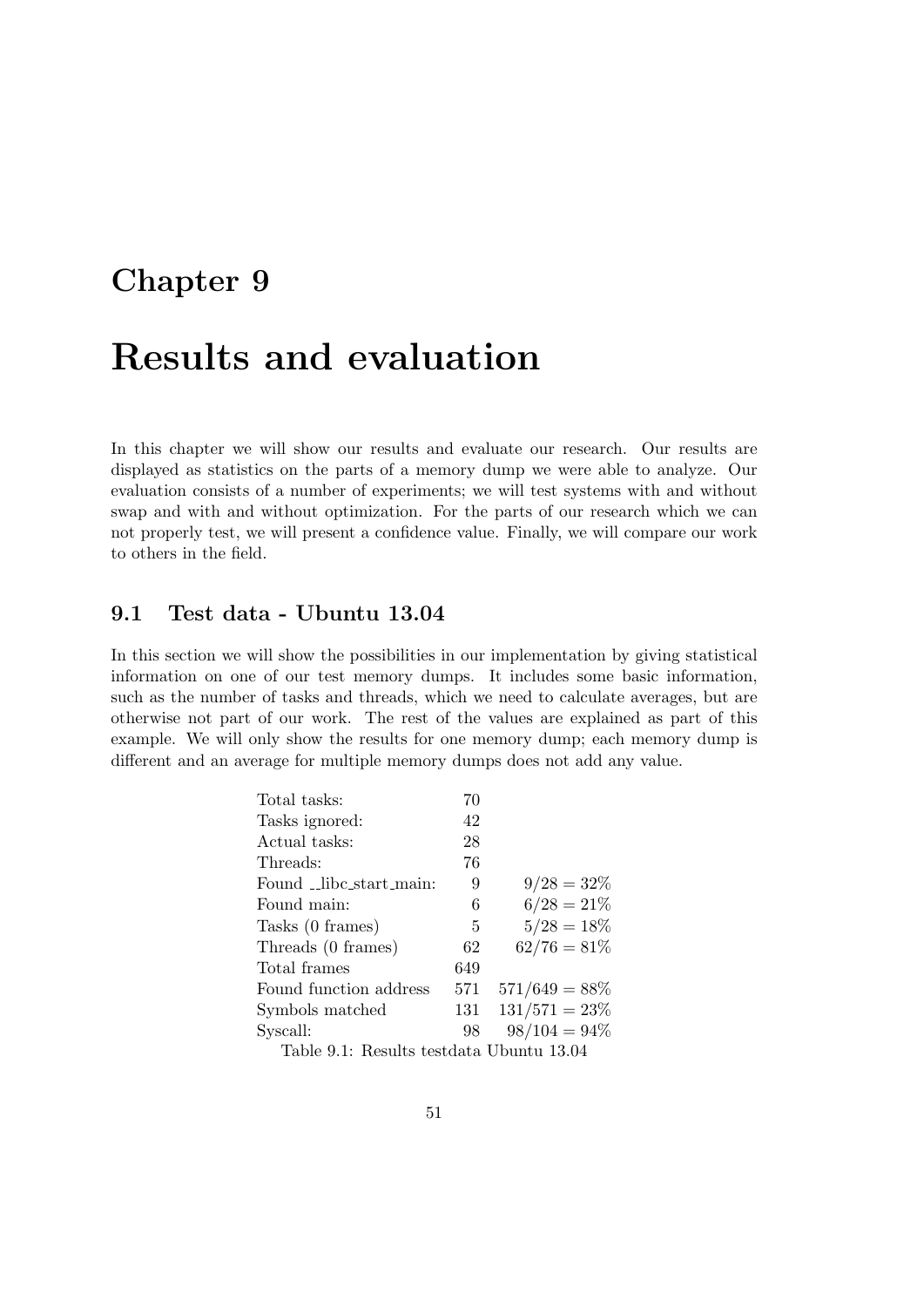In table [9.1](#page-50-0) we show these basic results of our implementation. The results can be interpreted as follows.

Of the 70 tasks in our memory dump, 28 could be analyzed. The remaining 42 tasks are things like kernel threads, which are different from normal tasks and are not part of this research. This matches the output of the volatility linux pstree as well as the output of ps on the system. The remaining 28 tasks also had a combined 76 threads, which gives a total of 104 threads to analyze.

Of these 104 threads, 94% could be shown as waiting for a syscall.

To show the results for sections [6.3,](#page-30-0) [6.4](#page-32-0) and [6.5,](#page-34-0) we look at the number of frames we were able to find and analyze. In total, we found 649 possible frames. Of these frames, we were able to match 571 (88%) to a function. Of these addresses, 131 could be matched to a function symbol if we used all .so files from /lib and /usr/lib. This can be explained if you take into account that an application may first call a few internal functions before calling shared library functions. We did not include symbols for internal functions of standard Ubuntu applications because we found that 100% of the executables were stripped.

In the analysis of the main tasks, we could validate 32% by finding the return address of libc start main and 21% by positively finding main itself. This is the result of our work in section [6.6.](#page-36-1) During our experiments, we have concluded that some of these could not be validated because parts of libc was swapped out. Threads were not included in this statistic, because we do not expect threads to have these function frames.

In some of the analyzed tasks and threads we failed to find any frames (i.e. return addresses) at all. This happened in 18% of tasks and 81% of threads. This was also the effect of swap.

### <span id="page-51-0"></span>9.2 Tests and evaluation of swap use

In sections [6.7](#page-38-0) and [9](#page-50-1) we state that the lack of access to the swap file or partition is a problem for analysis on user space memory. In this section we will evaluate the impact of swap on memory dump analysis.

We will do this by creating memory dumps with and without swap. These will be analyzed and we will compare the statistics to determine the effect. It should be noted that these images are not exactly the same (this is hard, if not impossible).

First, we present data for a freshly booted system. Table [9.2](#page-52-0) represents an Ubuntu system which has just booted, with a swap partition enabled. As we can see, we are able to recover frames in all threads and processes. If we look at table [9.3,](#page-52-1) we get fairly similar results.

Now we will look at a system which has been in use for a while. What we expect to see is that we will have more difficulty doing analysis on a system which has swap enabled.

To fill the memory, we simply loaded some large files. In table [9.4](#page-53-0) we can see the results of this for a system with swap disabled. We see here that it is very similar to a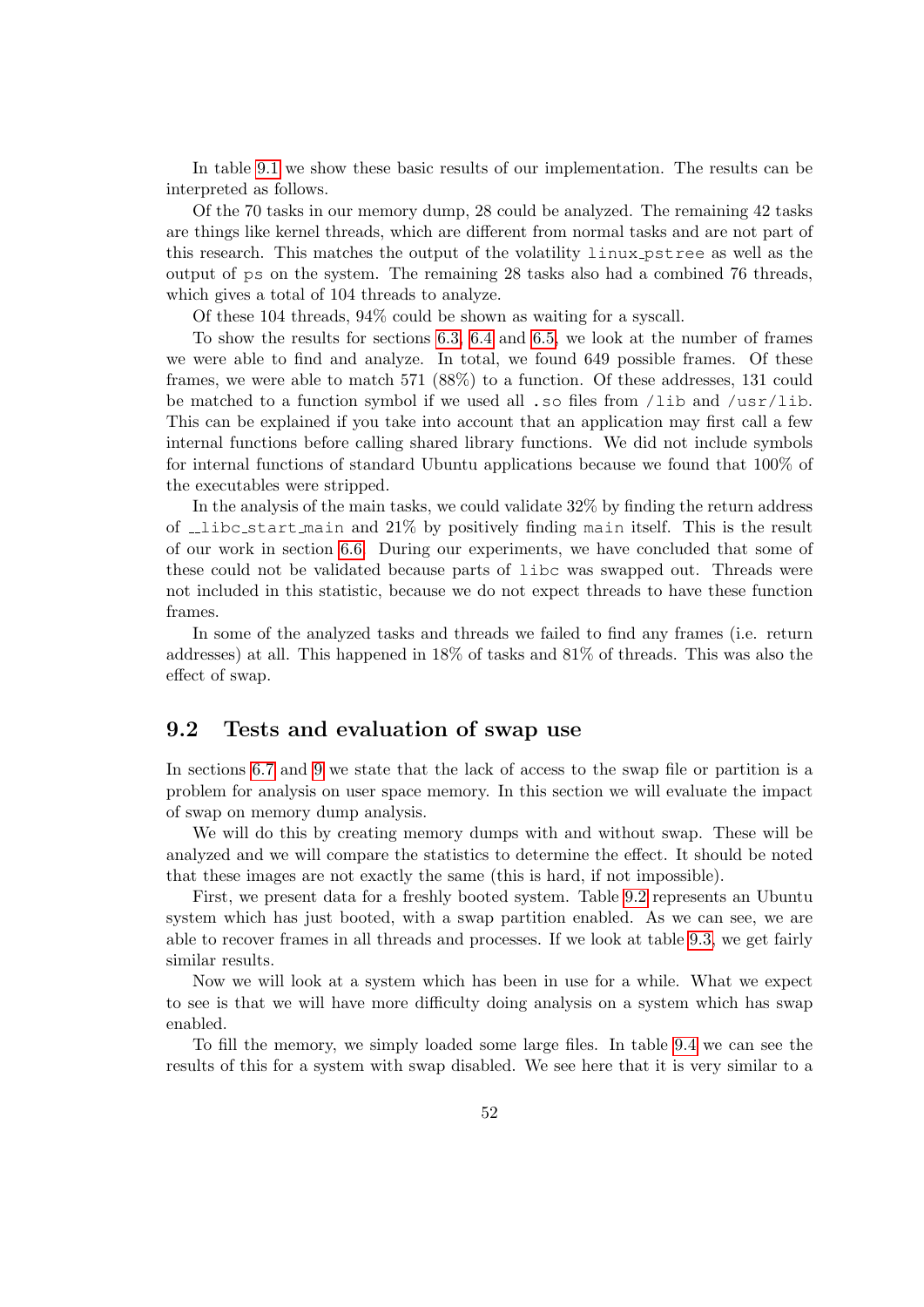| Total tasks:            | 73       |                    |
|-------------------------|----------|--------------------|
| Tasks ignored:          | 46       |                    |
| Actual tasks:           | 27       |                    |
| Threads:                | 76       |                    |
| Found libe start main:  | 22       | $22/27 = 81\%$     |
| Found main:             | 14       | $14/27 = 51\%$     |
| Tasks (0 frames):       | $\theta$ | $0/27 = 0\%$       |
| Threads (0 frames):     | 0        | $0/76 = 0\%$       |
| Total frames:           | 1487     |                    |
| Found function address: | 1220     | $1220/1487 = 82\%$ |
| Symbols matched:        | 510      | $510/1220 = 41\%$  |

<span id="page-52-0"></span>Table 9.2: A freshly booted Ubuntu system, with swap enabled.

| Total tasks:            | 75       |                    |  |
|-------------------------|----------|--------------------|--|
| Tasks ignored:          | 46       |                    |  |
| Actual tasks:           | 29       |                    |  |
| Threads:                | 76       |                    |  |
| Found _libc_start_main: | 22       | $22/29 = 75\%$     |  |
| Found main:             | 15       | $15/29 = 51\%$     |  |
| Tasks (0 frames):       | $\theta$ | $0/29=0%$          |  |
| Threads (0 frames):     | $\theta$ | $0/76 = 0\%$       |  |
| Total frames:           | 1551     |                    |  |
| Found function address: | 1285     | $1285/1551 = 82\%$ |  |
| Symbols matched:        | 543      | $543/1285 = 42\%$  |  |
|                         |          |                    |  |

<span id="page-52-1"></span>Table 9.3: A freshly booted Ubuntu system, with swap disabled.

freshly booted system.

In table [9.5](#page-53-1) we have a system with swap enabled and memory filled. To give a clear example of properly swapped data, we created some extra processes to get a good amount of swap; a total of 89M (on a 256M memory system). This table gives us a different result; we are unable to find frames in about 84% of all threads and 61% of all processes. It also affects our ability to find the return addresses for main and \_libc\_start\_main, reducing it to just 16% and 8%, as well as the total number of frames (445), showing that parts of the stack get swapped out.

These results show the importance of the analysis of swap space when doing analysis on user space memory. However, it should be noted that modern amounts of RAM (e.g. 8+ GB) are not filled as easily and the impact may be smaller in realistic settings.

# 9.3 Registers

In section [6.1](#page-28-0) we explain how we use kernel structure to recover the contents of CPU registers for processes and threads. There is no way to determine if the values of these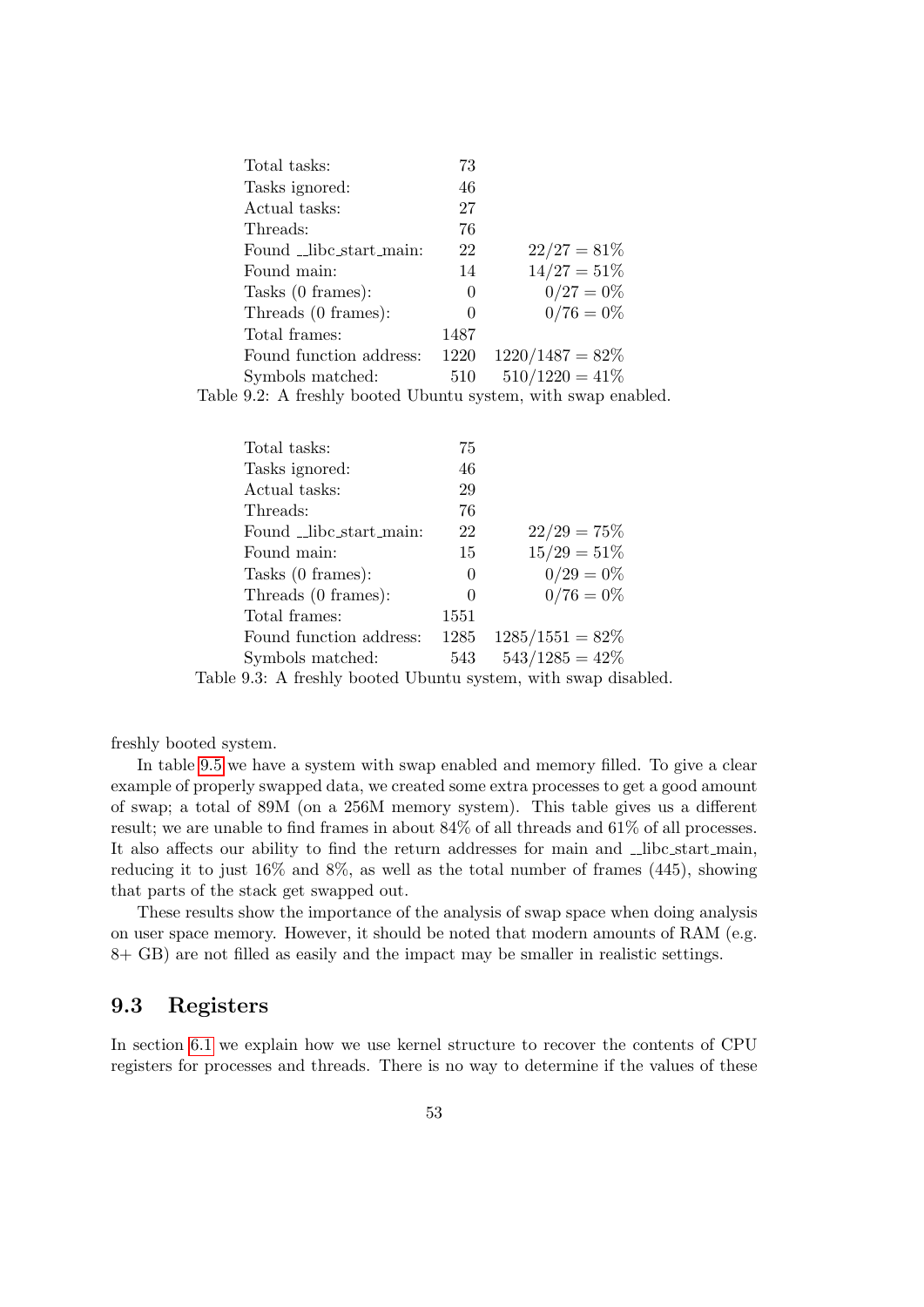| Total tasks:                                                                                                                                                                                                                                                                                                                                                                                                                                                                               | 75                |                    |  |
|--------------------------------------------------------------------------------------------------------------------------------------------------------------------------------------------------------------------------------------------------------------------------------------------------------------------------------------------------------------------------------------------------------------------------------------------------------------------------------------------|-------------------|--------------------|--|
| Tasks ignored:                                                                                                                                                                                                                                                                                                                                                                                                                                                                             | 42                |                    |  |
| Actual tasks:                                                                                                                                                                                                                                                                                                                                                                                                                                                                              | 33                |                    |  |
| Threads:                                                                                                                                                                                                                                                                                                                                                                                                                                                                                   | 76                |                    |  |
| Found _libc_start_main:                                                                                                                                                                                                                                                                                                                                                                                                                                                                    | 26                | $26/33 = 78\%$     |  |
| Found main:                                                                                                                                                                                                                                                                                                                                                                                                                                                                                | 19                | $19/33 = 57\%$     |  |
| Tasks (0 frames):                                                                                                                                                                                                                                                                                                                                                                                                                                                                          | $\theta$          | $0/33 = 0\%$       |  |
| Threads (0 frames):                                                                                                                                                                                                                                                                                                                                                                                                                                                                        | $\mathbf{0}$      | $0/76=0%$          |  |
| Total frames:                                                                                                                                                                                                                                                                                                                                                                                                                                                                              | 1460              |                    |  |
| Found function address:                                                                                                                                                                                                                                                                                                                                                                                                                                                                    | 1197              | $1197/1460 = 81\%$ |  |
| Symbols matched:                                                                                                                                                                                                                                                                                                                                                                                                                                                                           | 513               | $513/1197 = 42\%$  |  |
| $\blacksquare$ $\blacksquare$ $\blacksquare$ $\blacksquare$ $\blacksquare$ $\blacksquare$ $\blacksquare$ $\blacksquare$ $\blacksquare$ $\blacksquare$ $\blacksquare$ $\blacksquare$ $\blacksquare$ $\blacksquare$ $\blacksquare$ $\blacksquare$ $\blacksquare$ $\blacksquare$ $\blacksquare$ $\blacksquare$ $\blacksquare$ $\blacksquare$ $\blacksquare$ $\blacksquare$ $\blacksquare$ $\blacksquare$ $\blacksquare$ $\blacksquare$ $\blacksquare$ $\blacksquare$ $\blacksquare$ $\blacks$ | $\cdots$ $\cdots$ | $\mathbf{1}$       |  |

Table 9.4: An Ubuntu system with filled memory, swap disabled.

<span id="page-53-0"></span>

| Total tasks:                             | 91       |                  |  |
|------------------------------------------|----------|------------------|--|
| Tasks ignored:                           | 42       |                  |  |
| Actual tasks:                            | 49       |                  |  |
| Threads:                                 | 76       |                  |  |
| Found _libc_start_main:                  | 4        | $4/49=8%$        |  |
| Found main:                              | 8        | $8/49 = 16\%$    |  |
| Tasks (0 frames):                        | 30       | $30/49 = 61\%$   |  |
| Threads (0 frames):                      | 64       | $64/76 = 84\%$   |  |
| Total frames:                            | 445      |                  |  |
| Found function address:                  | 379      | $379/445 = 85\%$ |  |
| Symbols matched:                         | 65       | $65/379 = 17\%$  |  |
| $\alpha \vdash A$ in the set of $\alpha$ | 011<br>. | п.               |  |

<span id="page-53-1"></span>Table 9.5: An Ubuntu system with filled memory, swap enabled.

registers are correct, except for manually checking a single process. We can however provide a confidence value. For this we used the following properties:

- The register RSP, the stack pointer, should point to the stack of the thread. We can determine which memory section is the stack for this process by using different task struct values. RSP should point to this section.
- The register RIP, the instruction pointer, should point to an executable memory section.

We have calculated this for all memory dumps used above (i.e. the swap tests and the optimization tests) and found that these properties hold for 100% of all processes and threads.

The extraction of the registers was the base of our research; without it, none of the other parts were possible.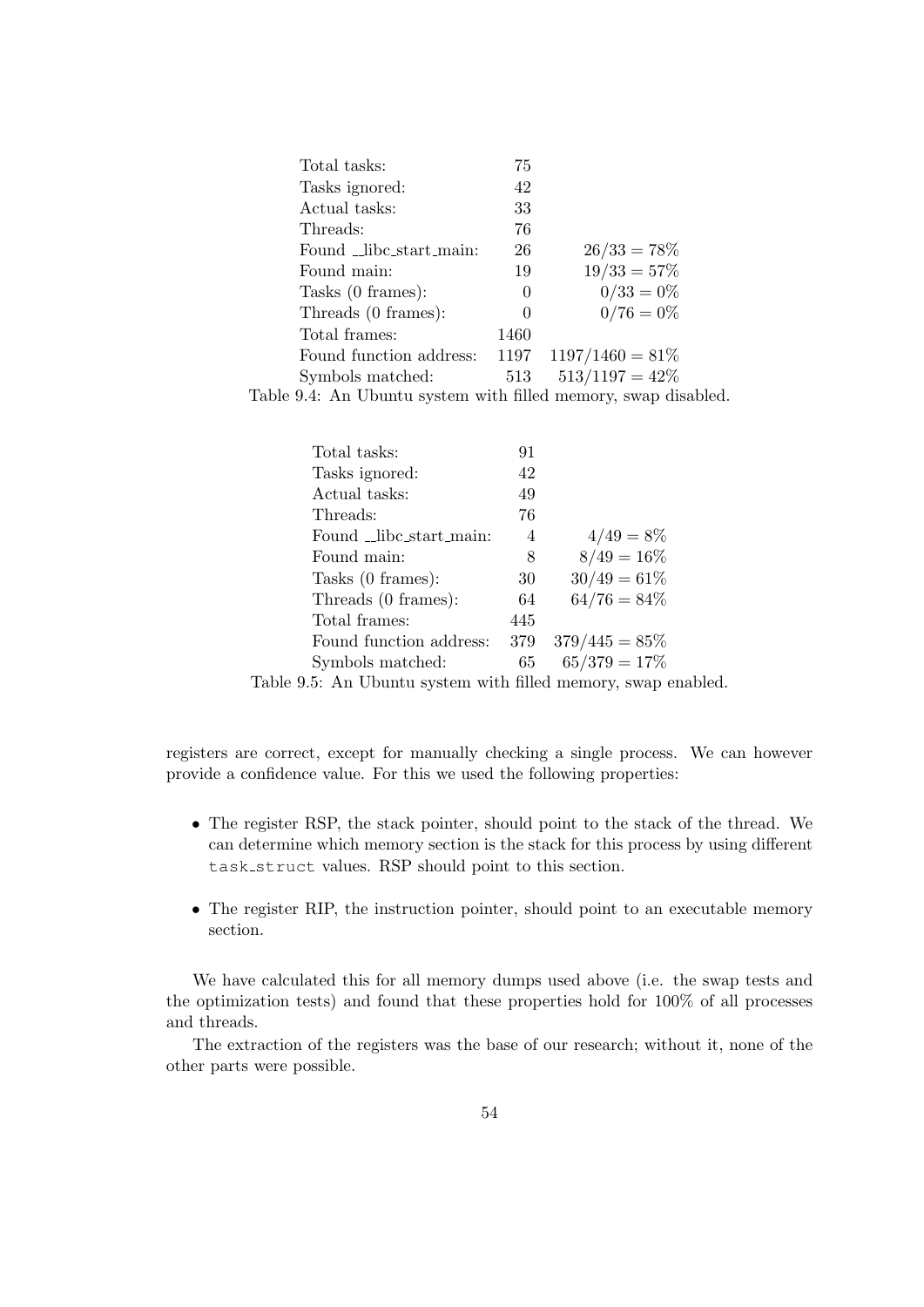# 9.4 System call analysis

We were able to detect system calls, as shown in section [6.2](#page-29-0) and the example in section [8.1.](#page-44-1) In table [9.6](#page-54-0) we show which syscalls were found in a typical memory dump.

In the dump in question, this showed 94% of processes waiting for a system call, with the other 6% as not waiting for a system call. Results in other memory dumps may vary.

For this detection method, we have used the premise that the instruction pointer for an idle process points to a system call. We can combine this with the assumption that most processes on a system are in an idle state. Our results show this to be true.

In the example (section [8.1\)](#page-44-1) we show how this system call can be used by a forensic analyst to learn additional information about a running process. In itself, most system calls are not very interesting, wait or sleep give no information. However, sys connect (as in the example) or sys read (amongst others) can show locations of buffers or sockets as used in the program. For example, the editor nano will frequently hang in the sys\_read system call, waiting for input.

The limitation of this approach, as with all other memory analysis, is that it is a snapshot of the system. If a process is not currently executing a system call, there is nothing to analyse.

<span id="page-54-0"></span>

| sys_ioctl                              | 63 |
|----------------------------------------|----|
| sys_poll                               | 8  |
| sys_select                             | 7  |
| sys_futex                              | 6  |
| sys_epoll_wait                         | 4  |
| sys_nanosleep                          | 3  |
| sys_read                               | 3  |
| sys_wait4                              | 3  |
| sys_rt_sigtimedwait                    |    |
| Table 9.6: Number of syscalls detected |    |

# 9.5 Stack analysis

There are a few things we need to evaluate regarding the detection of stack frames, the calculation of function addresses and the matching of function symbols. The main way we do this is the manual inspection of sample processes taken from memory dumps. We also use the results on dumps from systems with swap disabled, because section [9.2](#page-51-0) shows that this significantly changes the results.

First, we need to validate the total amount of stack frames detected in a memory dump. The results in [9](#page-50-1) show totals ranging from 445 to 1551 stack frames. In section [9.2](#page-51-0) we have already explained the difference in these numbers. However, to check if these numbers are correct totals, we need to compare them to the actual number in a running system. Because of the difficulty of doing so (it is practically infeasible because of our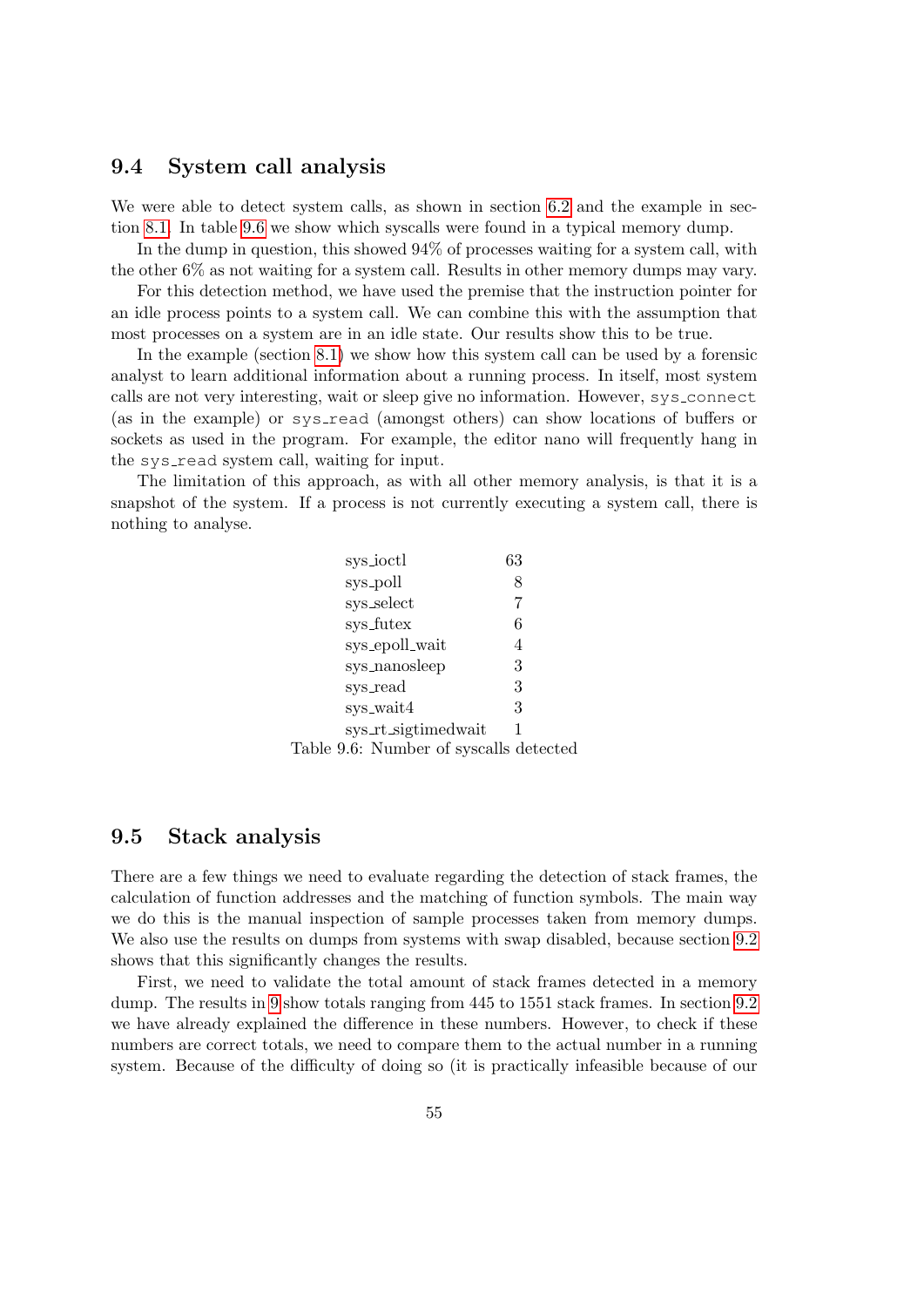<span id="page-55-1"></span>

| _libc_free                        | 111 |
|-----------------------------------|-----|
| pthread_mutex_unlock              | 74  |
| ioctl                             | 64  |
| posix_memalign                    | 59  |
| memalign                          | 59  |
| Table 9.7: Top 5 detected symbols |     |

inability to pause the system yet still work with it) we have compared a number of samples.

From these samples we have concluded the following:

- In all cases, the current frames were detected.
- In some cases, extra (old) frames were detected (example: Listing [B.2\)](#page-74-2).
- In some cases, the frames detected matched the program exactly (example: Listing [2\)](#page-35-1).

This shows that the detected number of total frames is always equal or higher than the actual number of frames. Because each process is different, we decided it was not useful to calculate any averages from these samples. This is also because a forensic analist is usually interested in specific process.

Next, we look at the number of return addresses for which we could not calculate a function address. In section [6.3.2](#page-32-1) we already state that we have problems detecting the correct function if the call uses a register instead of an address. From the results (section [9\)](#page-50-1) we see that this happens in  $12\%$  to  $19\%$  of all cases.

In section [6.6](#page-36-1) we describe a method for the case where the call to a register is the call to the main function. This is a specific instance of the register call problem, evaluated in section [9.6.](#page-55-0) If we look at the results for the memory dumps without swap (to not skew the results), we see that this is only effective in about half of the cases (51-57%). This shows that extra research is needed to apply proper reverse engineering techniques to this forensic problem. In table [9.7](#page-55-1) we show the top 5 detected symbols in a memory dump. The numbers were created by doing analysis given only the symbols of shared libraries, not executables, and may change depending on running programs and library versions used on the operating system of which the dump was made. The symbols shown are typical low level memory and application management functions on a linux system. The detection of these symbols and frames can potentially be used by a forensic analyst to gain insight into the data layout.

## <span id="page-55-0"></span>9.6 Register call analysis

Because our results show that a significant amount of functions for stack frames could not be recovered due to register calls, we have further analyzed these frames. For this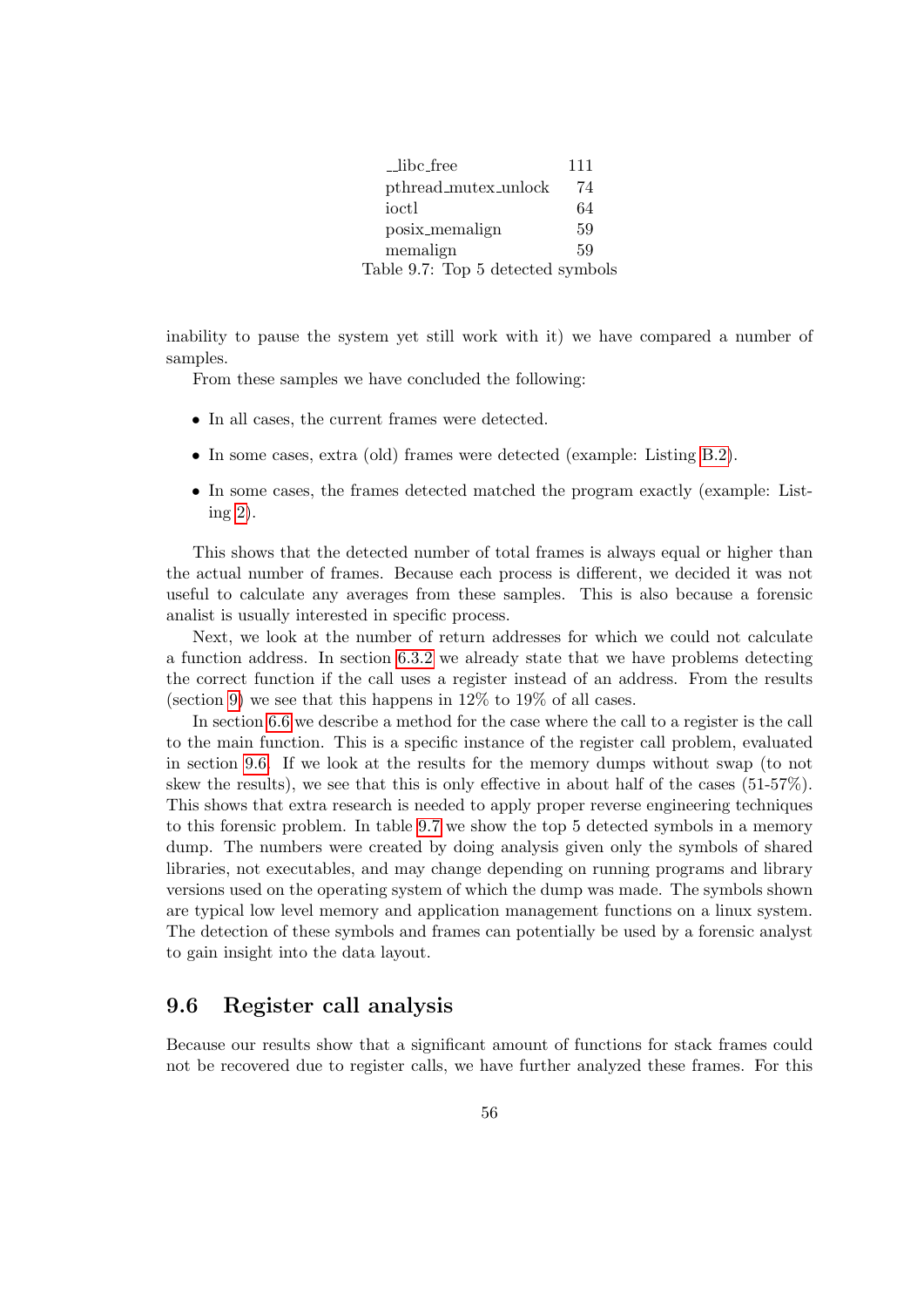| File                                                     | Offset (bytes) | Count |
|----------------------------------------------------------|----------------|-------|
| /lib/x86_64-linux-gnu/libc-2.17.so                       | 1023515        | 76    |
| /lib/x86_64-linux-gnu/libglib-2.0.so.0.3600.0            | 446131         | 66    |
| $\frac{1}{16}$ /x86_64-linux-gnu/libglib-2.0.so.0.3600.0 | 299482         |       |
| opt/VBoxGuestAdditions-4.2.8/sbin/VBoxService            | 174153         |       |
| /lib/x86_64-linux-gnu/libc-2.17.so                       | 1109675        | 5     |

<span id="page-56-0"></span>Table 9.8: Table showing the top 5 most frequent locations where a register call occurs. The first column lists the executable or shared library where the call originates. Offset means the offset in bytes within this file. The final columns shows how often this register call occurs within a full memory dump. The full version of the table can be found in the appendix, table [C.1.](#page-86-0)

analysis, we have used a memory dump without swap, earlier used in section [9.2,](#page-51-0) table [9.3.](#page-52-1)

Out of all frames (1485) we found 199 return addresses defined by a call to a register, an average of 13.4%. First, we look at how these frames are divided over all processes. The results of this are plotted in Figure [9.1.](#page-57-0) The number of register calls per process or thread ranges from zero to 50% (3 out of 6). Most threads have at least a few register calls, showing the impact of this problem.

Next, we look at the origin of these register calls. Table [9.8](#page-56-0) shows the five most common origins, defined by library and offset of the register call. The table shows an interesting result, namely that two thirds of all register calls originate from just two call instructions. Upon further analysis, the functions that contain these calls are libc: \_\_ clone and qlib: q\_test\_init.

The first function,  $\Box$ clone, is used to create threads. The number of occurrences of this function (76) corresponds exactly to the amount of threads we have analyzed, validating our detection of this call.

The second batch of calls appears to originate from the function  $q$  test init, a part of the testing framework for GLib.

By implementing analysis of these functions, a large part of the register calls can be detected. We have not implemented this dus to time constraints.

## 9.7 Method weaknesses

The methods in our research are designed to help a forensic researcher start an analysis of a memory dump. In this context, we need to look at how our detection and analysis methods can be avoided by an 'attacker' (e.g. a piece of malware).

Since our methods work on a low level, it is able to detect any basic program functionality. These methods of subterfuge come to mind:

• No use of function calls. This may be feasible for small or handcrafted malicious applications. Return addresses, regardless of the source, are always detectable (inherently to the architecture).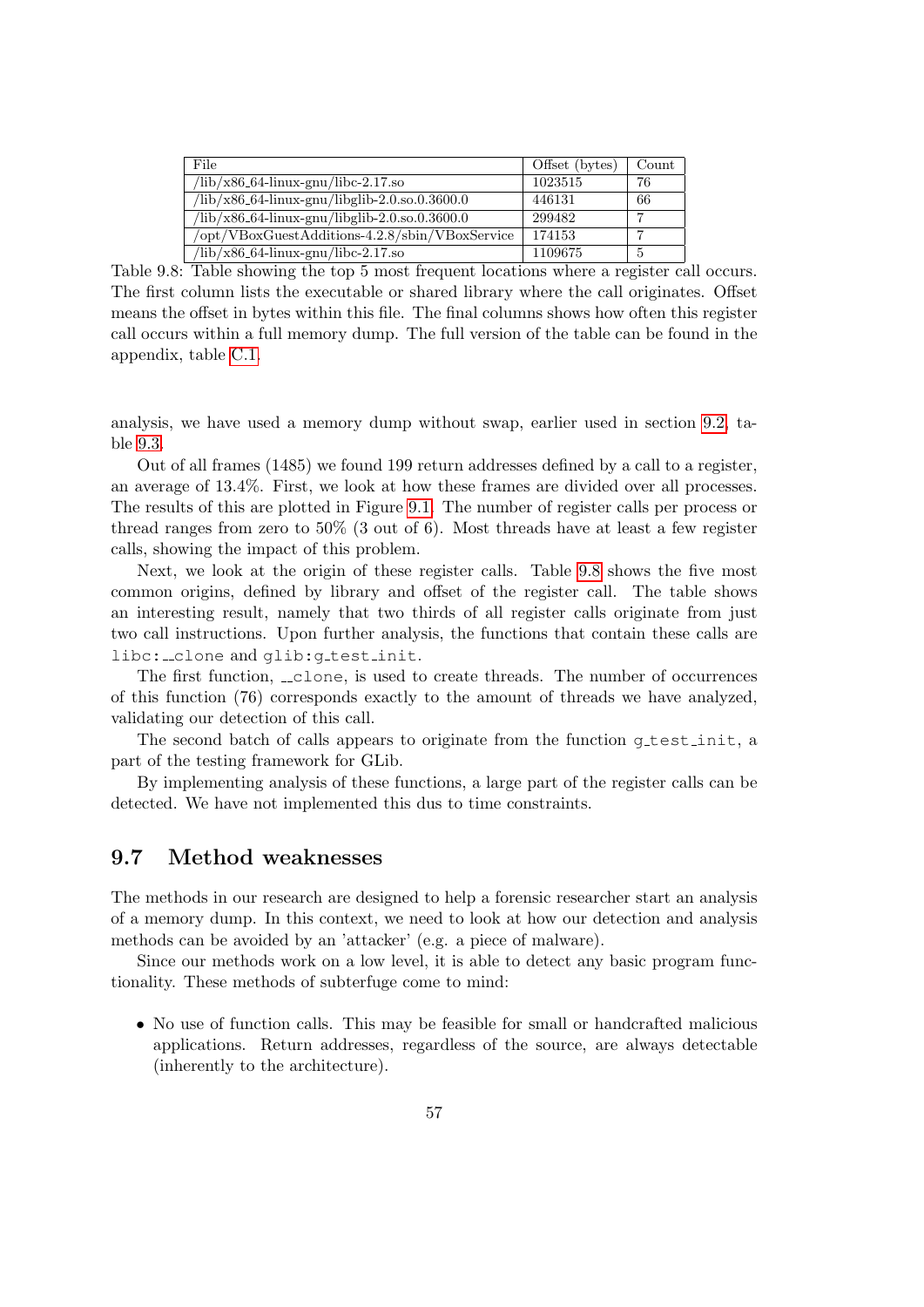

<span id="page-57-0"></span>Figure 9.1: This chart shows the total number of frames, one bar per process/thread. The bars are divided between frames resulting from normal calls (red) and register calls (blue).

- Proper stack cleanup. This prevents the detection of old stack frames and data.
- No use of system calls. This is infeasible if the program wants to actually achieve anything.
- Static compilation. This prevents the use of function symbols.
- Use register calls to call functions. This makes automatic analysis harder, however it is possible to do manual analysis on these calls.

None of our methods were directly intended to fix any of these problems, however it is good to keep these points in mind when applying this and future research.

# 9.8 Literature Comparison

In this section we will evaluate our work by comparing it to the related work, to see what we add to the field of memory forensics.

### 9.8.1 Registers

To compare the recovery of registers, we look at [\[29\]](#page-67-1). In this research, the registers were recovered as part of a bigger project and were not specifically evaluated. In our work, we have shown we could recover the registers by using the same approach, for x64. In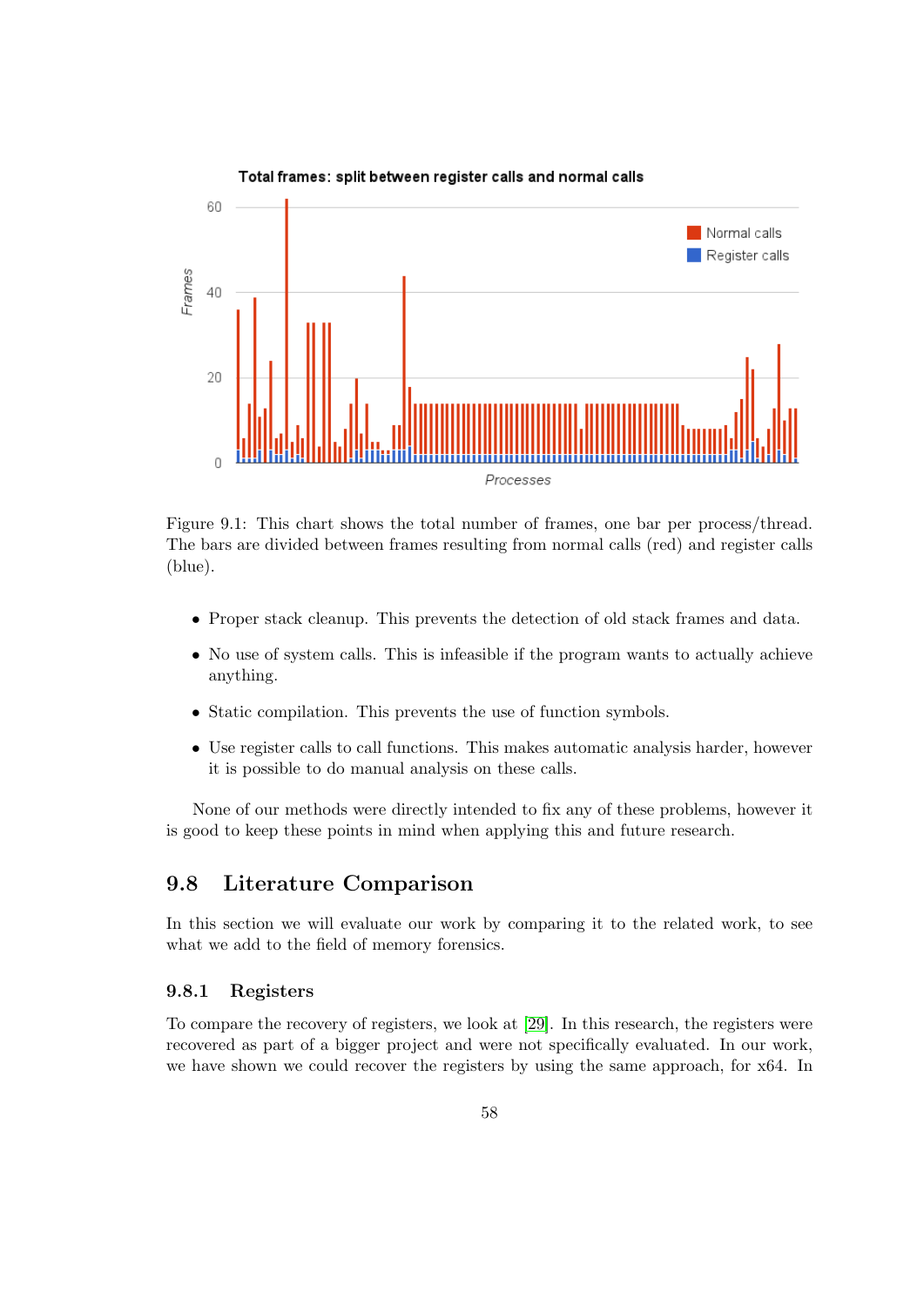addition to that, we have provided a confidence value for the correctness of the contents of these registers.

The analysis of system calls using the registers is new in the context of memory forensics, so we are not able to compare this to existing literature.

### 9.8.2 Frames and function calls

For the evaluation of frames and function calls, we look at Hejazi et al. [\[25\]](#page-67-2) and Arasteh et al. [\[2\]](#page-66-0), who investigate the same topic.

In [\[25\]](#page-67-2) there is a focus on forensically sensitive data. They are able to find stack frames in a Windows process and continue to analyze the specific functions that are forensically sensitive. In this analysis they make no mention of frame pointer omission, which we do take into account. [\[2\]](#page-66-0), which describes te recovery of the stack trace by comparing it to the program model, does take into account frame pointer omission and succeeds in recreating a stack trace. This is something we have not been able to do in our research.

In both works, they briefly describe the methods to recover function addresses and function symbols, which is apparently easier for Windows systems. In our work, we have introduced methods for both of these things for the Linux platform.

In neither of these papers, the possibility of function calls in the call %reg form have been taken into account. We have defined this problem and determined the impact of this problem.

Other problems we have defined which have not been described earlier are the swap problem and the problem of finding the main function (the last one may be specific to Linux).

# 9.9 Summary

In this section follows a summary of our contribution to the field of memory forensics. As per our methodology, we have implemented a number of items for Linux user space memory analysis, including:

- Recovery of CPU registers.
- Analysis of system calls.
- Analysis of return addresses/frames.
- Matching function symbols to return addresses.

In the context of this implementation, we have evaluated our work and some problems that impact the analysis of user space memory. Our evaluation includes:

- A confidence value on the correctness of the recovered register values.
- An explanation on the use of system calls.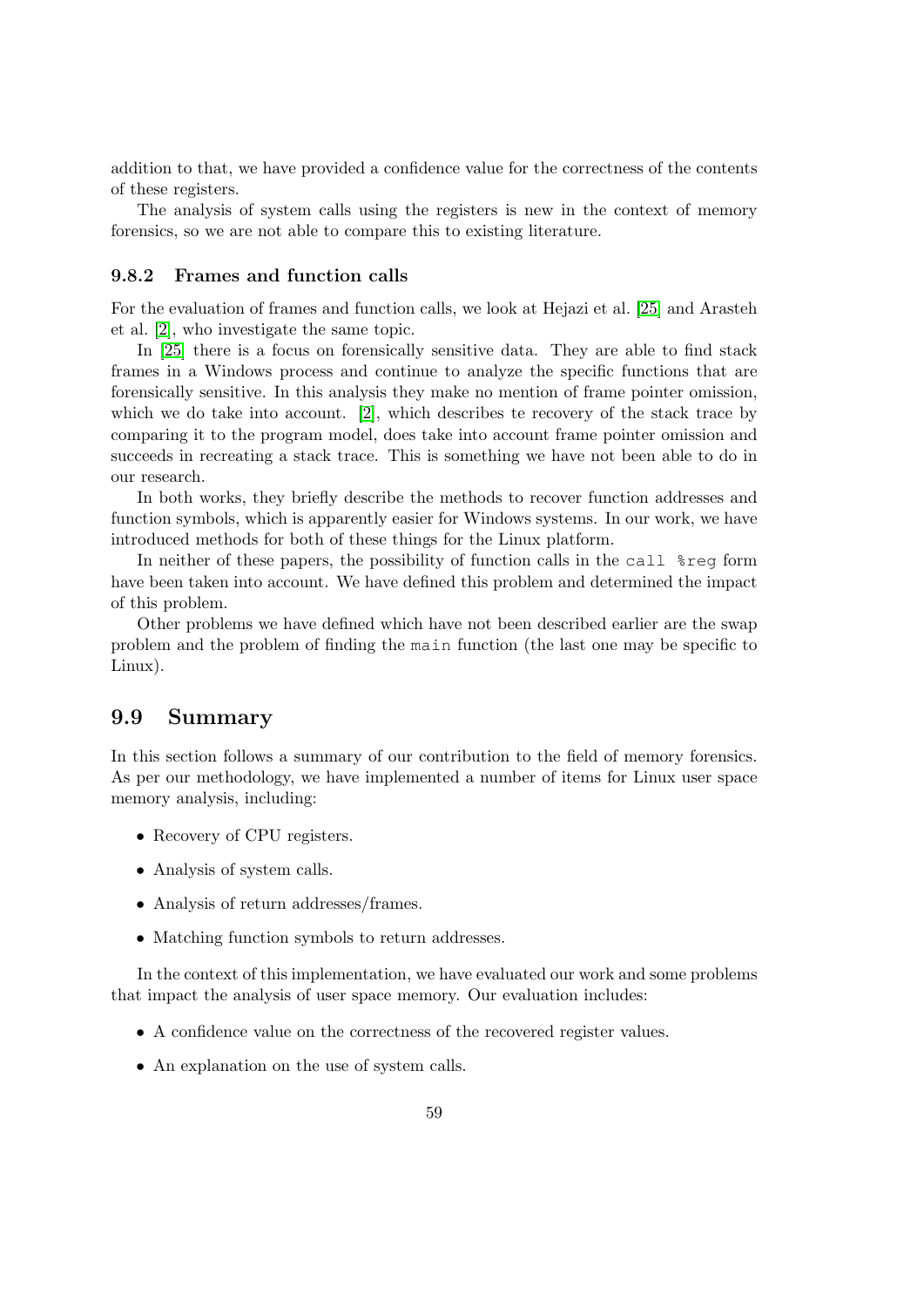• Manual examination on the recovery of frames and matching function symbols.

Of the problems we have encountered, we have done an extra evaluation of these problems:

- The use of swap, which currently has no implementation in Volatility.
- The impact of return addresses from register calls, which are harder to analyze.

# 9.10 Conclusion

Our methods performed with reasonable accuracy, being able to extract up to 88% of function addresses from stack frames, as well as being able to match function symbols to (a part of) these addresses. Using the extracted registers (100% confidence value) we were also able to recover the current system call.

The used methods were also able to recover frames when compiler optimizations were in use, at the cost of false positives (older frames, the number varying with each program).

Finally, the methods helped identify and explain problems in memory analysis, such as (unanalyzed) swap use and function register calls.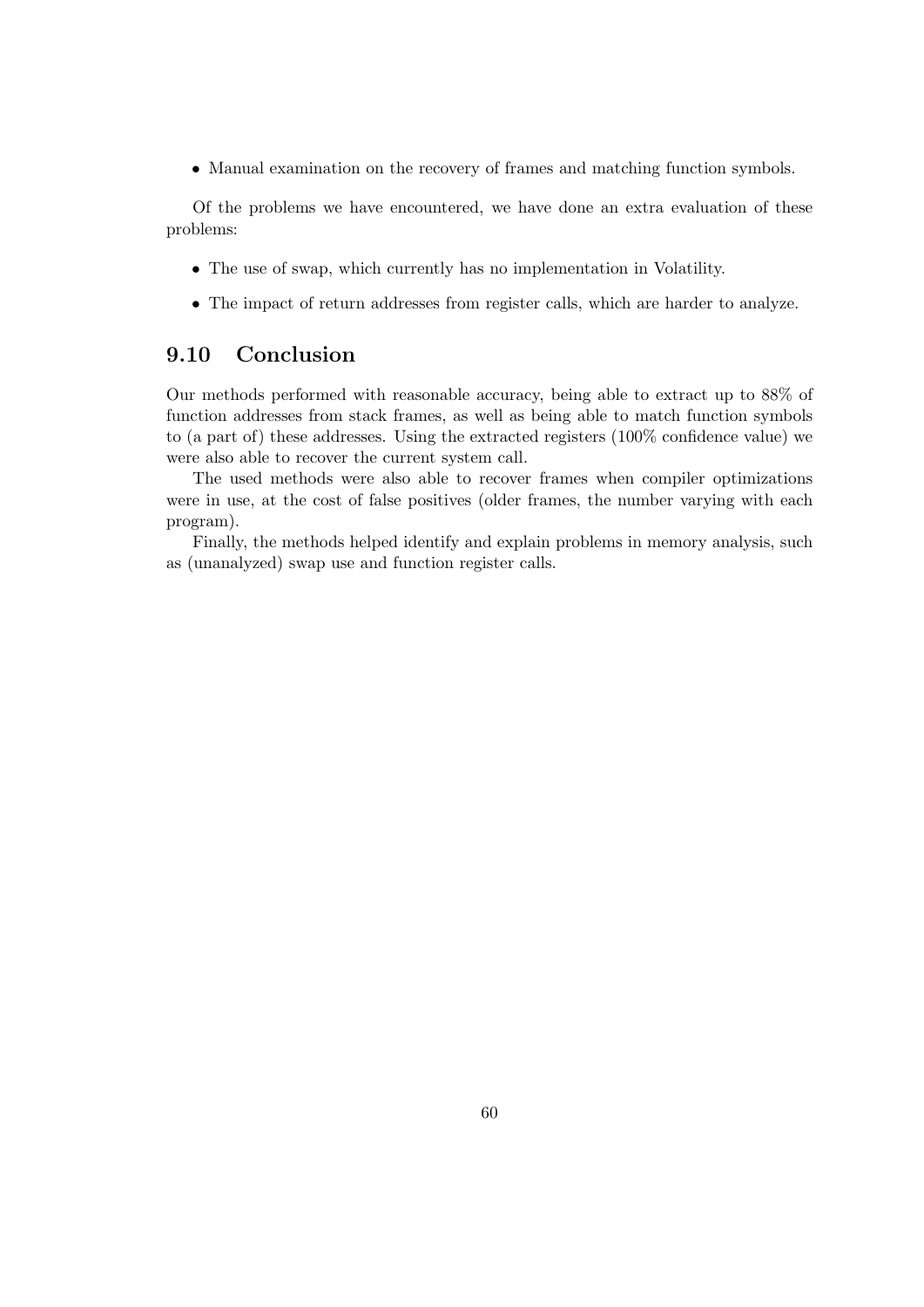# Chapter 10

# Conclusion

In this study, we tried to define the state of the art of user space memory analysis, to identify the problems that are encountered and to implement possible new methods to further the field. In this chapter we will conclude with answers to the questions we asked at the start, a conclusion with an answer to the main research question and a summary of possible future work.

# 10.1 Answers to research subquestions

In this section we will try to answer the subquestions to our research question.

### 10.1.1 What can we learn from the stack of a process?

For this question, we will look back at sections [6.4](#page-32-0) and [6.5.](#page-34-0) We have seen that we can recover frames with and without the frame pointers (the latter with lesser accuracy). We have also shown that the structure greatly depends on the architecture and the relevant calling conventions.

On architectures with more registers, such as x86 64 in our proof of concept implementation, we have seen that less information is available on the stack because arguments to procedures will be passed in registers.

Furthermore, we have identified and analyzed the problem of register calls, which increase the difficulty of stack analysis.

Except for basic data such as arguments, environment and the current stack, we also have access to old data of the stack (section [6.5.5\)](#page-36-2). Common calling conventions specify nothing about the stack cleanup, which means that old data is left here, however possibly corrupted (overwritten).

These techniques are relevant for a forensic analyst because they can give an initial view of the memory and can help in deciding where to focus their attention.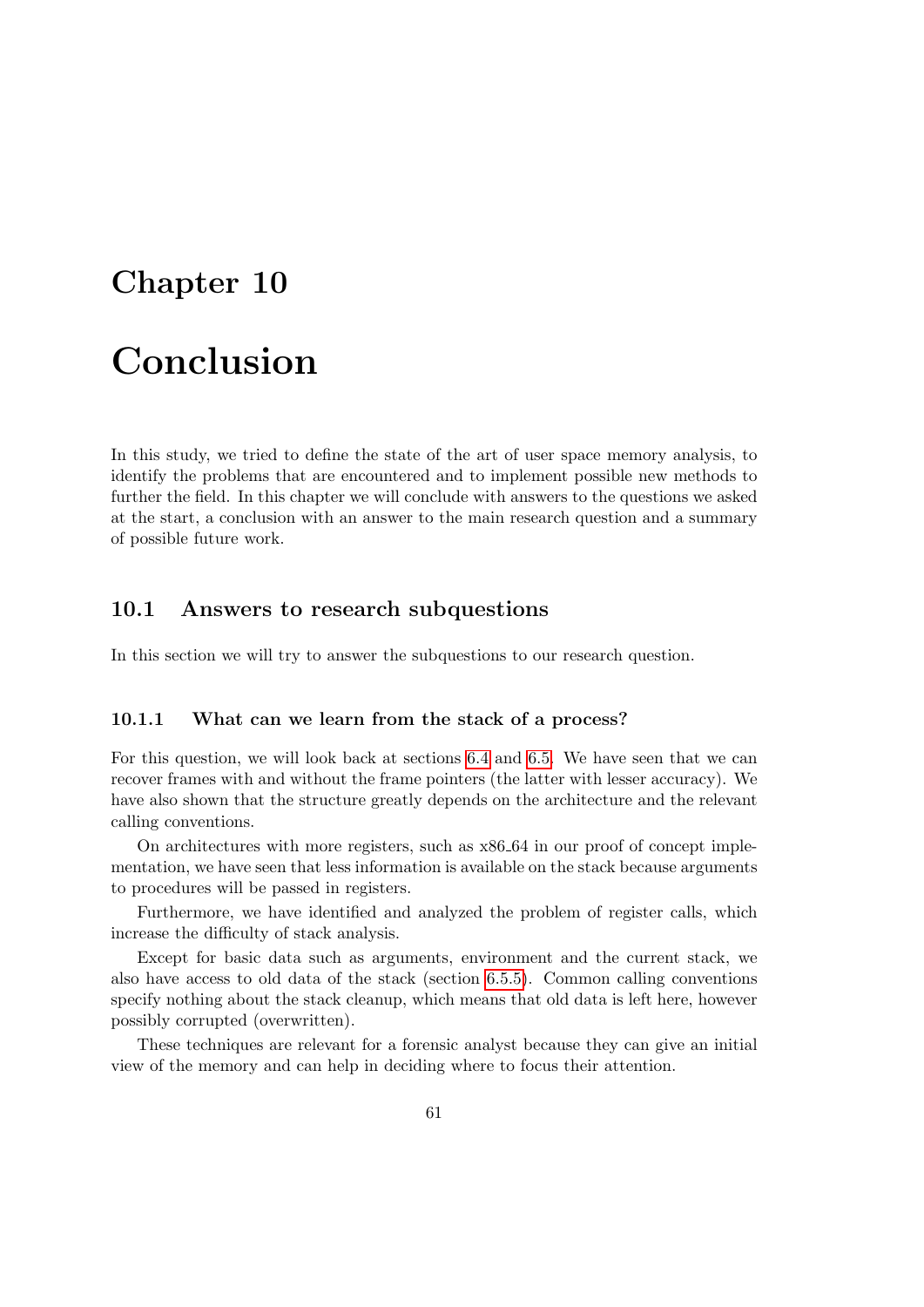### 10.1.2 How can we analyze the use of libraries?

We can analyze the use of libraries by looking at references to these libraries, such as return addresses on the stack. We have shown in our proof of concept (section [6.3\)](#page-30-0) that we can calculate the address of the function that was called, and the results (chapter [9\)](#page-50-1) show we can do so with a reasonable accuracy.

Given that we have access to basic dynamic function symbols, we have also shown that we can match these to the functions. However, these commonly cannot be found in memory.

### 10.1.3 Is the access to source or header files mandatory to perform memory examination?

In our research as well as our proof of concept, we have not made use of source or header files.

Header files give no additional info on the existence of certain dynamic functions/symbols in a library, however they may give an insight into the parameters of functions and the shape of data structures. This could be used in the step after the basic analysis of the stack.

Source files may give insight for a forensic analyst, but due to compile options they may also give a slightly distorted image, compared to the actual binary. For example, optimizations may inline a function where you would not expect it (see also sections [7,](#page-40-1)[6.5\)](#page-34-0).

### 10.1.4 How does the operating system or system architecture affect application analysis?

To answer this question we will have a look at our proof of concept implementation.

First, calling conventions (section [6.4\)](#page-32-0) are specific to a combination of the architecture and the compiler. Second, register contents are architecture specific, and the recovery of these contents is operating system specific. Third, common application (ABI) structures (such as the PLT, section [6.3\)](#page-30-0), while common concepts, depends on the operating system and are hard to abstract in an implementation.

On a higher level, we have also put a number to the impact of swap on memory analysis. This shows how the operating system configuration affects analysis.

In summary, during our implementation we have used various bits of the operation system and the architecture which could have a large effect on application analysis.

### 10.1.5 What are the difficulties in analysis of applications written in VM-based or interpreted languages?

We have not spent a lot of time investigating this question, but we did do analysis of a Python process in section [8.1.](#page-44-1) From this we would like to conclude that it is possible to examine an interpreter by analyzing its low level (operating system) functionality.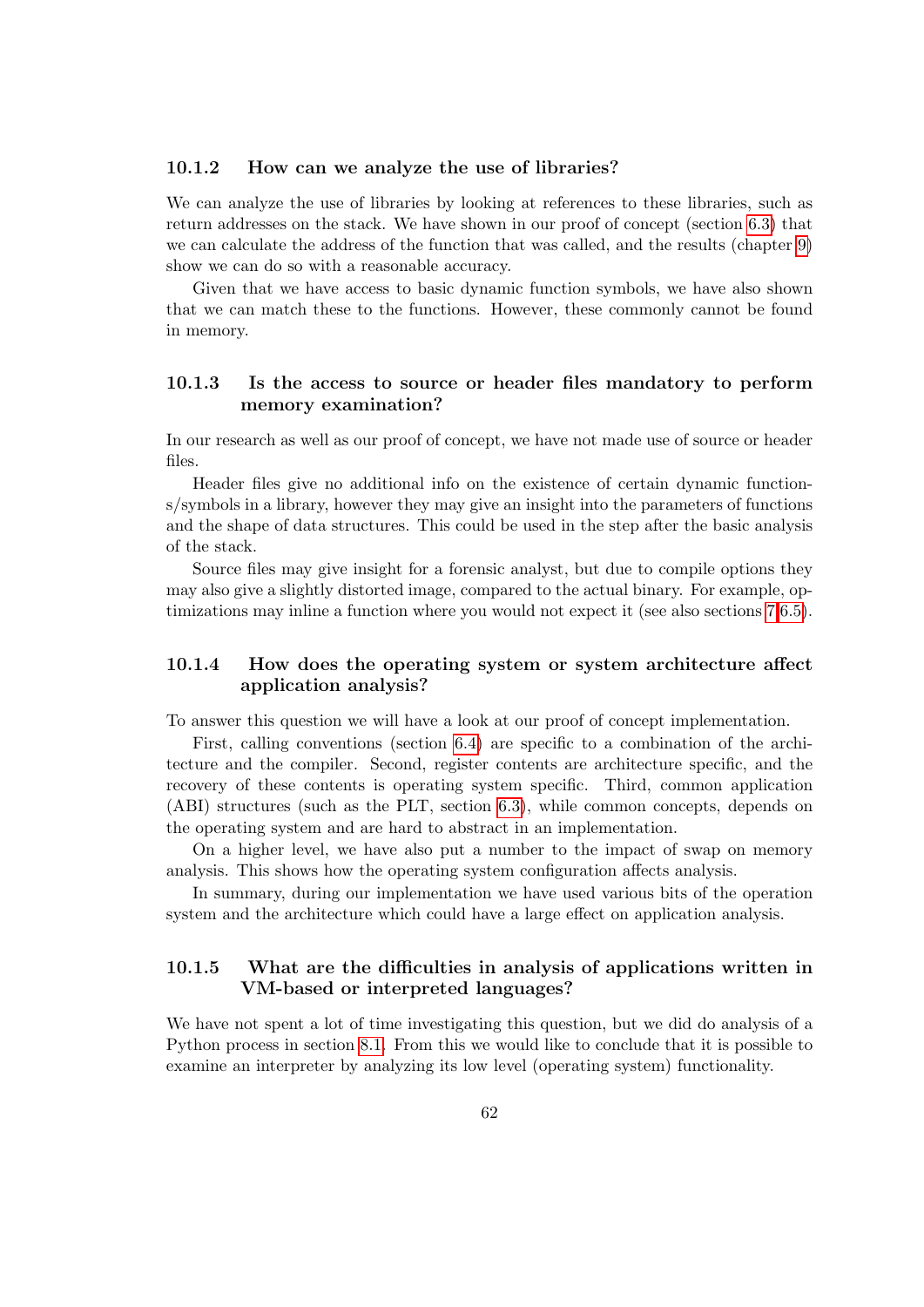# 10.2 Conclusion

We started this thesis with an explanation of where memory forensics fits in the field of digital forensics. With this field growing, so grows the importance of memory forensics. When we started this study we asked the question how we could improve memory forensics, and decided to tackle the analysis of user space applications. The question we asked was:

Can we define a generalizable approach for analysis of user space applications in volatile memory?

In the answers to the subquestions above we have covered a broad array of items that are useful or even required to analyze user space memory. Something we have not yet answered is what defines the state of an application in memory. This we have also tried to cover in sections [6.1](#page-28-0) and [6.2,](#page-29-0) where we investigate the saved CPU registers.

With all these parts of the analysis, we believe we have an approach that includes all the essentials in user space memory analysis. This does not mean the approach is complete; there is always more to investigate, either on an abstract level or platform or operating dependent research. However, we can call this approach a solid basis for further investigation.

We hope that the reader now has a clear view on the use of memory forensics. Furthermore, we end this thesis with the hope that the reader learned something new and is able to use this knowledge to solve future problems.

## 10.3 Future Work

This section will describe some possible topics in future work.

### 10.3.1 Construct core dumps

A common concept in (Linux) debugging is the creation of the core dump. This is a dump of the memory of a process, including any relevant extra information, such as registers. This dump can be used to examine the process without keeping the process running.

One of the ideas we started this research with was the extraction of such a core dump from a memory dump, but because we were not sure we would be able to get all the information, we did not continue this idea. Now that we have a more clear view about how to extract things like registers, the next step would include research into this extraction.

Steps to take:

- Examine the core dump process (in Linux kernel code).
- Identify all necessary parts in the ELF core dump format.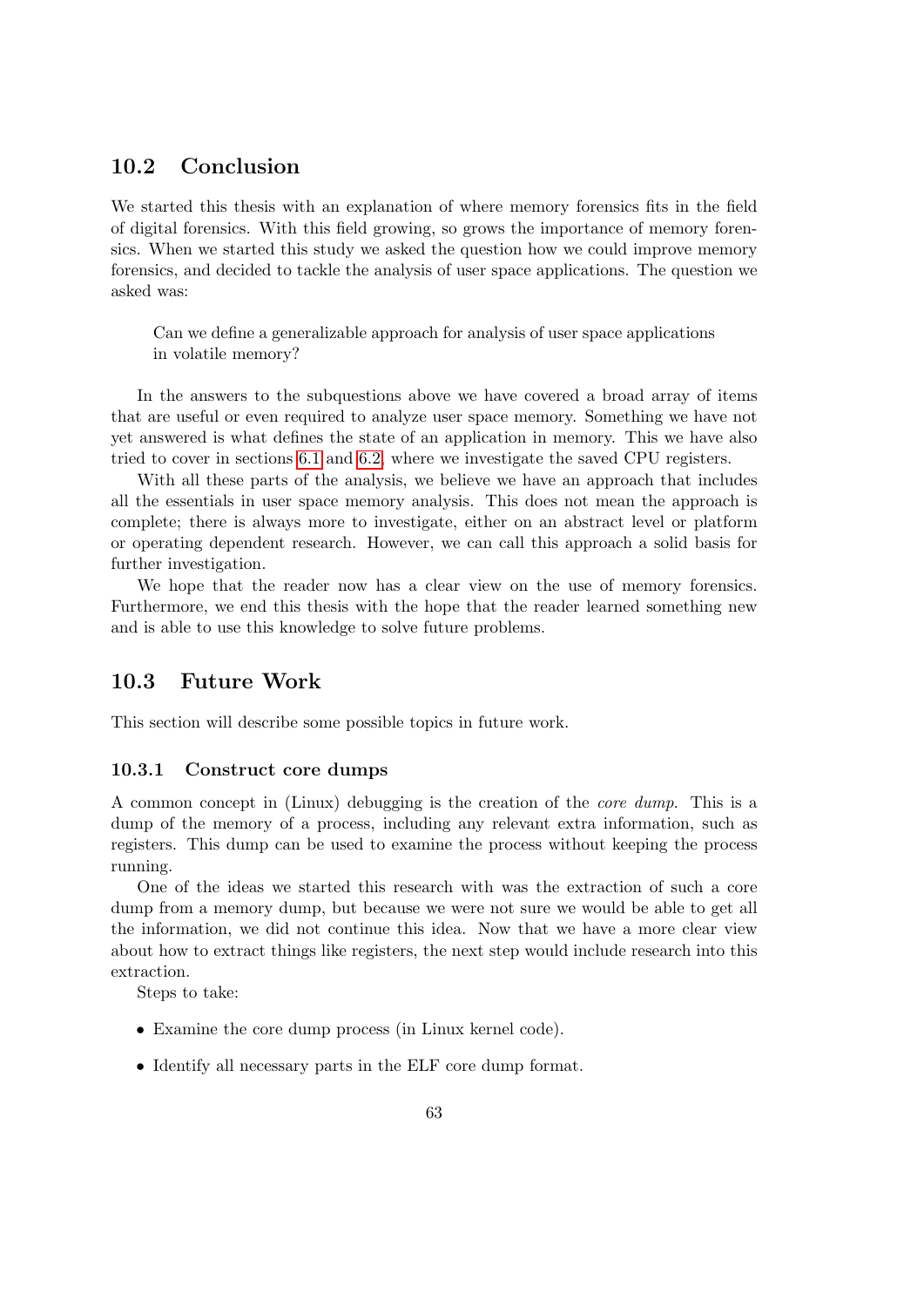- Recover the available parts from memory.
- Re-introduce data that is not in memory.

The goal is to extract enough data from memory to be able to analyze it in common debugging tools. This approach would skip custom tools needed to analyze process memory.

### 10.3.2 Implement swap

Since we have shown that swap can be important, the next step would be to implement it. This would require the following:

- Identification of kernel structs for swap access.
- Knowledge of the workings of page tables in combination with swap.
- Acquisition of the swap device/file at the same time as the memory dump.

Especially the acquisition could be a challenge if the swap area is actively used.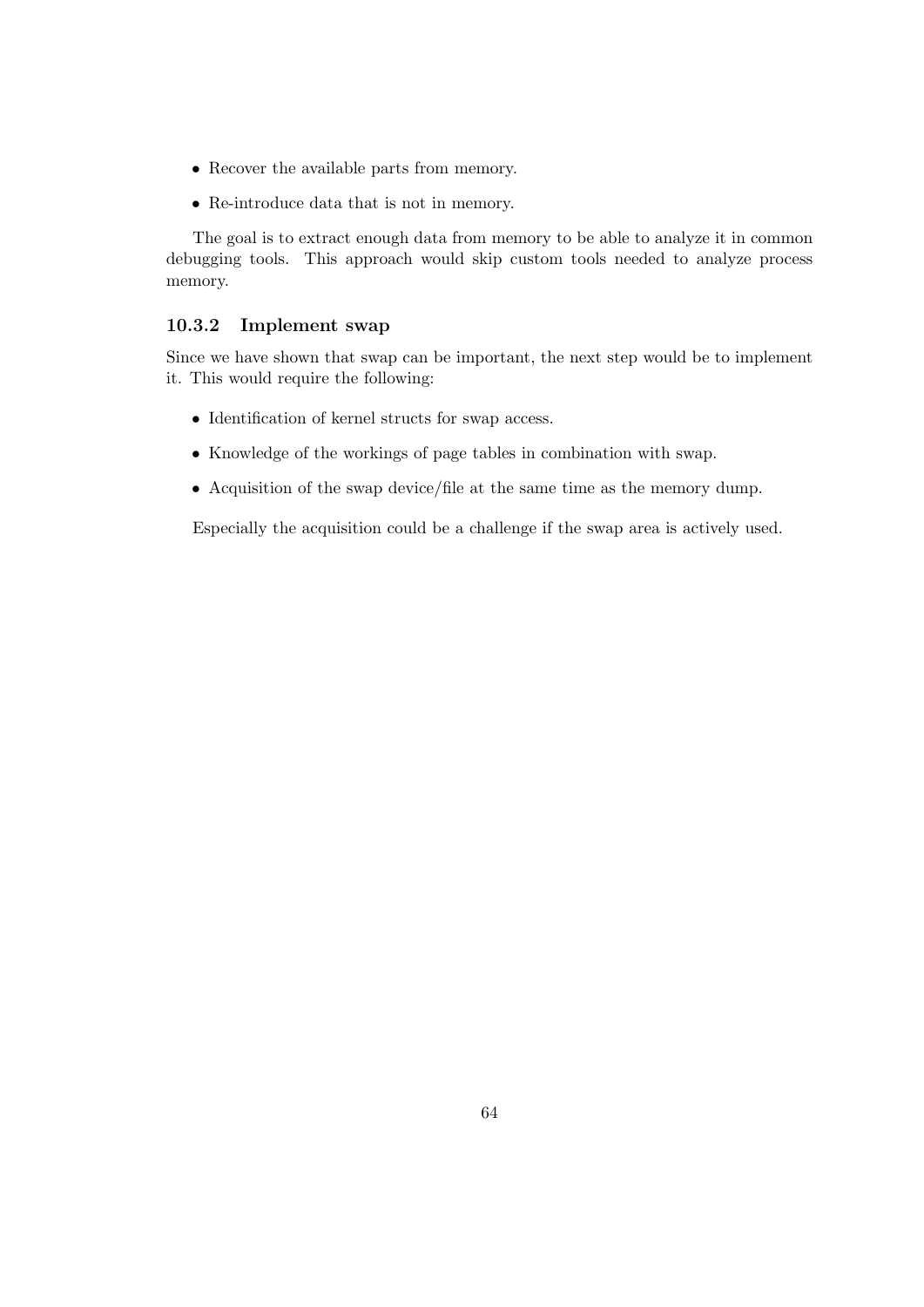# Acknowledgements

I must thank my supervisors Jonathan and Ruud for their constant feedback and guidance during this project, as well as their patience reading too many drafts during the past months.

Furthermore, I need to thank the Volatility team for answering my questions on some of the technical parts of this research, and for awarding me the 4th place in the 2013 plugin contest.

Finally, I would like to thank all the other people that were able to answer questions on the internals of Linux and various other topics.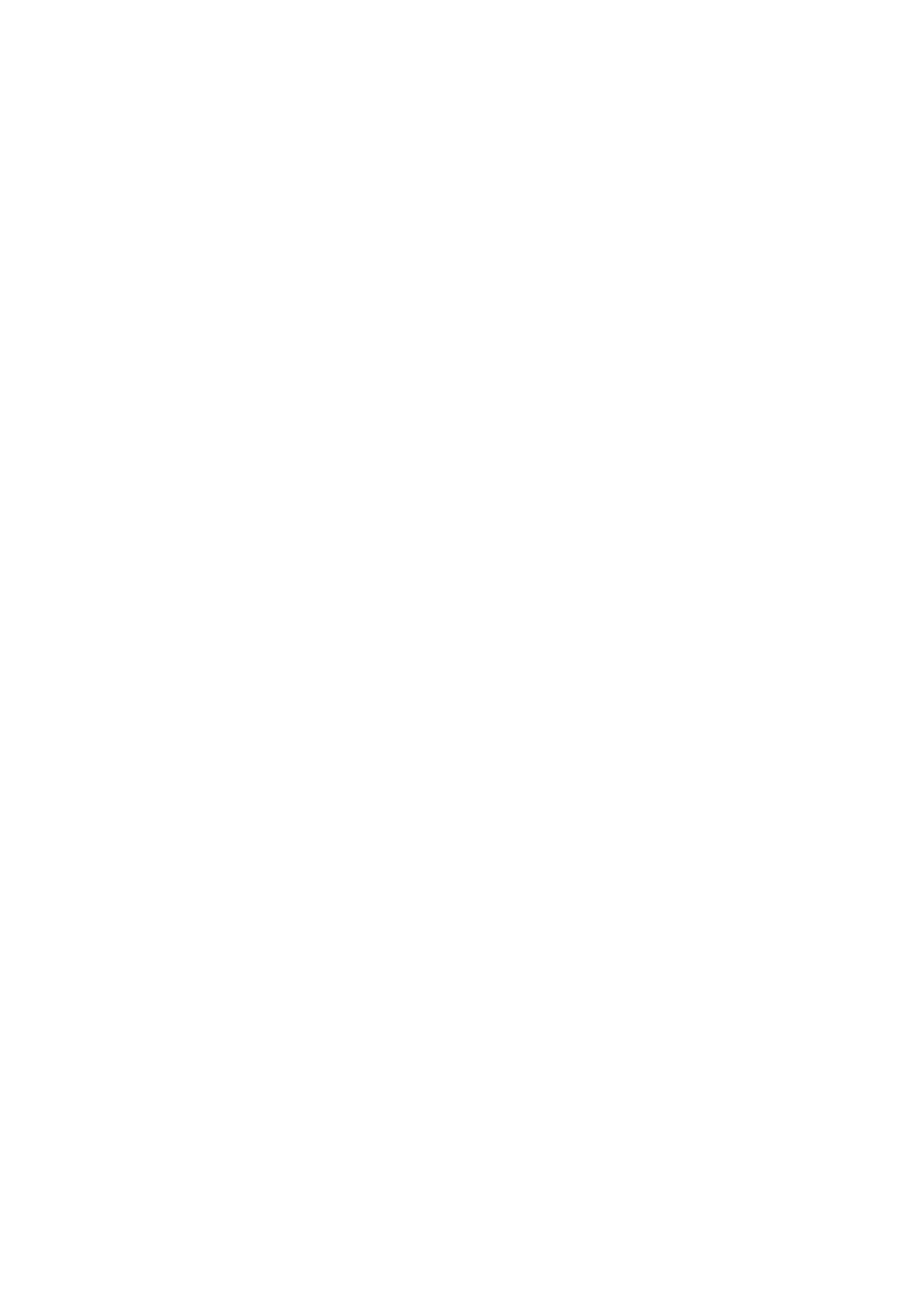# Bibliography

- [1] M. I. Al-Saleh and Z. a. Al-Sharif. Utilizing data lifetime of TCP buffers in digital forensics: Empirical study. Digital Investigation, 9(2):119–124, Nov. 2012.
- <span id="page-66-0"></span>[2] A. R. Arasteh and M. Debbabi. Forensic memory analysis: From stack and code to execution history. Digital Investigation, 4:114–125, Sept. 2007.
- [3] E. Bendersky. Position Independent Code (PIC) in shared libraries, 2011.
- [4] C. Betz. DFRWS 2005 Forensics Challenge: Chris Betz Results, 2005.
- [5] A. Boileau. Hit by a bus: Physical access attacks with Firewire. Presentation, Ruxcon, 2006.
- [6] D. Bovet and M. Cesati. Understanding the Linux Kernel, 3rd Edition. O'Reilly, 3 edition, 2005.
- [7] M. Burdach. An Introduction to Windows memory forensic. pages 1–8, 2005.
- [8] B. D. Carrier and J. Grand. A hardware-based memory acquisition procedure for digital investigations. Digital Investigation, 1(1):50–60, Feb. 2004.
- [9] G. Conti, S. Bratus, A. Shubina, B. Sangster, R. Ragsdale, M. Supan, A. Lichtenberg, and R. Perez-Alemany. Automated mapping of large binary objects using primitive fragment type classification. Digital Investigation, 7:S3–S12, Aug. 2010.
- [10] A. Cozzie, F. Stratton, H. Xue, and S. King. Digging for data structures. Symposium on Operating Systems Design and Implementation, pages 255–266, 2008.
- [11] D. Bilby. Low down and dirty: anti-forensic rootkits. 2006.
- [12] S. Davidoff. Cleartext passwords in linux memory. Massachusetts Institute of Technology, pages 1–13, 2008.
- [13] B. Dolan-Gavitt. The VAD tree: A process-eye view of physical memory. Digital Investigation, 4:62–64, Sept. 2007.
- [14] B. Dolan-Gavitt. Forensic analysis of the Windows registry in memory. Digital Investigation, 5:S26–S32, Sept. 2008.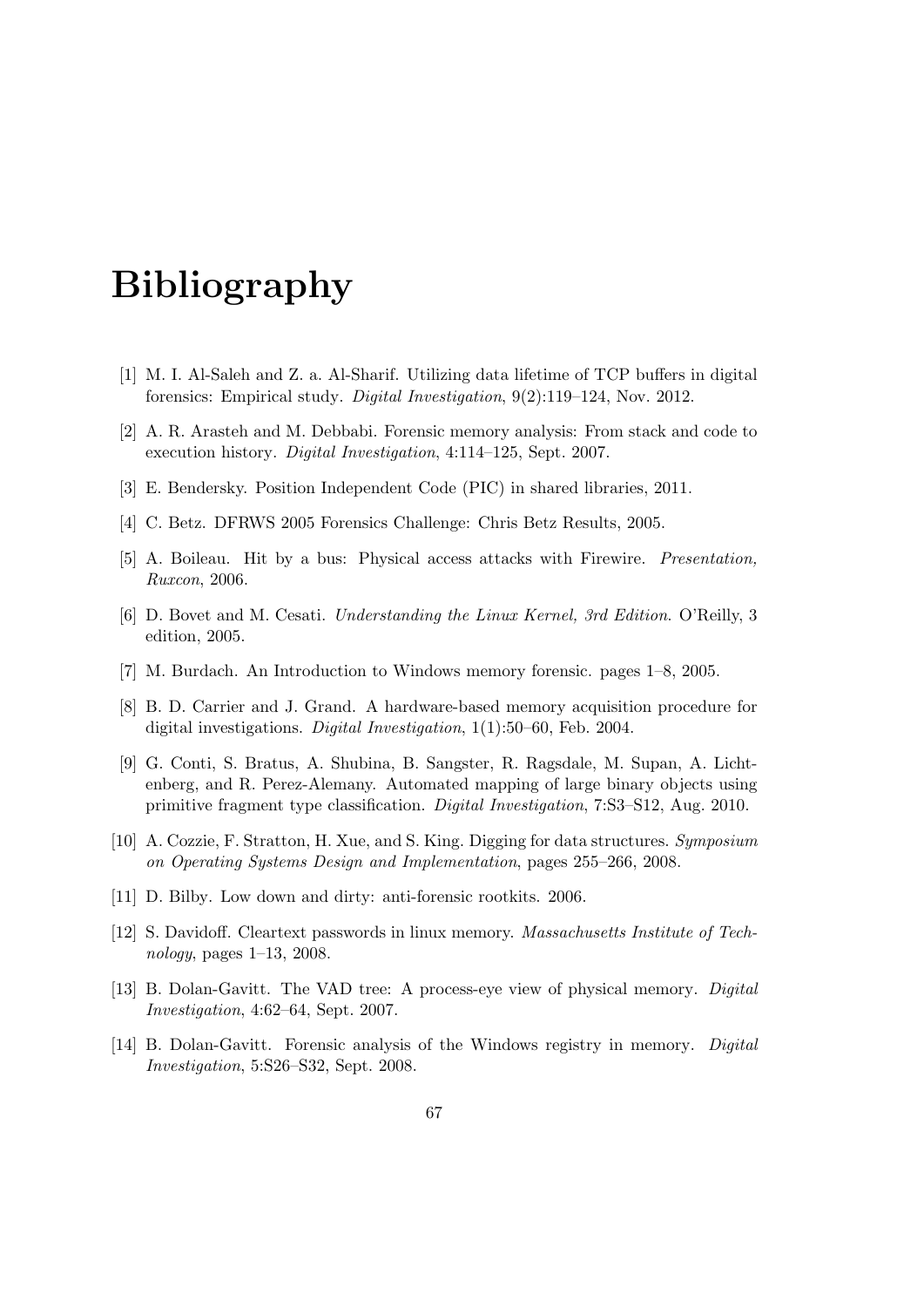- [15] B. Dolan-Gavitt and A. Srivastava. Robust signatures for kernel data structures. Proceedings of the 16th ACM conference on Computer and communications security, pages 566–577, 2009.
- [16] M. Dornseif. 0wned by an iPod. Presentation, PacSec, 2004.
- [17] A. Fog. Calling conventions for different C++ compilers and operating systems. Copenhagen University College of Engineering, 2012.
- [18] G. Garner. Forensic Acquisition Utilities, 2006.
- [19] G. M. Garner. DFRWS 2005 Forensics Challenge: Kntlist, 2005.
- <span id="page-67-0"></span>[20] M. Gorman. Understanding The Linux Virtual Memory Manager. (February), 2004.
- [21] M. Graziano, A. Lanzi, and D. Balzarotti. Hypervisor Memory Forensics. s3.eurecom.fr.
- [22] Y. Gu, Y. Fu, A. Prakash, Z. Lin, and H. Yin. Memory-Only Operating System Fingerprinting in the Cloud. 2012.
- [23] J. Halderman and S. Schoen. Lest we remember: cold-boot attacks on encryption keys. Communications of the ACM - Security in the Browser, 52(5):91–98, 2009.
- [24] A. Hay. Forensic Memory Analysis for Apple OS X. 2012.
- <span id="page-67-2"></span>[25] S. Hejazi, C. Talhi, and M. Debbabi. Extraction of forensically sensitive information from windows physical memory. Digital Investigation, 6:S121–S131, Sept. 2009.
- [26] R. Love. Linux Kernel Development 3rd Ed. Novell Press, 2010.
- [27] H. Macht. Live Memory Forensics on Android with Volatility. informatik.unierlangen.de, (January), 2013.
- [28] A. Martin. Firewire memory dump of a Windows XP computer: a forensic approach. Black Hat DC, pages 1–13, 2007.
- <span id="page-67-1"></span>[29] E. Mougoue. Forensic Analysis of Linux Physical Memory: Extraction and Resumption of Running Processes. (May), 2012.
- [30] J. Okolica and G. L. Peterson. Windows operating systems agnostic memory analysis. Digital Investigation, 7:S48–S56, Aug. 2010.
- [31] F. Olajide, N. Savage, and C. Shoniregun. Digital Forensic Research The Analysis of User Input on Volatile Memory of Windows Application. pages 231–238, 2012.
- [32] G. Owen. Automated forensic extraction of encryption keys using behavioral analysis. Proceedings Title: 2012 International Conference on Cyber Security, Cyber Warfare and Digital Forensic (CyberSec), pages 171–175, June 2012.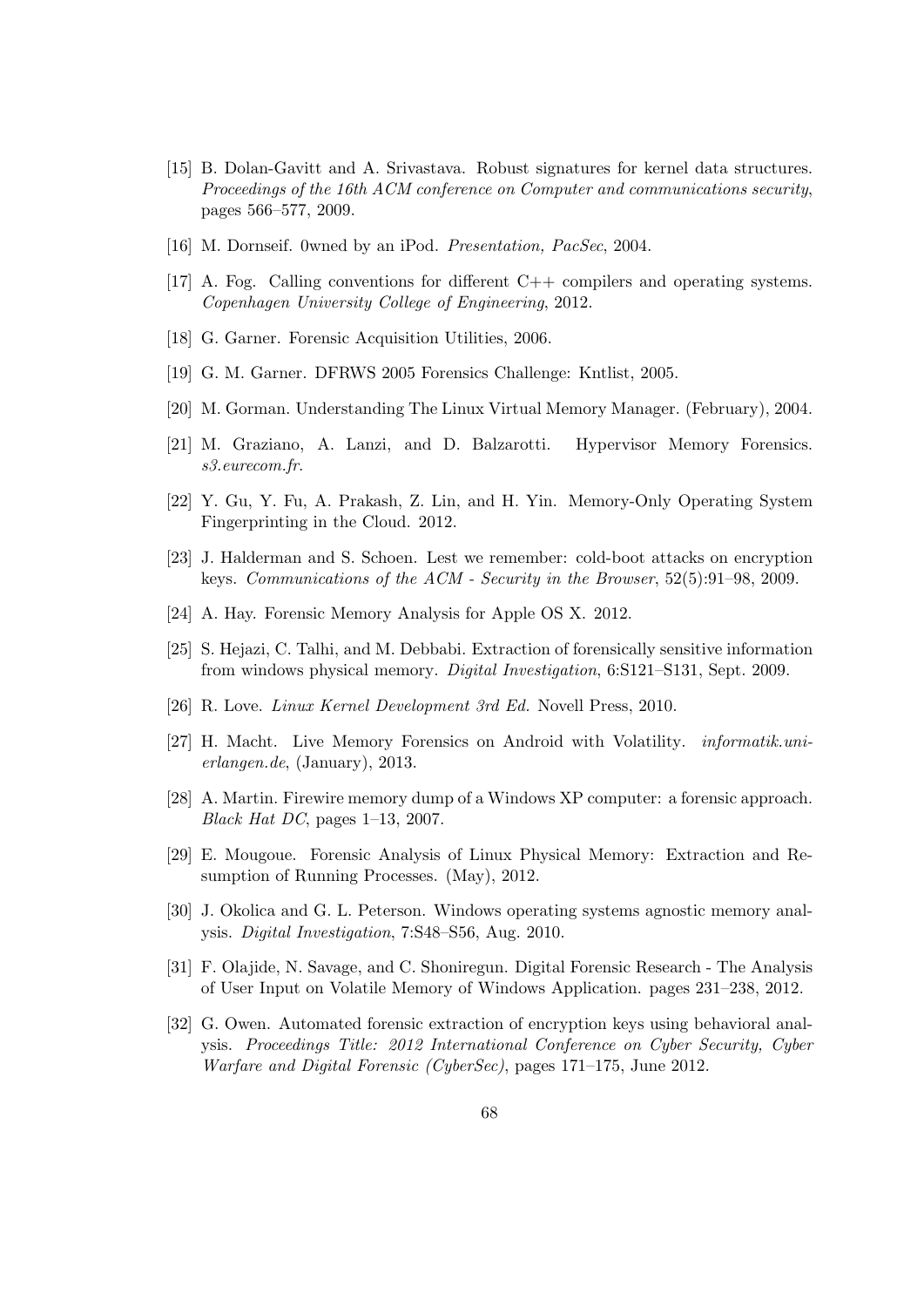- [33] N. L. Petroni, A. Walters, T. Fraser, and W. a. Arbaugh. FATKit: A framework for the extraction and analysis of digital forensic data from volatile system memory. Digital Investigation, 3(4):197–210, Dec. 2006.
- [34] T. Pettersson. Cryptographic key recovery from linux memory dumps. Chaos Communication Camp, 2007.
- [35] J. Rutkowska. Beyond the CPU: Defeating hardware based RAM acquisition. Black Hat DC, 2007.
- [36] B. Schatz. BodySnatcher: Towards reliable volatile memory acquisition by software. Digital Investigation, 4:126–134, Sept. 2007.
- [37] A. Schuster. Pool allocations as an information source in Windows memory forensics. Conference Proceedings on IT-incident management and IT-forensics, pages 104–115, 2006.
- [38] A. Schuster. Searching for processes and threads in Microsoft Windows memory dumps. Digital Investigation, 3:10–16, Sept. 2006.
- [39] A. Schuster. The impact of Microsoft Windows pool allocation strategies on memory forensics. digital investigation, 5:58–64, 2008.
- [40] M. Simon and J. Slay. Recovery of Skype Application Activity Data from Physical Memory. 2010 International Conference on Availability, Reliability and Security, pages 283–288, Feb. 2010.
- [41] J. Solomon, E. Huebner, D. Bem, and M. Szeynska. User data persistence in physical memory. Digital Investigation, 4(2):68–72, June 2007.
- [42] M. Suiche. Mac OS X physical memory analysis. Blackhat DC, (February), 2010.
- [43] J. Sylve, A. Case, L. Marziale, and G. G. Richard. Acquisition and analysis of volatile memory from android devices. Digital Investigation, 8(3-4):175–184, Feb. 2012.
- [44] R. van Baar, W. Alink, and a.R. van Ballegooij. Forensic memory analysis: Files mapped in memory. Digital Investigation, 5:S52–S57, Sept. 2008.
- [45] A. Vidstrom. Forensic memory dumping intricacies ntsecurity.nu, 2006.
- [46] A. Vidstrom. Memory dumping with NtSystemDebugControl ntsecurity.nu, 2006.
- [47] A. Walters. Volatility Memory Forensics Volatile Systems, 2007.
- [48] A. Walters and N. Petroni. Volatools: Integrating Volatile Memory into the Digital Investigation Process. Black Hat DC 2007, 2007.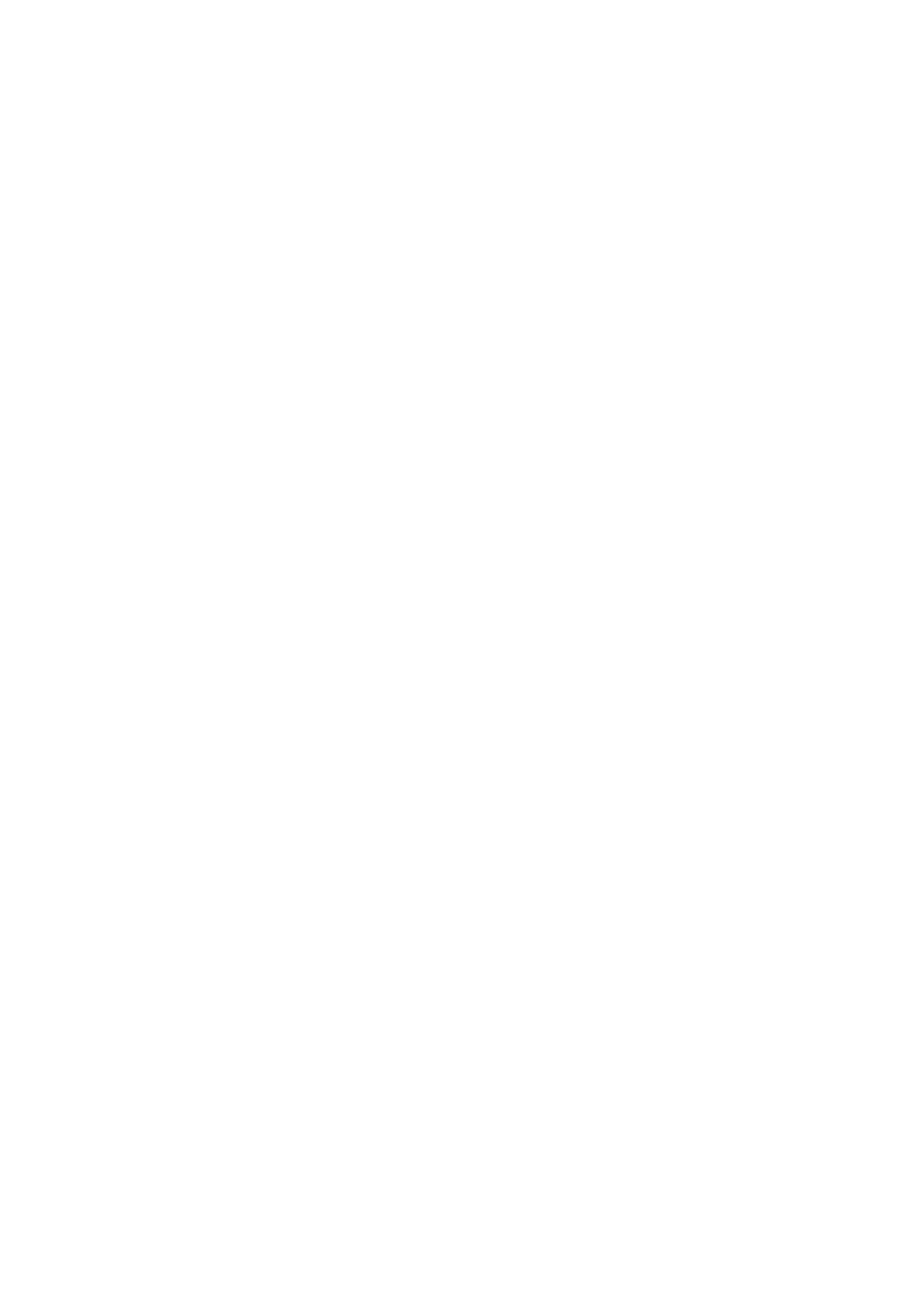# Appendix A

# Test Programs

# A.1 Shared Library Calls

This C program calls both a custom shared library as well as the standard libc. Comments describe optional positions in the code to make memory dumps. It consists of two .c files and two .h files.

testprogram2.h \_

```
int internal_only(int a);
void library_calls();
```
**#include <stdio.h>**

```
testprogram2.c
```

```
#include "testprogram2.h"
#include "testlibrary2.h"
int main(int argc, char *argv[])
{
    // dump here (1) right after main
   int test = 5 + 7;
   // dump here (2) right after a silly instruction
   printf("Start of main, argc was %d\n", argc);
    int one = internal_only(0x1337);
    // dump here (4) check the return value
    printf("We are now going to do library calls\n");
    library_calls();
    // dump here (8) void return value
    return 0;
}
int internal_only(int a){
    // dump here (3) after a function call
    return a + 1;
}
void library_calls()
{
    printf("Start of library calls() function\n");
    int one = function_one(0x1338, 0x1339);
```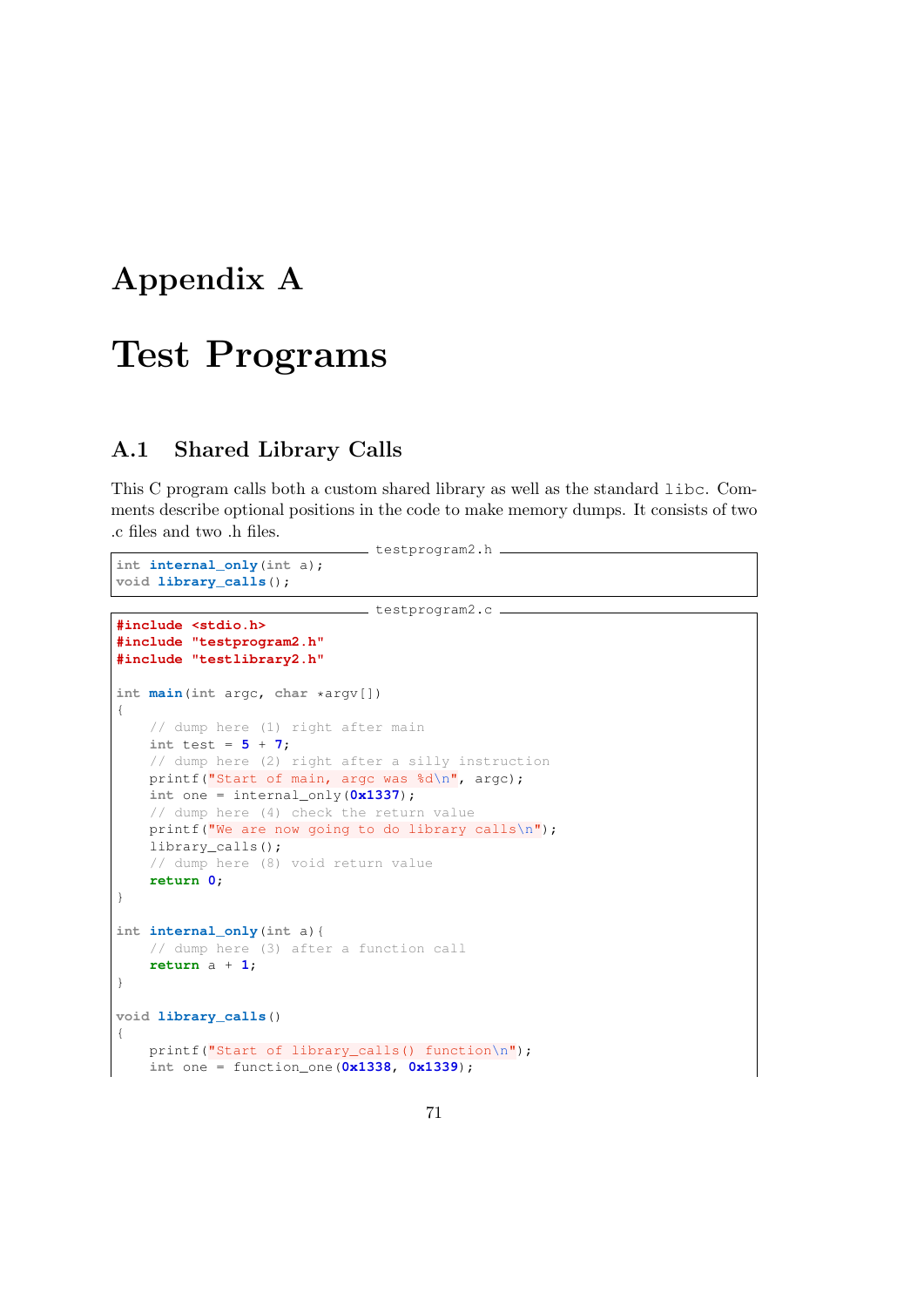```
printf("result of function_one was d\n\cdot", one);
int two = function_two(0x133a, 0x133b);
printf("result of function_two was %d\n", two);
int nested = nested_function(0x133c);
printf("Result of nested_function was %d\n", nested);
```
}

```
testlibrary2.h
int function_one(int a, int b);
int function_two(int c, int d);
int nested_function(int e);
int nested_one(int f, int g, int h, int i, int j, int k, int l, int m);
int nested_two(int n, int o);
```

```
testlibrary2.c
#include "testlibrary2.h"
#include <stdio.h>
int function_one(int a, int b)
{
    printf("Called function_one with combined parameters a+b = \frac{2}{3}d\pi, a + b);
   return a + b + 1;
}
int function_two(int c, int d)
{
   printf("Called function_two with combined parameters c+d = \frac{8d}{n}, c + d);
   return c + d + 1;
}
int nested_function(int e)
{
   printf("Called nested_function, parameter e + 1 = %d\n", e+1);
   int bla = nested_one(0x133d, 0x133e, 0x133f, 0x1340, 0x1341, 0x1342,
                                                            0x1343, 0x1344);
   return bla+e;
}
int nested_one(int f, int g, int h, int i, int j, int k, int l, int m)
{
    // dump here (5) after a function with many arguments
   printf("Sum of arguments of nested_one was \d n\// dump here (6) what happened to the registers?
   int two = nested_two(0x1345, 0x1346);
    return f+g+h+i+j+k+l+m+two;
}
int nested_two(int n, int o)
{
    // dump here (7) deepest stack
    return n + o;
}
```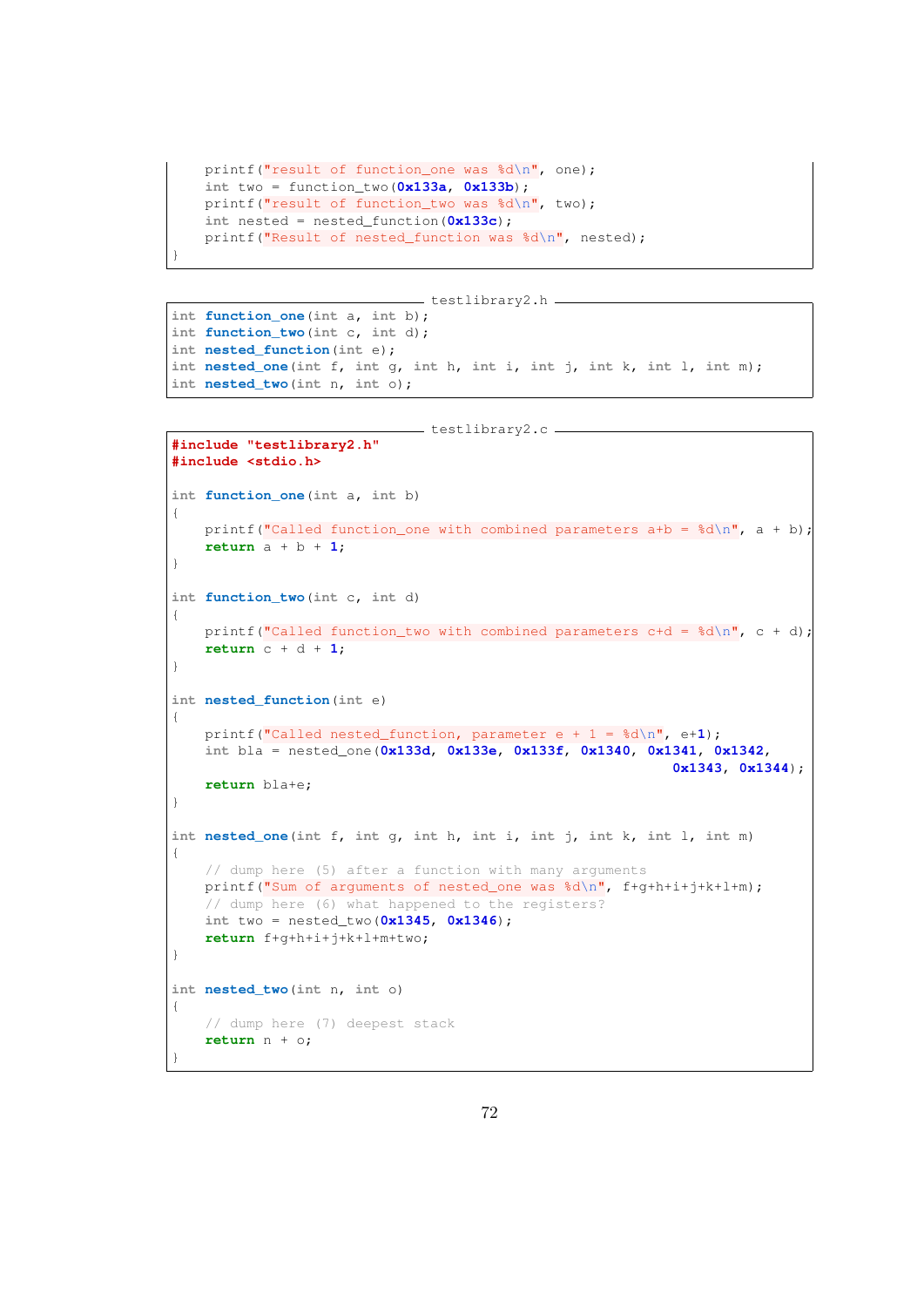### A.2 Python TCP Client

This program is a python script that uses socket.create\_connection to set up a connection. This high level function calls the C functions getaddrinfo and connect.

```
import socket
connection = socket.create_connection(('localhost', 1234))
```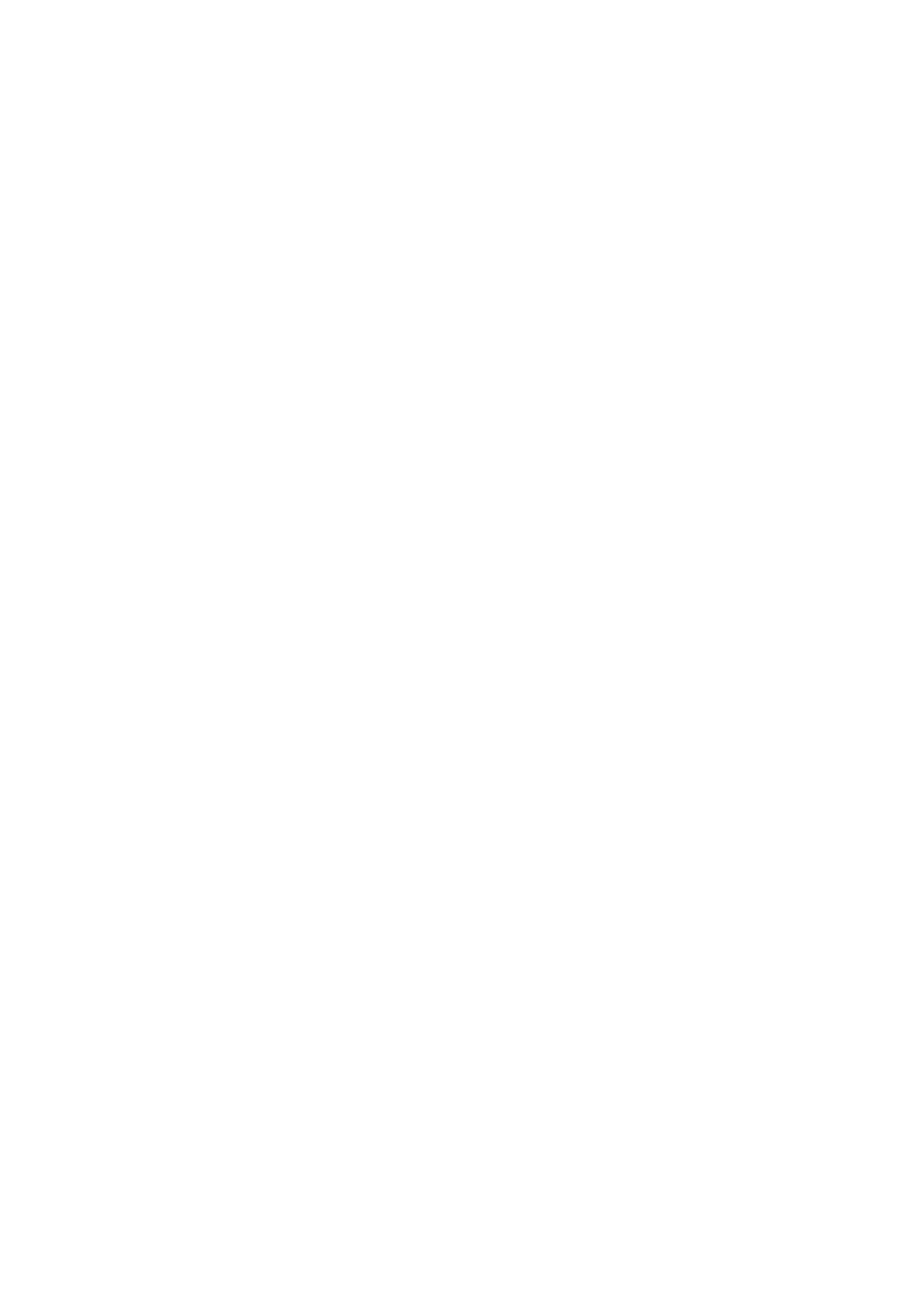# Appendix B Optimization Evaluation

#### B.1 Stack dumps

Examples of application stacks, using both optimized and unoptimized code.

| Address                                                                | Value             | Annotation |  |                   |
|------------------------------------------------------------------------|-------------------|------------|--|-------------------|
| 00007fffd51d22b0: 00007fffd51d22e0                                     |                   |            |  |                   |
| 00007fffd51d22b8: 0000000000400c68 return address for 00007f42500c6900 |                   |            |  |                   |
|                                                                        |                   |            |  | ( usleep )        |
| 00007fffd51d22c0:                                                      | 00007fffd51d23c8  |            |  |                   |
| 00007fffd51d22c8:                                                      | 0000000100400950  |            |  |                   |
| 00007fffd51d22d0:                                                      | 00007fffd51d23c0  |            |  |                   |
| 00007fffd51d22d8:                                                      | 00000001ffffffffa |            |  |                   |
| 00007fffd51d22e0:                                                      | 0000000000000000  |            |  |                   |
| 00007fffd51d22e8: 00007f424fff5ea5 return address for 0000000000400b47 |                   |            |  |                   |
|                                                                        |                   |            |  | ( main )          |
| 00007fffd51d22f0:                                                      | 0000000000000000  |            |  |                   |
| 00007fffd51d22f8:                                                      | 00007fffd51d23c8  |            |  |                   |
| 00007fffd51d2300:                                                      | 0000000100000000  |            |  |                   |
| 00007fffd51d2308:                                                      | 0000000000400b47  |            |  |                   |
|                                                                        |                   |            |  |                   |
| part removed                                                           |                   |            |  |                   |
|                                                                        |                   |            |  |                   |
| 00007fffd51d2390:                                                      | 0000000000400950  |            |  |                   |
| 00007fffd51d2398:                                                      | 00007fffd51d23c0  |            |  |                   |
| 00007fffd51d23a0:                                                      | 0000000000000000  |            |  |                   |
| 00007fffd51d23a8: 0000000000400979 return address for 00007f424fff5db0 |                   |            |  |                   |
|                                                                        |                   |            |  | libc start main ) |

Listing B.1: Annotated stack dump of sl, unoptimized code

#### Listing B.2: Annotated stack dump of sl, optimized code

Address **Value** Annotation 00007fff292a9430: 00007f2b7c5fca90 00007fff292a9438: 00007f2b7c0872f3 return address for 00007f2b7c0f8b40 ( \_\_write )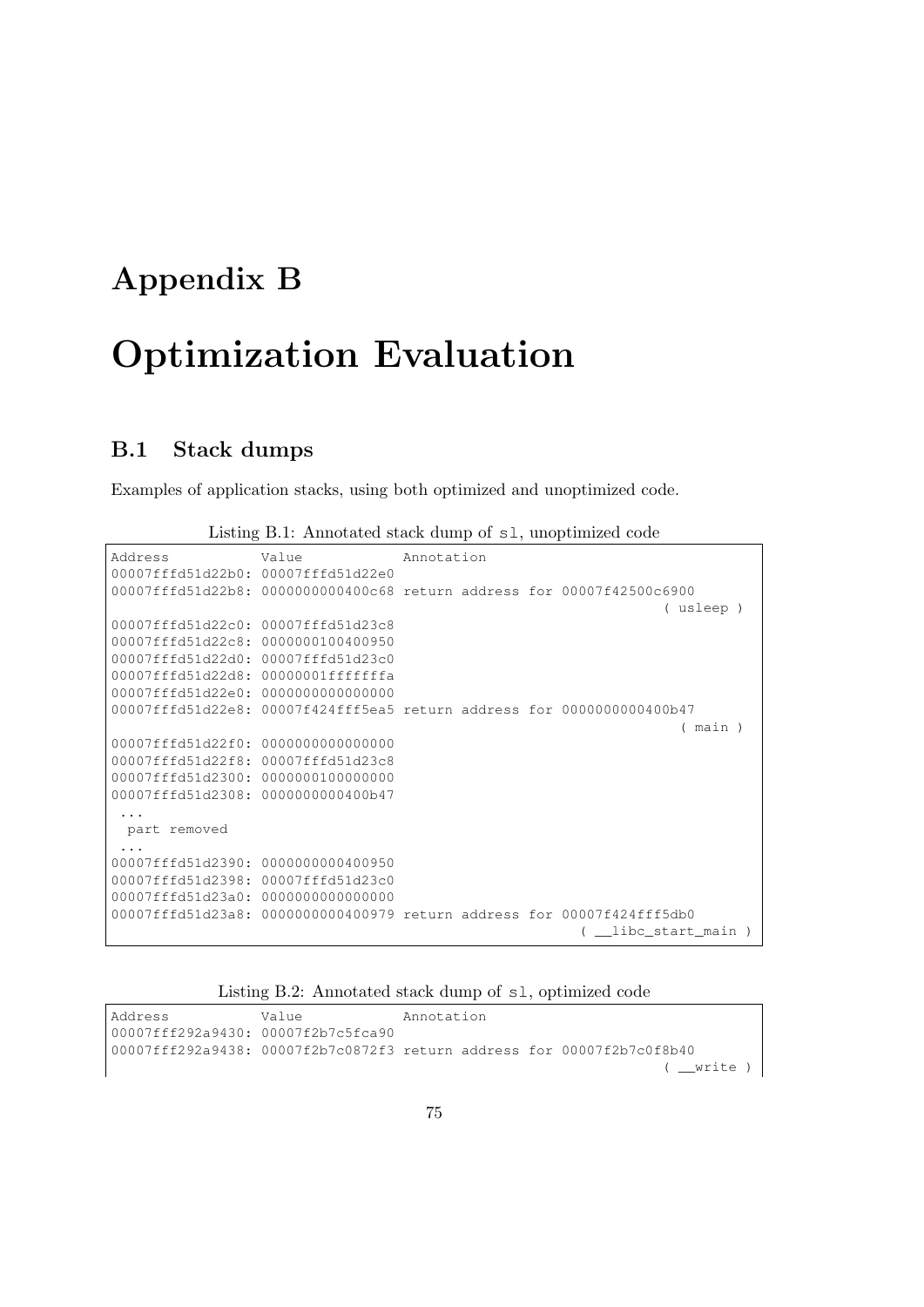```
00007fff292a9440: 0000000000000013
00007fff292a9448: 00007f2b7c3cf280
00007fff292a9450: 0000000000000040
00007fff292a9458: 0000000001397fe0
00007fff292a9460: 000000000000001d
00007fff292a9468: 00007f2b7c0871d2 return address
00007fff292a9470: 0000000000000040
00007fff292a9478: 000000000000001e
00007fff292a9480: 000000000000001e
00007fff292a9488: 00007f2b7c088905 return address for 00007f2b7c087190
00007fff292a9490: 00007f2b7c3cf280
00007fff292a9498: 00007f2b7c087890 return address for 00007f2b7c0888f0
                                                             ( _IO_do_write )
00007fff292a94a0: 00007f2b7c3cf280
00007fff292a94a8: 00007f2b7c610f74 return address for 00007f2b7c0442c0
                                                               ( __sigaction )
00007fff292a94b0: 00007f2b7c5fca90
00007fff292a94b8: 00007f2b7c616654 return address for 00007f2b7c610f40
00007fff292a94c0: 00000000000001b8
00007fff292a94c8: 000000000000000b
00007fff292a94d0: 00000000fffffff4
00007fff292a94d8: 00000000013a27b0
00007fff292a94e0: 00007f2b7c5fca90
00007fff292a94e8: 0000000000400a5c
00007fff292a94f0: 00007fff292a9620
00007fff292a94f8: 0000000000000000
00007fff292a9500: 0000000000000000
00007fff292a9508: 00007f2b7c0ff934 return address for 00007f2b7c0cdd10
                                                              ( __nanosleep )
00007fff292a9510: 0000000000000000
00007fff292a9518: 0000000002625a00
00007fff292a9520: 0000000000000000
00007fff292a9528: 0000000000400a03 return address for 00007f2b7c0ff900
                                                                    ( usleep )
00007fff292a9530: 00007fff292a9620
00007fff292a9538: 0000000000000000
00007fff292a9540: 0000000000000000
00007fff292a9548: 00007f2b7c02eea5 return address for 0000000000400950
                                                                      ( main )
00007fff292a9550: 0000000000000000
00007fff292a9558: 00007fff292a9628
00007fff292a9560: 0000000100000000
00007fff292a9568: 0000000000400950
...
 part removed
 ...
00007fff292a95f0: 0000000000400a5c
00007fff292a95f8: 00007fff292a9620
00007fff292a9600: 0000000000000000
00007fff292a9608: 0000000000400a85 return address for 00007f2b7c02edb0
                                                       ( __libc_start_main )
```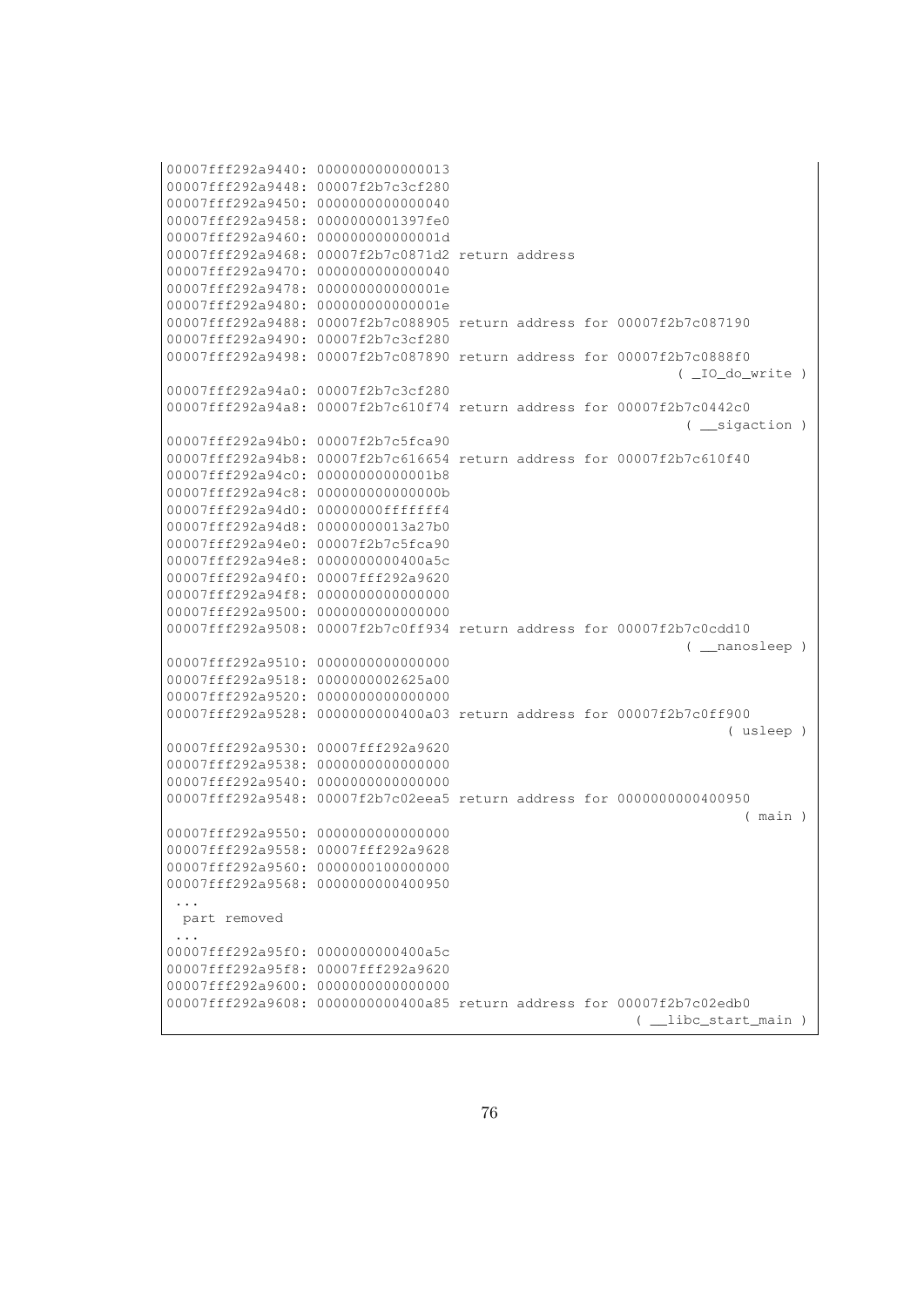#### B.2 Execution (debug)

These listings are examples of output by our plugins. The first part consists of debug information from our implementation (e.g. the calculations as explained in this thesis), the second part are the resulting stack frames.

Listing B.3: Analysis of memory dump containing sl, unoptimized code

```
˜ python2 volatility-svn/vol.py --profile LinuxUbuntu1304desktopx64 -f
   ˜/evaluationdumps/ubuntu1304sl-optimized.dump linux_process_stack -p 1427
    -s ˜/documents/ubuntusymbols -o evaluationdumps/ubuntu1304sl-optimized.
   stack.txt
Volatile Systems Volatility Framework 2.3_beta
*** Failed to import volatility.plugins.addrspaces.legacyintel (
   AttributeError: 'module' object has no attribute '
   AbstractWritablePagedMemory')
INFO : volatility.plugins.linux.process_stack: Loading function symbols
   from directory: /home/dutchy/documents/ubuntusymbols
INFO : volatility.plugins.linux.process_stack: Opened evaluationdumps/
   ubuntu1304sl-optimized.stack.txt for writing
INFO : volatility.plugins.linux.process stack: Starting analysis of task:
   pid 1427, thread name sl-optimized
INFO : volatility.plugins.linux.process_stack:
   =================================================
INFO : volatility.plugins.linux.process_stack: Found the stack at 0
   x00007fff29289000-0x00007fff292ab000
INFO : volatility.plugins.linux.process_stack: Found libc (/lib/x86_64-
   linux-gnu/libc-2.17.so) at range: 0x00007f2b7c00d000-0x00007f2b7c1cb000
INFO : volatility.plugins.linux.process_stack: Program code located at 0
   x0000000000400000-0x0000000000402a64
INFO : volatility.plugins.linux.process_stack: Executable entry point ('
    _start' function): 0x0000000000400a5c
INFO : volatility.plugins.linux.process_stack: Scanning for return address
    of __libc_start_main function, starting at program arguments (0
   x00007fff292aa898) downwards
INFO : volatility.plugins.linux.process_stack: Scanned 594 stack addresses
    before finding the __libc_start_main return address
INFO : volatility.plugins.linux.process_stack: Found the __libc_start_main
    return address (0x0000000000400a85) at address 0x00007fff292a9608
INFO : volatility.plugins.linux.process_stack: Scanning for return address
    of main function, starting at __libc_start_main return address (0
   x00007fff292a9608) downwards
INFO : volatility.plugins.linux.process_stack: Scanned 1 libc addresses on
    the stack before finding the main return address
INFO : volatility.plugins.linux.process_stack: Found main stackframe at 0
   x00007fff292a9548
INFO : volatility.plugins.linux.process_stack: The address of the main
   function is 0x0000000000400950
INFO : volatility.plugins.linux.process_stack: No old-school stack frames
   detected, scanning for return addresses
INFO : volatility.plugins.linux.process_stack: Scan range (%rsp to end) =
   (0x00007fff292a9418 to 0x00007fff292a9540)
INFO : volatility.plugins.linux.process_stack: Found function address from
```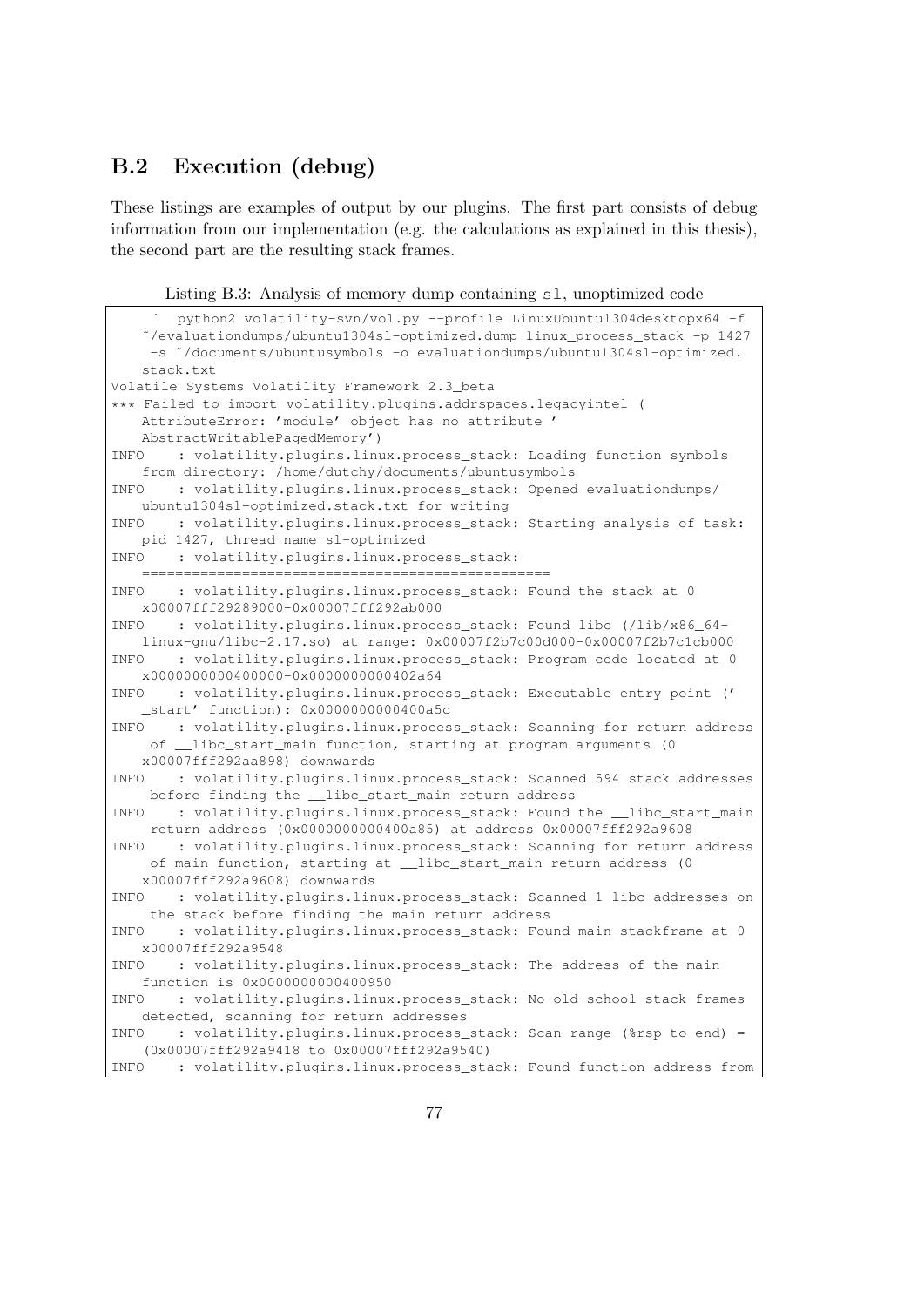```
instruction ['CALL', '0x7f2b7c0f8b40'] at offset 0x00007f2b7c0f8b40
INFO : volatility.plugins.linux.process_stack: Instruction was a call to 0
   x00007f2b7c0f8b40 = _write@libc-2.17.so
INFO : volatility.plugins.linux.process_stack: Found function address from
    instruction ['CALL', '0x7f2b7c087190'] at offset 0x00007f2b7c087190
INFO : volatility.plugins.linux.process_stack: Found function address from
    instruction ['CALL', '0x7f2b7c0888f0'] at offset 0x00007f2b7c0888f0
INFO : volatility.plugins.linux.process_stack: Instruction was a call to 0
   x00007f2b7c0888f0 = _IO_do_write@libc-2.17.so
INFO : volatility.plugins.linux.process_stack: Found function address from
    instruction ['JMP', 'QWORD', '[RIP+0x21ab52]'] at offset 0
   x00007f2b7c602520
INFO : volatility.plugins.linux.process_stack: Instruction was a call to 0
   x00007f2b7c0442c0 = __sigaction@libc-2.17.so
INFO : volatility.plugins.linux.process_stack: Found function address from
    instruction ['CALL', '0x7f2b7c610f40'] at offset 0x00007f2b7c610f40
INFO : volatility.plugins.linux.process_stack: Found function address from
    instruction ['CALL', '0x7f2b7c0cdd10'] at offset 0x00007f2b7c0cdd10
INFO : volatility.plugins.linux.process_stack: Instruction was a call to 0
   x00007f2b7c0cdd10 = _nanosleep@libc-2.17.soINFO : volatility.plugins.linux.process_stack: Found function address from
    instruction ['JMP', 'QWORD', '[RIP+0x202732]'] at offset 0
   x0000000000400940
INFO : volatility.plugins.linux.process_stack: Instruction was a call to 0
   x00007f2b7c0ff900 = usleep@libc-2.17.soINFO : volatility.plugins.linux.process_stack: Instruction was a call to 0
   x0000000000400950 = \text{main@sl-optimize}INFO : volatility.plugins.linux.process_stack: Found function address from
    instruction ['JMP', 'QWORD', '[RIP+0x202772]'] at offset 0
   x00000000004008c0
INFO : volatility.plugins.linux.process_stack: Instruction was a call to 0
   x00007f2b7c02edb0 = \_ \, 1abc_ \, start\_main@libc-2.17.soINFO : volatility.plugins.linux.process_stack: Found 10 frames!
INFO : volatility.plugins.linux.process_stack:
[
Frame 0
========
Stack frame at 0x00007fff292a9440
Saved registers:
   ebp at 0x00007fff292a9430: 0x00007f2b7c5fca90
   eip at 0x00007fff292a9438: 0x00007f2b7c0872f3 (Return Address)
Frame function address: 00007f2b7c0f8b40
Frame function symbol: __write
,
Frame 1
========
Stack frame at 0x00007fff292a9470
Saved registers:
   ebp at 0x00007fff292a9460: 0x000000000000001d
   eip at 0x00007fff292a9468: 0x00007f2b7c0871d2 (Return Address)
,
Frame 2
========
```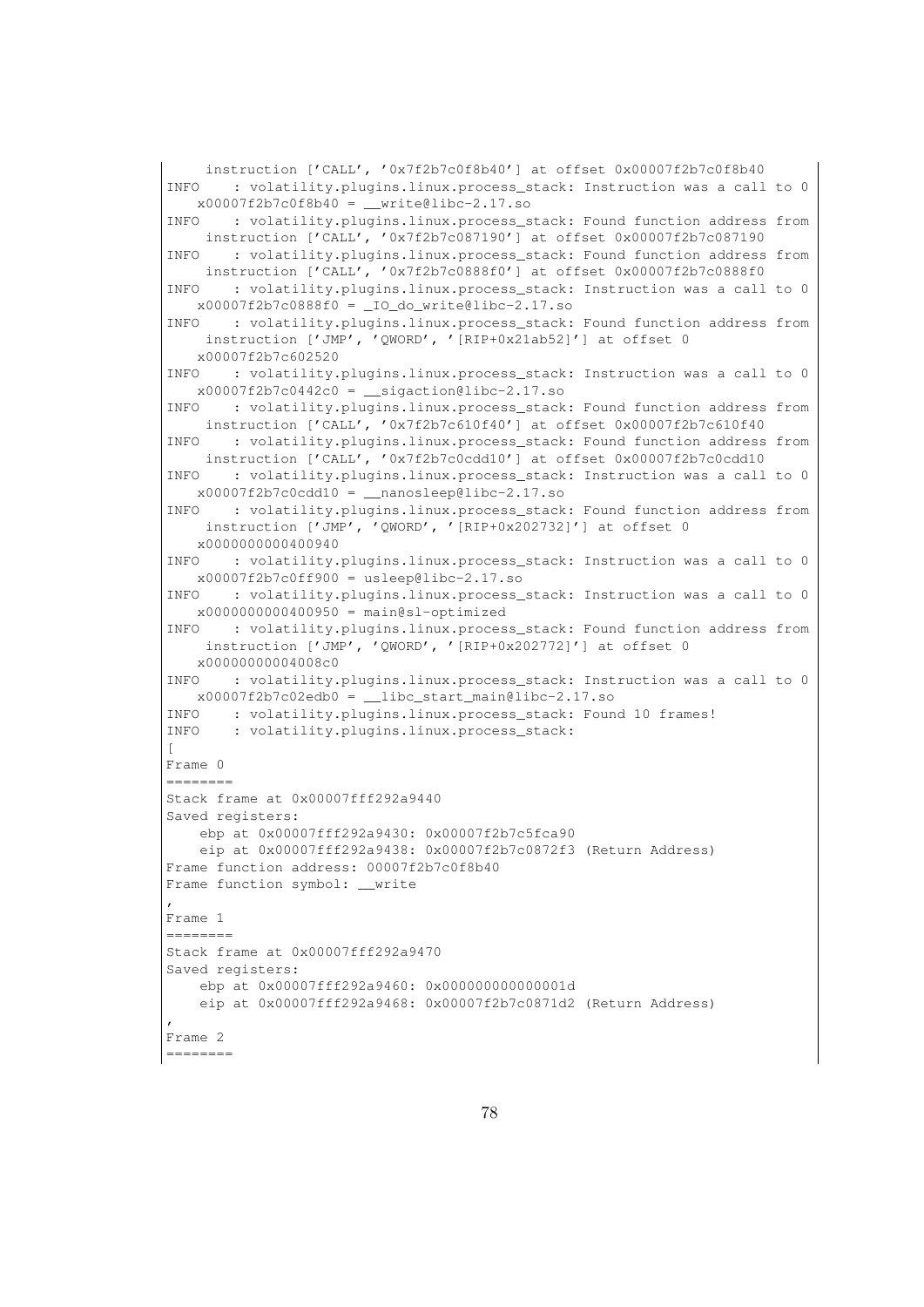```
Stack frame at 0x00007fff292a9490
Saved registers:
    ebp at 0x00007fff292a9480: 0x000000000000001e
    eip at 0x00007fff292a9488: 0x00007f2b7c088905 (Return Address)
Frame function address: 00007f2b7c087190
,
Frame 3
========
Stack frame at 0x00007fff292a94a0
Saved registers:
    ebp at 0x00007fff292a9490: 0x00007f2b7c3cf280
    eip at 0x00007fff292a9498: 0x00007f2b7c087890 (Return Address)
Frame function address: 00007f2b7c0888f0
Frame function symbol: _IO_do_write
,
Frame 4
========
Stack frame at 0x00007fff292a94b0
Saved registers:
   ebp at 0x00007fff292a94a0: 0x00007f2b7c3cf280
   eip at 0x00007fff292a94a8: 0x00007f2b7c610f74 (Return Address)
Frame function address: 00007f2b7c0442c0
Frame function symbol: __sigaction
,
Frame 5
========
Stack frame at 0x00007fff292a94c0
Saved registers:
   ebp at 0x00007fff292a94b0: 0x00007f2b7c5fca90
    eip at 0x00007fff292a94b8: 0x00007f2b7c616654 (Return Address)
Frame function address: 00007f2b7c610f40
,
Frame 6
 ========
Stack frame at 0x00007fff292a9510
Saved registers:
   ebp at 0x00007fff292a9500: 0x0000000000000000
   eip at 0x00007fff292a9508: 0x00007f2b7c0ff934 (Return Address)
Frame function address: 00007f2b7c0cdd10
Frame function symbol: __nanosleep
,
Frame 7
========
Stack frame at 0x00007fff292a9530
Saved registers:
   ebp at 0x00007fff292a9520: 0x0000000000000000
   eip at 0x00007fff292a9528: 0x0000000000400a03 (Return Address)
Frame function address: 00007f2b7c0ff900
Frame function symbol: usleep
,
Frame 8
========
Stack frame at 0x00007fff292a9550
```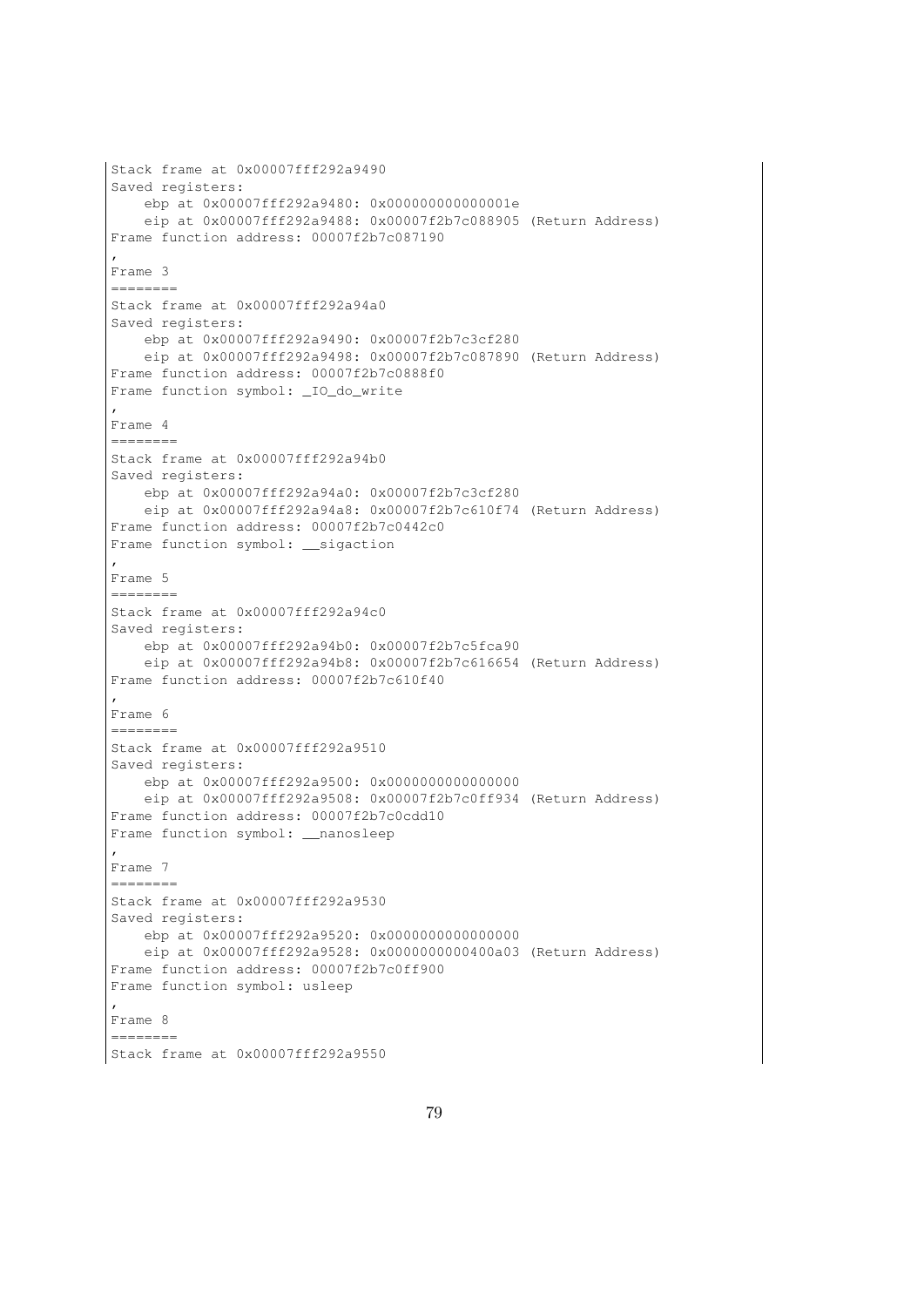```
Saved registers:
   ebp at 0x00007fff292a9540: 0x0000000000000000
   eip at 0x00007fff292a9548: 0x00007f2b7c02eea5 (Return Address)
Frame function address: 0000000000400950
Frame function symbol: main
,
Frame 0
========
Stack frame at 0x00007fff292a9610
Saved registers:
   ebp at 0x00007fff292a9600: 0x0000000000000000
   eip at 0x00007fff292a9608: 0x0000000000400a85 (Return Address)
Frame function address: 00007f2b7c02edb0
Frame function symbol: __libc_start_main
]
```
Listing B.4: Analysis of memory dump containing sl, optimized code

```
˜ python2 volatility-svn/vol.py --profile LinuxUbuntu1304desktopx64 -f
   ˜/evaluationdumps/ubuntu1304sl-unoptimized.dump linux_process_stack -p
   1428 -s ˜/documents/ubuntusymbols -o evaluationdumps/ubuntu1304sl-
   unoptimized.stack.txt
Volatile Systems Volatility Framework 2.3_beta
*** Failed to import volatility.plugins.addrspaces.legacyintel (
   AttributeError: 'module' object has no attribute '
   AbstractWritablePagedMemory')
INFO : volatility.plugins.linux.process_stack: Loading function symbols
   from directory: /home/dutchy/documents/ubuntusymbols
INFO : volatility.plugins.linux.process_stack: Opened evaluationdumps/
   ubuntu1304sl-unoptimized.stack.txt for writing
INFO : volatility.plugins.linux.process_stack: Starting analysis of task:
   pid 1428, thread name sl-unoptimized
INFO : volatility.plugins.linux.process_stack:
   =================================================
INFO : volatility.plugins.linux.process_stack: Found the stack at 0
   x00007fffd51b1000-0x00007fffd51d3000
INFO : volatility.plugins.linux.process_stack: Found libc (/lib/x86_64-
   linux-gnu/libc-2.17.so) at range: 0x00007f424ffd4000-0x00007f4250192000
INFO : volatility.plugins.linux.process_stack: Program code located at 0
   x0000000000400000-0x000000000040236c
INFO : volatility.plugins.linux.process_stack: Executable entry point ('
    _start' function): 0x0000000000400950
INFO : volatility.plugins.linux.process_stack: Scanning for return address
    of __libc_start_main function, starting at program arguments (0
   x00007fffd51d2890) downwards
INFO : volatility.plugins.linux.process_stack: Scanned 157 stack addresses
    before finding the __libc_start_main return address
INFO : volatility.plugins.linux.process_stack: Found the __libc_start_main
    return address (0x0000000000400979) at address 0x00007fffd51d23a8
INFO : volatility.plugins.linux.process_stack: Scanning for return address
    of main function, starting at __libc_start_main return address (0
   x00007fffd51d23a8) downwards
```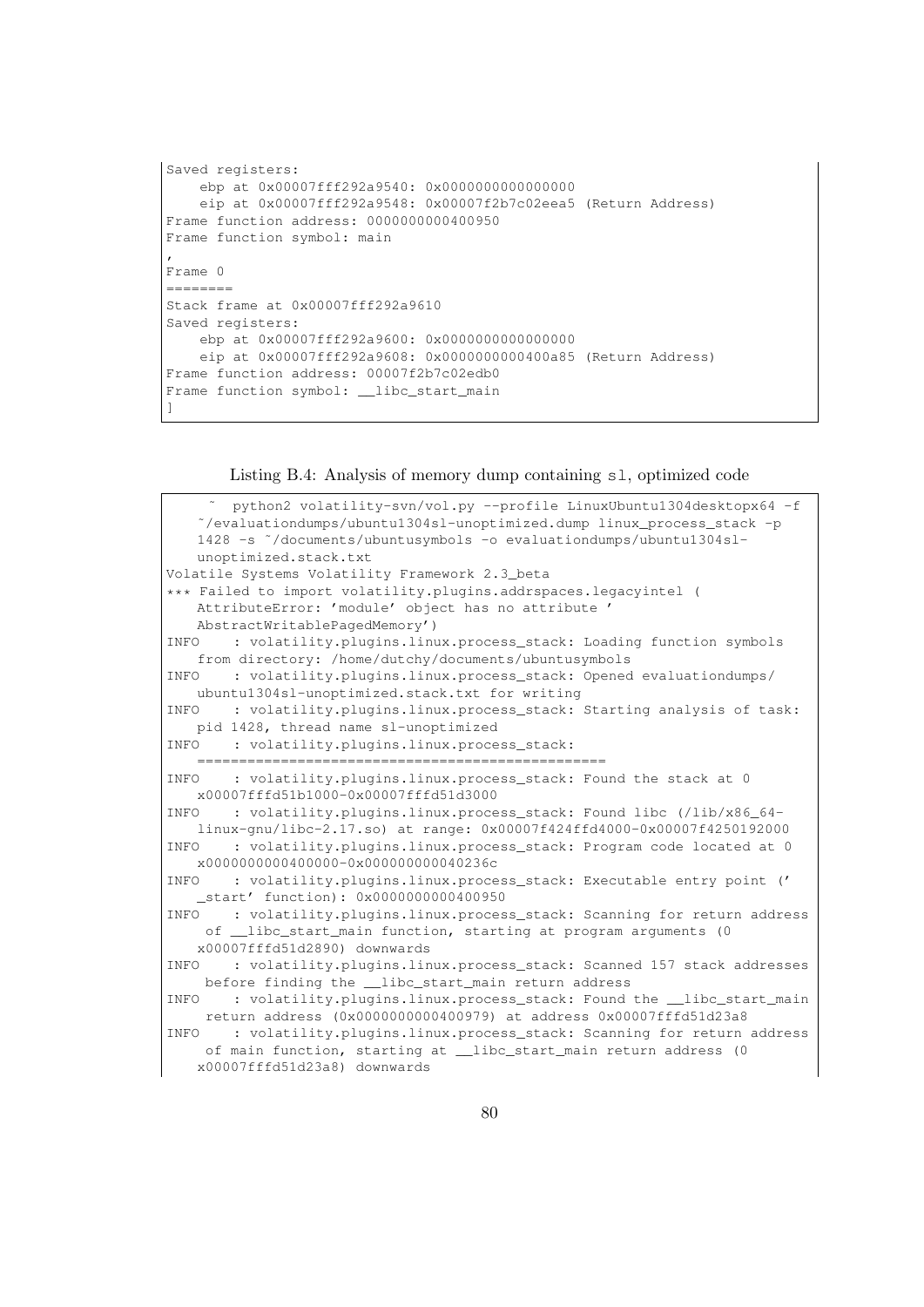```
INFO : volatility.plugins.linux.process_stack: Scanned 1 libc addresses on
    the stack before finding the main return address
INFO : volatility.plugins.linux.process_stack: Found main stackframe at 0
   x00007fffd51d22e8
INFO : volatility.plugins.linux.process_stack: The address of the main
   function is 0x0000000000400b47
INFO : volatility.plugins.linux.process_stack: Register %rbp was not 0,
   trying old-school stack frames
INFO : volatility.plugins.linux.process_stack: Found function address from
    instruction ['JMP', 'QWORD', '[RIP+0x202732]'] at offset 0
   x0000000000400940
INFO : volatility.plugins.linux.process_stack: Instruction was a call to 0
   x00007f42500c6900 = usleep@libc-2.17.soINFO : volatility.plugins.linux.process_stack: Instruction was a call to 0
   x00000000000400b47 = main@sl-unoptimize dINFO : volatility.plugins.linux.process_stack: Found function address from
    instruction ['JMP', 'QWORD', '[RIP+0x202772]'] at offset 0
   x00000000004008c0
INFO : volatility.plugins.linux.process_stack: Instruction was a call to 0
   x00007f424fff5db0 = \text{libc}_stat\_main@libc-2.17.soINFO : volatility.plugins.linux.process_stack: Found 3 frames!
INFO : volatility.plugins.linux.process_stack:
\sqrt{ }Frame 0
========
Stack frame at 0x00007fffd51d22c0
Saved registers:
   ebp at 0x00007fffd51d22b0: 0x00007fffd51d22e0
    eip at 0x00007fffd51d22b8: 0x0000000000400c68 (Return Address)
Frame function address: 00007f42500c6900
Frame function symbol: usleep
,
Frame 1
 ========
Stack frame at 0x00007fffd51d22f0
Saved registers:
   ebp at 0x00007fffd51d22e0: 0x0000000000000000
   eip at 0x00007fffd51d22e8: 0x00007f424fff5ea5 (Return Address)
Frame function address: 0000000000400b47
Frame function symbol: main
,
Frame 0
========
Stack frame at 0x00007fffd51d23b0
Saved registers:
   ebp at 0x00007fffd51d23a0: 0x0000000000000000
   eip at 0x00007fffd51d23a8: 0x0000000000400979 (Return Address)
Frame function address: 00007f424fff5db0
Frame function symbol: __libc_start_main
]
```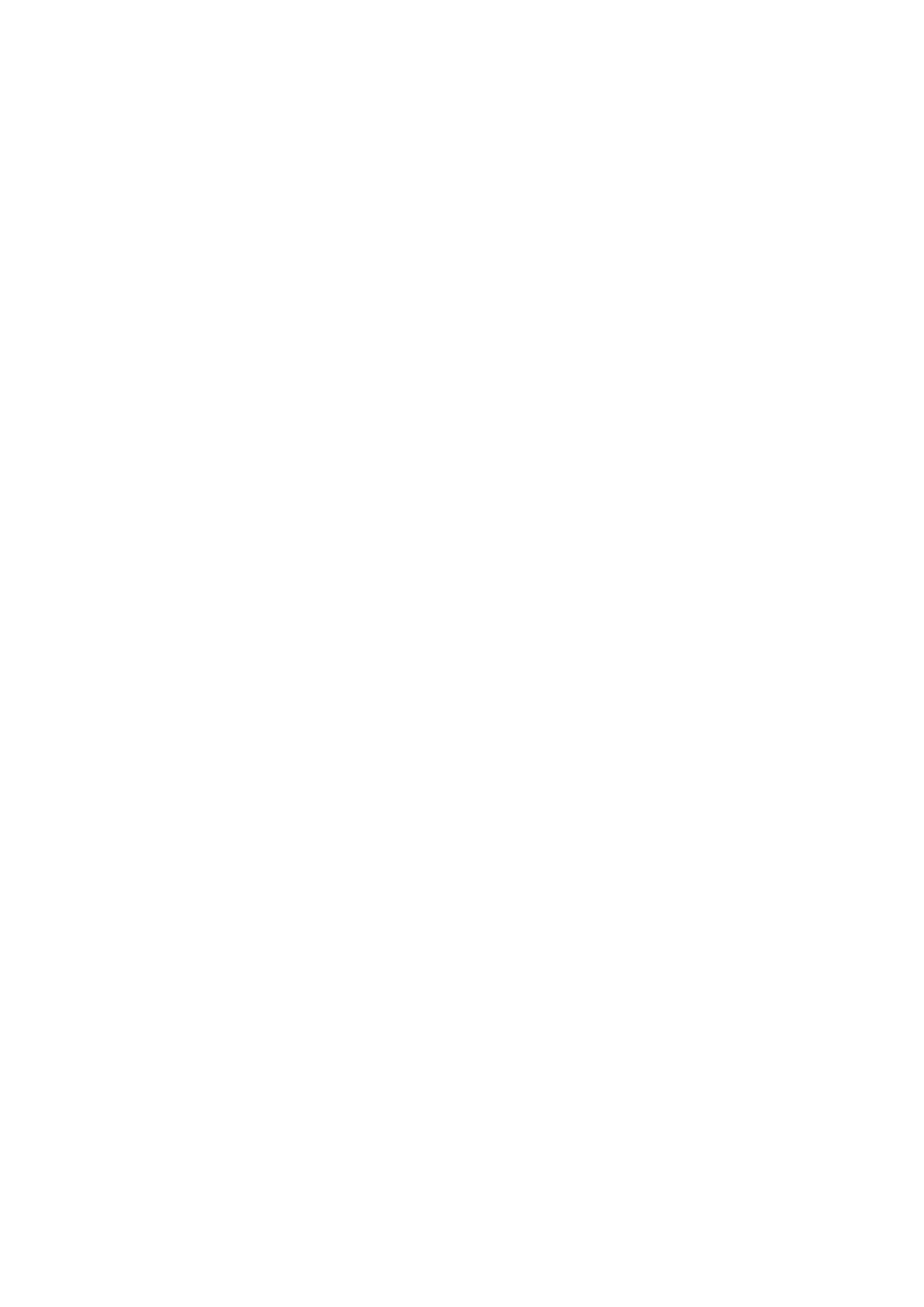## Appendix C

### Frames statistics

| PID                    | Register calls | Normal calls    | <b>Total frames</b> | Percentage |
|------------------------|----------------|-----------------|---------------------|------------|
| $\mathbf{1}$           | 3              | 33              | 36                  | $8.33\%$   |
| 240                    | $\mathbf{1}$   | $\overline{5}$  | 6                   | 16.67%     |
| 306                    | $\mathbf{1}$   | 13              | 14                  | 7.14%      |
| 313                    | $\mathbf{1}$   | 38              | 39                  | $2.56\%$   |
| 376                    | $\overline{3}$ | 8               | 11                  | 27.27%     |
| 378                    | $\theta$       | 13              | 13                  | $0.00\%$   |
| 383                    | 3              | 21              | 24                  | 12.50%     |
| 384                    | $\overline{2}$ | 4               | $\overline{6}$      | $33.33\%$  |
| 385                    | $\overline{2}$ | $\overline{5}$  | $\overline{7}$      | 28.57%     |
| 464                    | $\overline{3}$ | 59              | $62\,$              | $4.84\%$   |
| 491                    | $\mathbf{1}$   | 4               | $\bf 5$             | 20.00%     |
| 511                    | $\overline{2}$ | $\overline{7}$  | 9                   | 22.22%     |
| 613                    | $\mathbf{1}$   | $\overline{5}$  | $\overline{6}$      | 16.67%     |
| 808                    | $\overline{0}$ | 33              | 33                  | $0.00\%$   |
| $824\,$                | $\overline{0}$ | 33              | 33                  | $0.00\%$   |
| 836                    | $\overline{0}$ | 4               | $\overline{4}$      | $0.00\%$   |
| 837                    | $\overline{0}$ | 33              | 33                  | $0.00\%$   |
| 842                    | $\theta$       | 33              | 33                  | $0.00\%$   |
| 846                    | $\overline{0}$ | $\overline{5}$  | $\overline{5}$      | $0.00\%$   |
| 848                    | $\overline{0}$ | $\overline{4}$  | $\overline{4}$      | $0.00\%$   |
| $852\,$                | $\overline{0}$ | 8               | 8                   | $0.00\%$   |
| 871                    | $\mathbf{1}$   | 13              | 14                  | 7.14%      |
| 873                    | $\overline{3}$ | $\overline{17}$ | $\overline{20}$     | 15.00%     |
| $909\,$                | $\mathbf{1}$   | 6               | $\overline{7}$      | 14.29%     |
| 910                    | 3              | 11              | 14                  | 21.43%     |
| Continued on next page |                |                 |                     |            |

Table C.2: Register calls and normal calls, per process.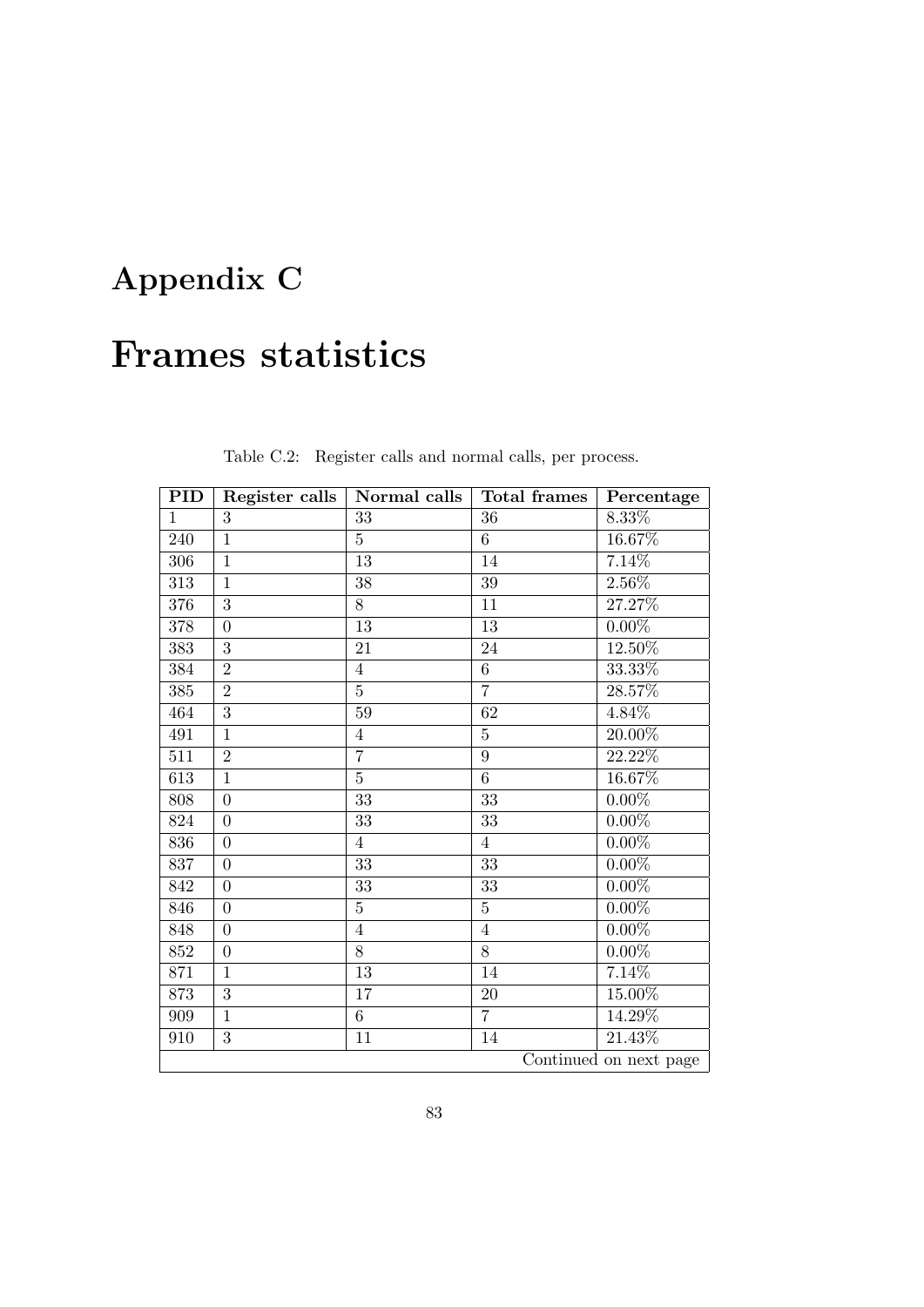| PID                    | Register calls | Normal calls    | <b>Total frames</b> | Percentage |
|------------------------|----------------|-----------------|---------------------|------------|
| 911                    | 3              | $\overline{2}$  | 5                   | $60.00\%$  |
| 912                    | $\overline{3}$ | $\overline{2}$  | $\overline{5}$      | $60.00\%$  |
| 913                    | $\overline{2}$ | $\mathbf{1}$    | $\overline{3}$      | 66.67%     |
| 914                    | $\sqrt{2}$     | $\mathbf{1}$    | $\overline{3}$      | 66.67%     |
| 915                    | $\overline{3}$ | 6               | 9                   | 33.33%     |
| 916                    | $\overline{3}$ | $6\phantom{.}6$ | 9                   | $33.33\%$  |
| 918                    | $\overline{3}$ | 41              | 44                  | $6.82\%$   |
| 927                    | 4              | 14              | 18                  | 22.22%     |
| 930                    | $\overline{2}$ | 12              | 14                  | $14.29\%$  |
| 931                    | $\overline{2}$ | 12              | 14                  | 14.29%     |
| 932                    | $\overline{2}$ | 12              | 14                  | 14.29%     |
| 933                    | $\overline{2}$ | 12              | 14                  | 14.29%     |
| 934                    | $\overline{2}$ | 12              | 14                  | 14.29%     |
| 935                    | $\overline{2}$ | 12              | 14                  | 14.29%     |
| 936                    | $\overline{2}$ | 12              | 14                  | 14.29%     |
| 937                    | $\overline{2}$ | 12              | 14                  | $14.29\%$  |
| 938                    | $\overline{2}$ | 12              | 14                  | 14.29%     |
| 939                    | $\overline{2}$ | $\overline{12}$ | 14                  | 14.29%     |
| 940                    | $\overline{2}$ | 12              | 14                  | 14.29%     |
| 941                    | $\overline{2}$ | 12              | 14                  | $14.29\%$  |
| 942                    | $\overline{2}$ | 12              | 14                  | 14.29%     |
| 943                    | $\overline{2}$ | 12              | 14                  | 14.29%     |
| 944                    | $\overline{2}$ | 12              | 14                  | 14.29%     |
| 945                    | $\overline{2}$ | 12              | 14                  | 14.29%     |
| 946                    | $\overline{2}$ | 12              | 14                  | 14.29%     |
| 947                    | $\overline{2}$ | 12              | 14                  | 14.29%     |
| 948                    | $\overline{2}$ | 12              | 14                  | 14.29%     |
| 949                    | $\overline{2}$ | 12              | 14                  | 14.29%     |
| 950                    | $\overline{2}$ | 12              | 14                  | 14.29%     |
| 951                    | $\overline{2}$ | 12              | 14                  | 14.29%     |
| $\boldsymbol{952}$     | $\overline{2}$ | 12              | $14\,$              | 14.29%     |
| 953                    | 2              | 12              | 14                  | 14.29%     |
| 954                    | $\overline{2}$ | 12              | 14                  | 14.29%     |
| 955                    | $\overline{2}$ | 12              | 14                  | 14.29%     |
| 956                    | $\overline{2}$ | 12              | 14                  | 14.29%     |
| 957                    | $\overline{2}$ | 12              | 14                  | 14.29%     |
| $958\,$                | $\overline{2}$ | 12              | 14                  | 14.29%     |
| 959                    | $\overline{2}$ | 12              | 14                  | $14.29\%$  |
| 960                    | $\overline{2}$ | 12              | 14                  | 14.29%     |
| Continued on next page |                |                 |                     |            |

Table C.2 – continued from previous page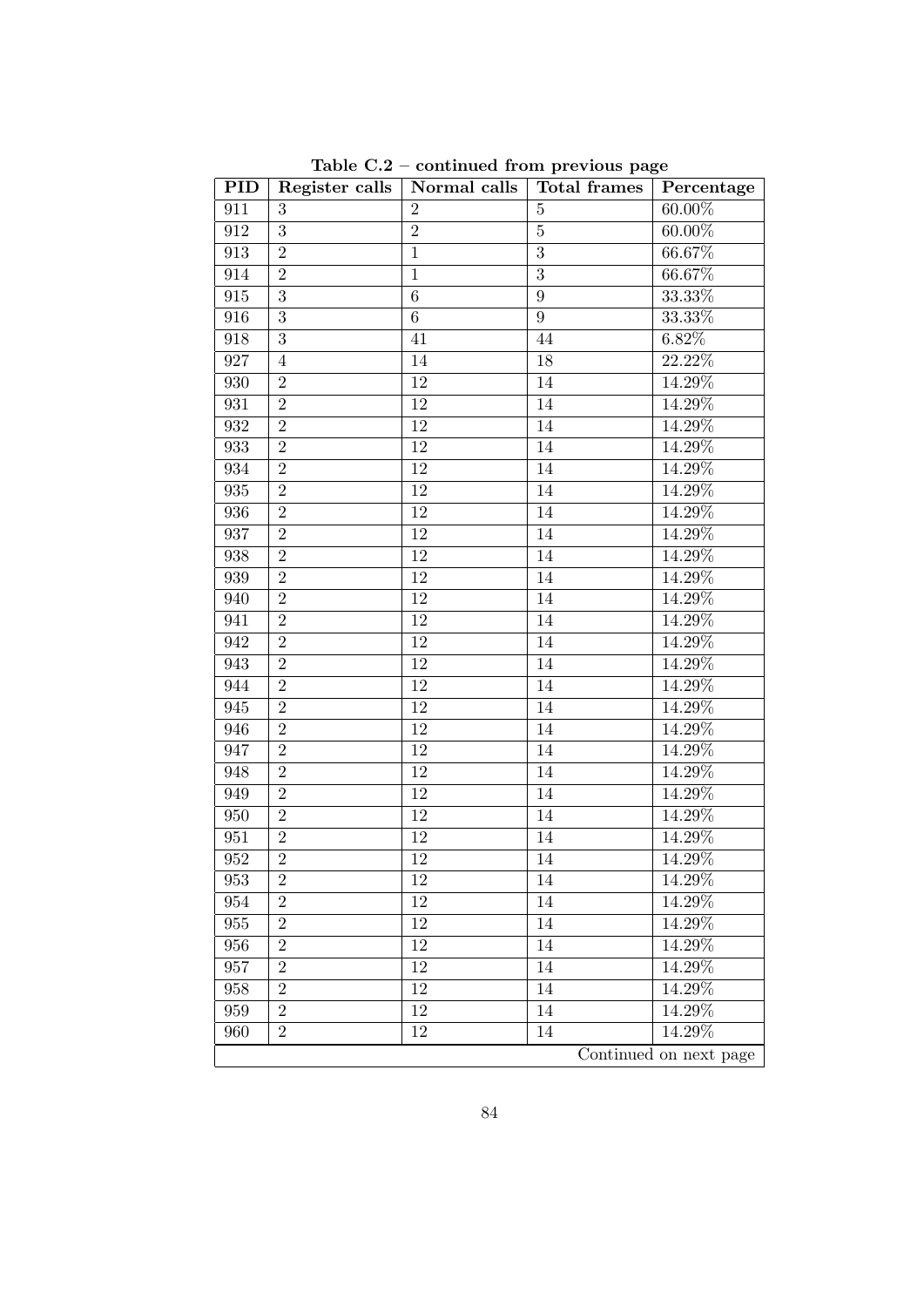| PID                    | Register calls | Normal calls     | <b>Total frames</b> | Percentage           |
|------------------------|----------------|------------------|---------------------|----------------------|
| 962                    | $\overline{2}$ | 6                | 8                   | 25.00%               |
| 963                    | $\overline{2}$ | $\overline{12}$  | $\overline{14}$     | 14.29%               |
| 964                    | $\sqrt{2}$     | 12               | 14                  | 14.29%               |
| 965                    | $\overline{2}$ | 12               | 14                  | 14.29%               |
| 966                    | $\overline{2}$ | 12               | 14                  | 14.29%               |
| 967                    | $\overline{2}$ | 12               | 14                  | 14.29%               |
| 968                    | $\overline{2}$ | 12               | 14                  | $14.29\%$            |
| 969                    | $\overline{2}$ | $\overline{12}$  | 14                  | 14.29%               |
| 970                    | $\overline{2}$ | 12               | $14\,$              | $14.29\%$            |
| 971                    | $\overline{2}$ | 12               | 14                  | 14.29%               |
| 972                    | $\overline{2}$ | 12               | 14                  | 14.29%               |
| 973                    | $\overline{2}$ | 12               | 14                  | 14.29%               |
| 974                    | $\overline{2}$ | 12               | 14                  | $14.29\%$            |
| 975                    | $\overline{2}$ | $\overline{12}$  | 14                  | 14.29%               |
| 976                    | $\overline{2}$ | 12               | 14                  | $14.29\%$            |
| 977                    | $\overline{2}$ | 12               | 14                  | 14.29%               |
| 978                    | $\overline{2}$ | 12               | 14                  | 14.29%               |
| 979                    | $\overline{2}$ | $12\,$           | 14                  | 14.29%               |
| 980                    | $\overline{2}$ | 12               | 14                  | 14.29%               |
| 981                    | $\overline{2}$ | $\overline{7}$   | $\boldsymbol{9}$    | 22.22%               |
| 982                    | $\overline{2}$ | $\overline{6}$   | $\overline{8}$      | $25.00\%$            |
| 983                    | $\overline{2}$ | $\,6$            | 8                   | $25.00\%$            |
| 984                    | $\overline{2}$ | 6                | 8                   | 25.00%               |
| 985                    | $\overline{2}$ | $\sqrt{6}$       | 8                   | $25.00\%$            |
| 986                    | $\overline{2}$ | $\,6$            | 8                   | 25.00%               |
| 987                    | $\overline{2}$ | 6                | $8\,$               | 25.00%               |
| 988                    | $\overline{2}$ | $\sqrt{6}$       | $\overline{8}$      | $25.00\%$            |
| 989                    | $\sqrt{2}$     | $\overline{7}$   | $\boldsymbol{9}$    | $22.\overline{22\%}$ |
| 994                    | $\overline{3}$ | $\overline{3}$   | $\sqrt{6}$          | 50.00%               |
| 995                    | $\overline{3}$ | $\boldsymbol{9}$ | 12                  | $25.00\%$            |
| 998                    | $\mathbf{1}$   | 14               | 15                  | 6.67%                |
| 1006                   | $\sqrt{3}$     | 22               | 25                  | 12.00%               |
| $1012\,$               | $\overline{5}$ | 17               | 22                  | $22.\overline{73\%}$ |
| 1014                   | $\mathbf{1}$   | $\overline{5}$   | 6                   | 16.67%               |
| 1018                   | $\theta$       | 4                | $\overline{4}$      | $0.00\%$             |
| 1020                   | $\overline{2}$ | $\overline{6}$   | 8                   | $25.00\%$            |
| 1143                   | $\overline{0}$ | 13               | 13                  | $0.00\%$             |
| 1229                   | 3              | 25               | 28                  | 10.71%               |
| 1230                   | $\overline{2}$ | 8                | 10                  | $20.00\%$            |
| Continued on next page |                |                  |                     |                      |

Table C.2 – continued from previous page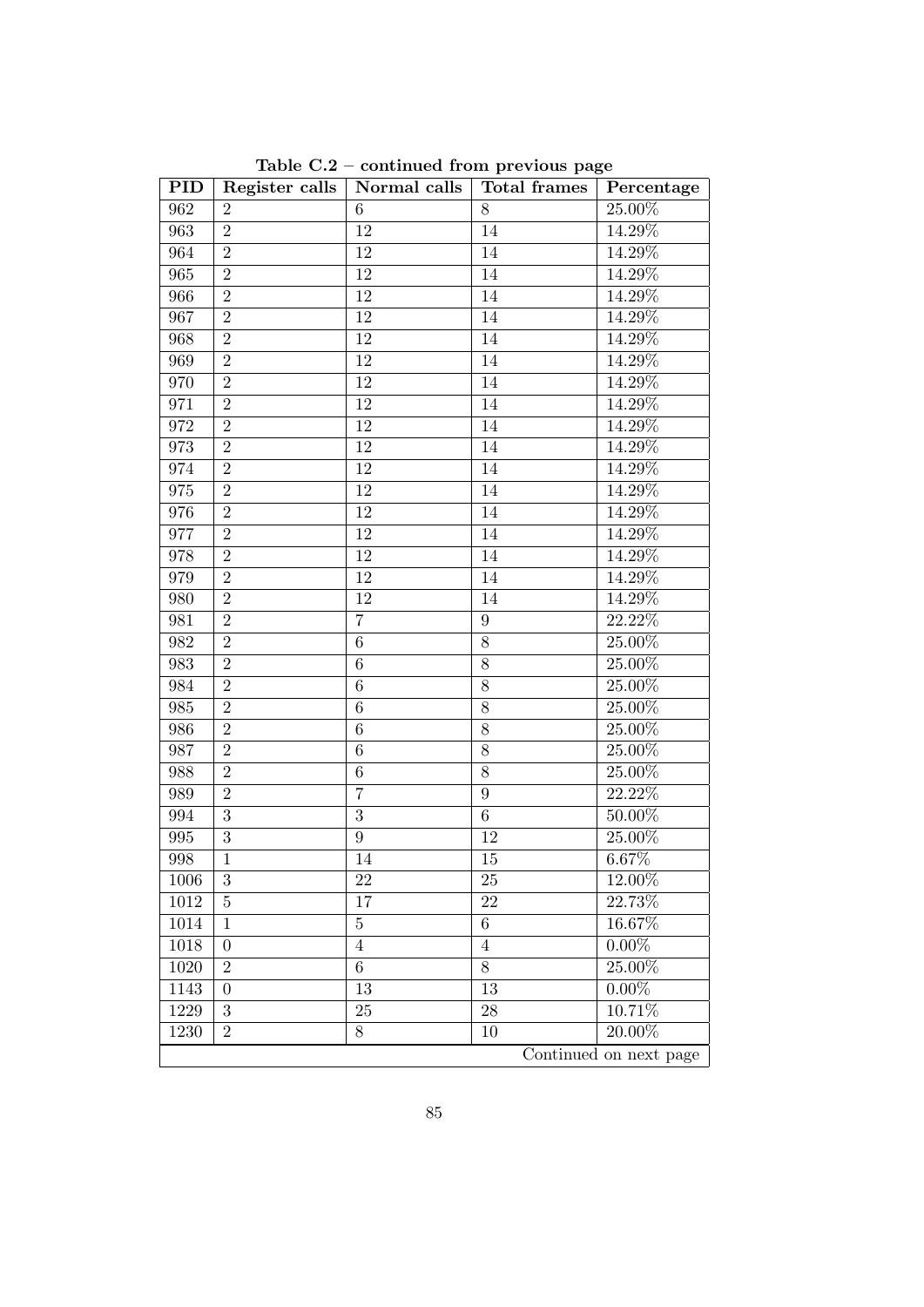|      | PID   Register calls   Normal calls   Total frames   Percentage |     |    |          |
|------|-----------------------------------------------------------------|-----|----|----------|
| 1349 |                                                                 | 13  |    | $0.00\%$ |
| 1435 |                                                                 | 1 ຕ | 13 | $7.69\%$ |

Table C.2 – continued from previous page